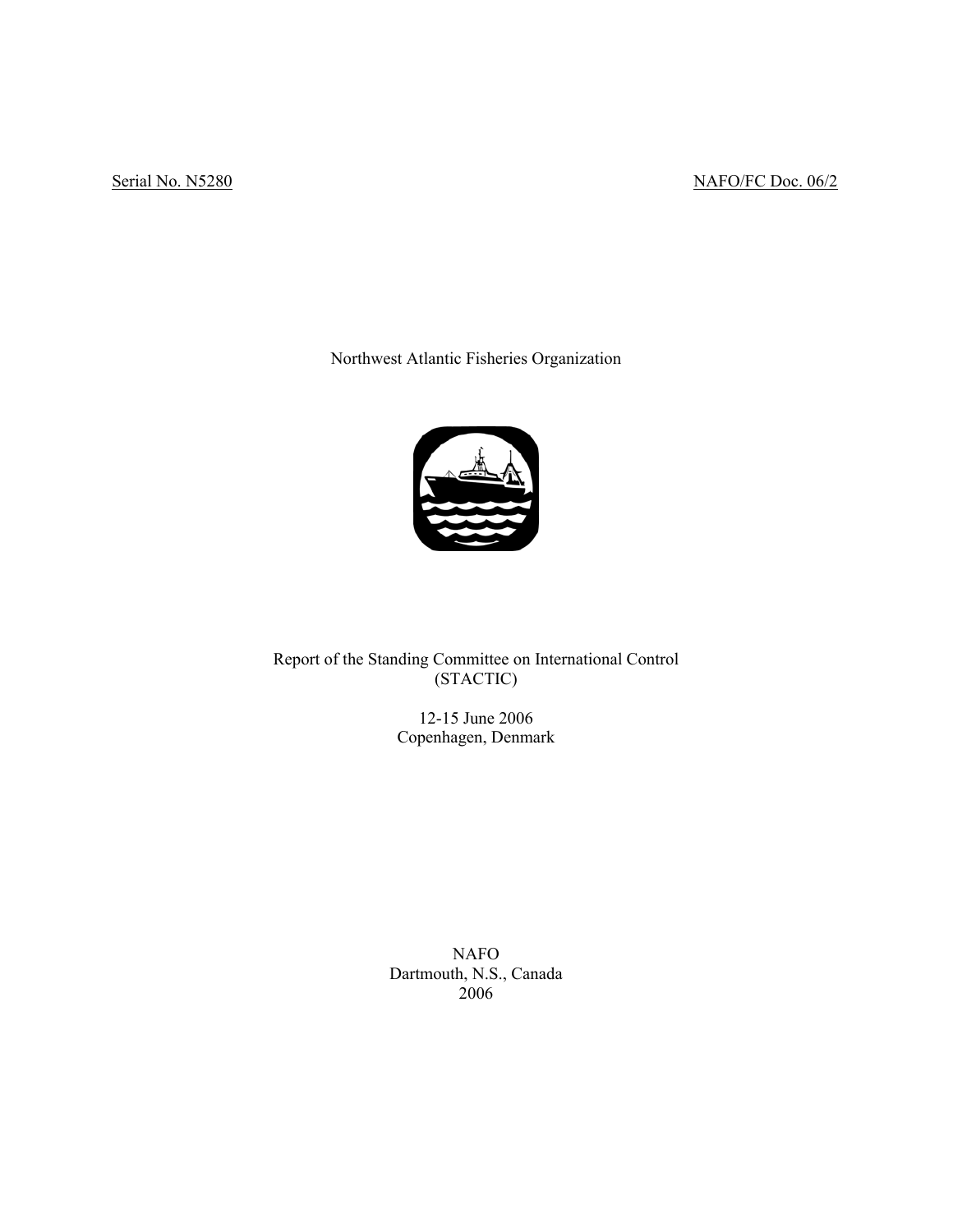### Report of the Standing Committee on the International Control (STACTIC) 12-15 June 2006 Copenhagen, Denmark

|         |                                                                                      | 3                                         |  |  |  |  |  |
|---------|--------------------------------------------------------------------------------------|-------------------------------------------|--|--|--|--|--|
| 1.      |                                                                                      | $\overline{3}$                            |  |  |  |  |  |
| $2_{-}$ |                                                                                      |                                           |  |  |  |  |  |
| 3.      |                                                                                      | $\overline{\mathbf{3}}$<br>$\mathfrak{Z}$ |  |  |  |  |  |
| 4.      |                                                                                      | $\overline{\mathbf{3}}$                   |  |  |  |  |  |
| 5.      |                                                                                      | $\overline{3}$                            |  |  |  |  |  |
| 6.      |                                                                                      | $\,$ 8 $\,$                               |  |  |  |  |  |
| 7.      |                                                                                      | 5                                         |  |  |  |  |  |
| 8.      |                                                                                      | $\mathfrak s$                             |  |  |  |  |  |
| 9.      |                                                                                      | 5                                         |  |  |  |  |  |
|         |                                                                                      | 5                                         |  |  |  |  |  |
|         |                                                                                      | 9                                         |  |  |  |  |  |
|         |                                                                                      | 12                                        |  |  |  |  |  |
|         | Annex 3. Proposal by Canada to amend Chapter IV, NCEM – Improved Coordination        |                                           |  |  |  |  |  |
|         |                                                                                      | 17                                        |  |  |  |  |  |
|         | Annex 4. Proposal by Canada – Data sharing between Regional Fisheries                | 19                                        |  |  |  |  |  |
|         | Annex 5. Proposal by Canada to adopt Roles and Responsibilities on Data Analysis     |                                           |  |  |  |  |  |
|         |                                                                                      | 21                                        |  |  |  |  |  |
|         |                                                                                      | 25                                        |  |  |  |  |  |
|         |                                                                                      | 30                                        |  |  |  |  |  |
|         | Annex 8. Discussion Paper (prepared by Canada) – Chapter III Monitoring of Fisheries | 31                                        |  |  |  |  |  |
|         |                                                                                      | 39                                        |  |  |  |  |  |
|         | Annex 10. Proposed Amendment of CEM, Article 24 (submitted by Ukraine)               | 42                                        |  |  |  |  |  |
|         | Annex 11. Proposal by Canada to amend Chapter IV, NCEM - Improved Follow-up          |                                           |  |  |  |  |  |
|         |                                                                                      | 43                                        |  |  |  |  |  |
|         | Annex 12. Discussion Paper from Iceland, USA, and Canada – STACTIC discussion        |                                           |  |  |  |  |  |
|         |                                                                                      | 50                                        |  |  |  |  |  |
|         | Annex 13. Electronic Observer Reports (presented by NAFO Secretariat)                | 51                                        |  |  |  |  |  |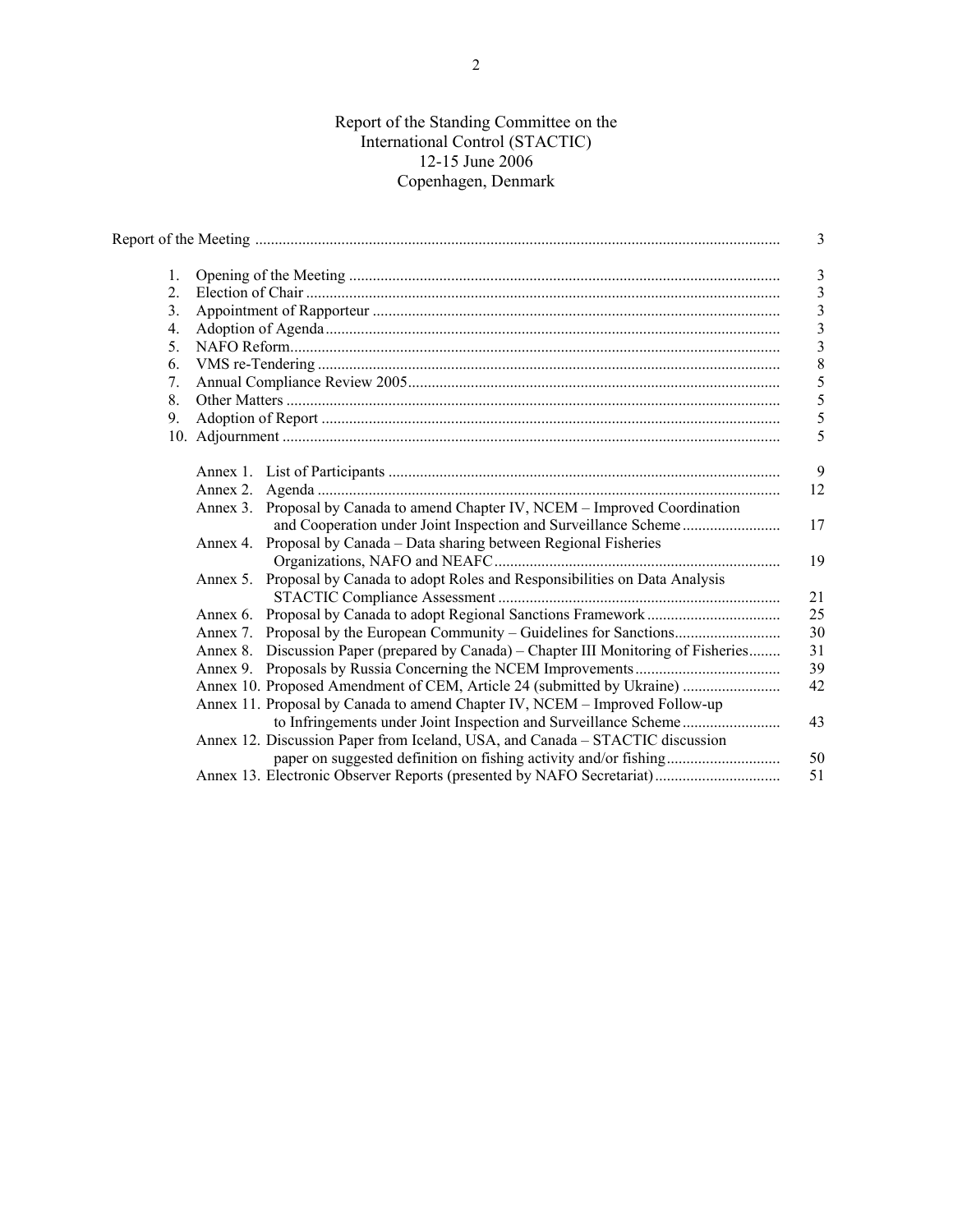## **Report of the Standing Committee on International Control (STACTIC)**

### **12-15 June 2006 Copenhagen, Denmark**

#### **1. Opening of the Meeting (Vice-Chair: Mads Nedergaard, DFG)**

The Chairman opened the meeting at 9:45am at the Representation of Greenland and Faroe Islands (North Atlantic House / Nordatlantens Brygge), Copenhagen, Denmark and welcomed representatives of Canada, Denmark (in respect of the Faroe Islands and Greenland), EU, France (in respect of St. Pierre-et-Miquelon), Iceland, Japan, Norway, Russia, the United States and the NAFO Secretariat to the STACTIC intersessional Meeting (Annex 1).

No opening statements were made.

#### **2. Election of Chair**

Mads T. Nedergaard (DFG) assumed the post of Chair.

The issue of Vice Chair was deferred to the 2006 NAFO annual meeting.

### **3. Appointment of Rapporteur**

Mr. Brent Napier (Canada) was appointed rapporteur.

#### **4. Adoption of Agenda**

The Chair introduced the agenda and indicated that, due to its relative importance, the focus of the meeting should be on item 5 *NAFO Reform*. The Chair recommended that any additional items not provided for in the agenda should be addressed in agenda item 8 *Other matters*.

The NAFO Executive Secretary brought to the attention of the Chair three additional items that required STACTIC's attention: a Ukrainian proposal on Observers, the introduction of electronic standard observer reports and deferred items from the Montreal meeting of the NAFO Working Group on Reform. The Chair deferred these items to later in the agenda.

The agenda as attached was adopted. (Annex 2)

### **5. NAFO Reform**

The Chair opened item 5.

### **i. Review effectiveness of existing NAFO monitoring, control and surveillance (MCS) scheme and consider changes that would improve effectiveness and efficiency in terms of operation, results and costs.**

The Chair introduced the agenda item and opened the floor for comments.

The representative of the EU suggested that STACTIC review areas of concern within the MCS scheme with a view to determining current challenges and focusing STACTIC efforts. The representative of the EU raised the matter of cost effectiveness of the current inspection practices and suggested that current level of inspection presence could be reviewed. The representative of the EU indicated that, given the current level of fishing activity in the NRA, it should be considered whether the inspection vessel presence could not be reduced to a more appropriate level. The representative of the EU also referred to the provisions of Article 33 (3) (follow-up on infringements within 72 hour period) and questioned whether this could be respected by Contracting Parties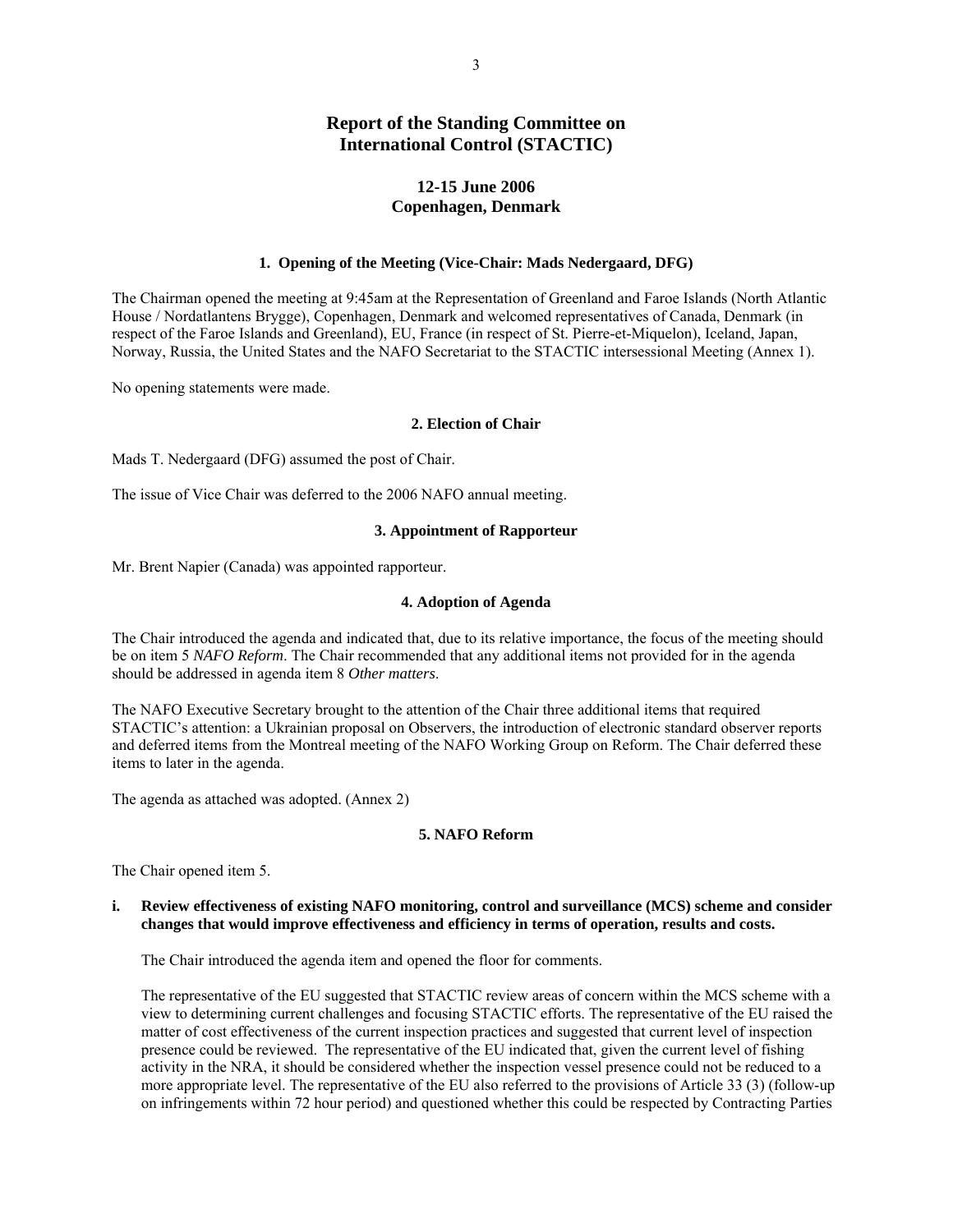with no inspection platform in the NRA. The representative of the EU also expressed the view that all Contracting Parties with a fishing presence in the NRA should become involved in the inspection activity.

The Chair offered three potential areas of focus: authority of inspectors, cost effectiveness (including cost sharing) and joint inspections. In this context the Chair indicated that efficiencies may be achieved through better coordination of enforcement efforts. The Chair further suggested that representatives from the three Contracting Parties with recent inspection experience could reflect on their experiences.

The representative of Canada noted that Fisheries Commission discussions had presumably occurred on this agenda item with a general consensus that there was a need to improve the current MCS scheme in the area outlined in item 5ii. The representative from Canada suggested that it may be useful to continue this discussion in the context of specific drafts.

The EU representative considered the work of STACTIC, in the context of NAFO reform, would be improved if the parameters of the task could be clearly defined before entering into discussions on detailed proposals.

### **ii. Strengthen the monitoring, control and surveillance (MCS) regimes including:**

#### **• Joint MCS systems**

The representative of Canada introduced STACTIC Working Paper 06/07 (Annex 3) on improved coordination and cooperation under the Joint Inspection and Surveillance Scheme and invited general discussion.

The representative of Norway and of the United States both indicated that, should they participate at some point in the future, all inspection platforms are considered military in nature and that there would be no problem having civilian inspectors operating from these platforms.

The representative of the United States supported the joint inspection initiative and indicated that similar experiences in the United States (eg: fisheries and drug enforcement operations) have been positive experiences. The representative of the United States added that, should they participate, they would require more flexibility in the scheduling of inspection resources.

The representative of the EU agreed in principle with the concept and indicated that Canada and the EU were currently working on a joint patrol in July. In addition the representative of the EU indicated that the EU had previously worked with SPM on a similar initiative and found the experience provided valuable feedback. The representative of the EU did however identify some areas within the proposal that required further attention including: a need to further review the role of the NAFO Executive Secretary, a potential link to overall inspection presence, the concept of lead officer (including a change in language to inspectorin-charge), deployment plans (which vessels are inspected and where) and finally concerns that problems of NCEM interpretation should be addressed prior to joint inspections.

On the issue of lead inspector, the Chair indicated that it was his experience that this function was generally determined by seniority. The representative of Norway indicated that, certainly in cases where an inspector is aboard vessels from their respective flag State, the inspector from the flag State should have the lead for reasons of language and authority to follow-up. The representative of the United States supported Norway and indicated that the concept of lead inspector/inspector-in-charge should not be ambiguous but clear to participating inspectors.

The Executive Secretary indicated that involvement from the Secretariat in an advisory coordinating role could create a more equitable distribution of inspection costs and potentially identify over/under capacity of inspection resources. As well, the Executive Secretary added that any future request to assist in the coordination of NAFO inspection activities should not be a problem but added that real time reporting of inspection presence would be a requirement. On the matter of over/under capacity of inspection resources the Executive Secretary indicated that, with the guidance of STACTIC, it would be possible to develop a ratio of fishing effort to inspection effort based on historical data. The representative of the EU indicated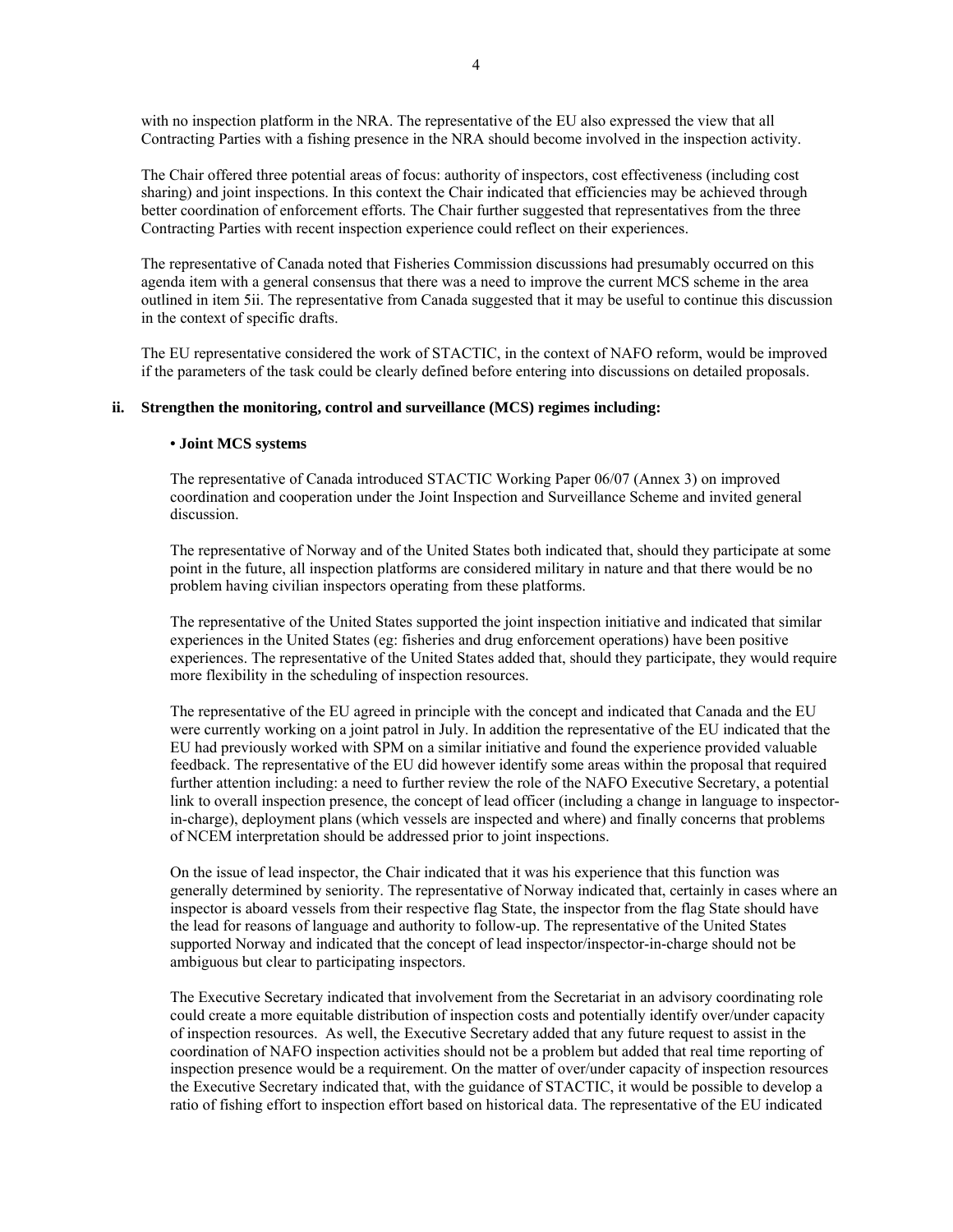that historical effort might identify peaks and troughs and would be useful background information. The Chair asked the Executive Secretary to provide the historical catch and inspection data.

The representative of Canada cautioned that establishing appropriate inspection levels was more complex than correlating level of fishing effort with level of inspection as the relationship should also consider compliance levels and fishery type. The representative of Canada also voiced concerns about exploring limits on patrol vessels as the mandate of STACTIC was to look for ways to improve effectiveness not necessarily to reduce inspection capacity.

The representative of the EU recommended that this subject be revisited at the 2006 NAFO annual meeting after there had been an opportunity to benefit from some practical experiences from the initiative planned over the course of the summer 2006.

This item was deferred to the 2006 NAFO annual meeting and closed.

#### • **Dissemination of collected data**

The representative of Canada presented STACTIC Working Paper 06/5 (Annex 4) on Data sharing between NAFO and NEAFC and provided a brief summary of the proposal. The representative of Canada further indicated that NAFO had previously worked with NEAFC on establishing common codes (North Atlantic Format) and noted a process for establishing this exchange with NEAFC is required.

The Chair commented that cooperation would be beneficial to both RFMOs and that sharing catch data could be useful when addressing potential misreporting of catch. The Chair also remarked that there was still a need to work on the format of data, make an official request to NEAFC and consult with the Advisory Group on Data Communication.

The representative of Iceland indicated that it would also be useful to have a "smart system" that automatically polled the database upon reporting of catch from either jurisdiction.

The representative of Russia pointed out that the confidentiality conditions found in Annex XIX (3.4) of the NCEM's may need to be amended to allow for the exchange of data with NEAFC.

Upon a request from the Chair, Iceland reviewed the Canadian proposal and provided comments based on their knowledge of data management and NEAFC's structure. The representative of Iceland advised that there were four implementation options that could be considered in the context of the current Canadian proposal. The four options had different system, data and NCEM (and NEAFC Measures) text implications. The Chair thanked Iceland for its advice and requested that the representative of Iceland prepare a working paper that fully outlines the four options and the steps required to implement these options. The representative of Iceland undertook to provide the requested working paper prior to the next annual NAFO meeting.

The representative of the EU thanked the representative of Iceland for the effort on this topic and noted that further reflection on the follow-up process may be required to identify processes to be followed when inconsistencies are detected.

At the request of the Chair Iceland undertook to produce a Working Paper that elaborated on the options presented to STACTIC based on the Canadian proposal as well as develop a Working Paper on weekly catch reporting and the technological implications to the current NAFO format.

This work will be further discussed at the 2006 NAFO annual meeting.

#### • **Regular compliance review mechanisms**

Canada introduced STACTIC Working Paper 06/6 (Annex 5) on proposed roles and responsibilities for the STACTIC Compliance Assessment. The representative of Canada supported the current assessment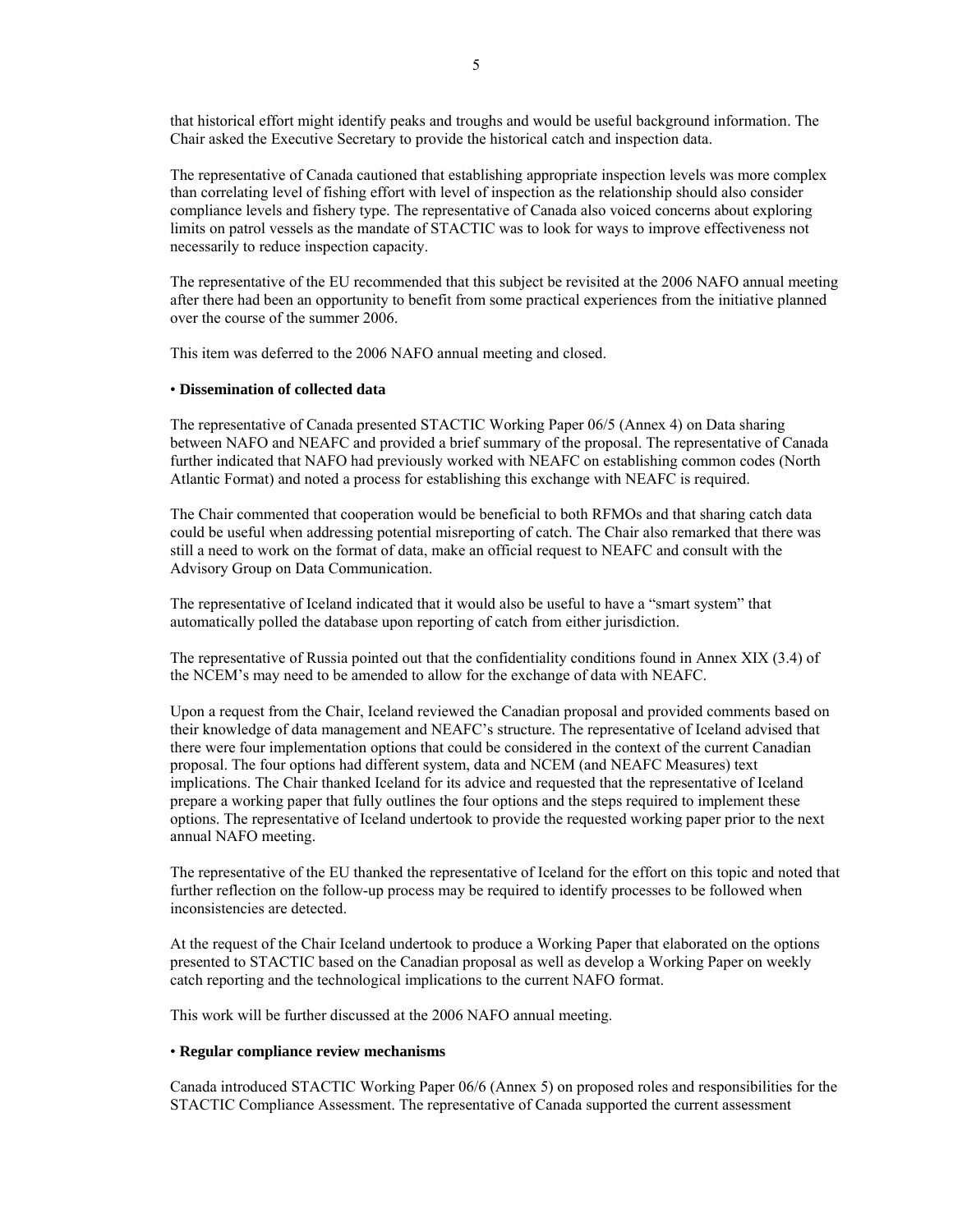process and noted that the proposal reflected work completed by the Compliance Working Group in 2005/2006 and outlined suggestions/recommendations on improvements to the compliance assessment.

The Chair noted that the proposal might be a burden for the Executive Secretary and that she may require tools/guidance to proceed with any proposed administrative assessment. The Executive Secretary indicated that the Secretariat was equipped to handle this request but would be grateful for guidance from STACTIC.

Additional discussion on this matter occurred under agenda item 7.

### • **Cost sharing of MCS systems in a fair and transparent manner**

The Chair introduced the agenda item however there was general uncertainty on the intent of this item. The Chair indicated that STACTIC could explore sharing the burden of maintaining an inspection presence in the NRA and suggested that STACTIC Working Paper 03/2 be reviewed as a possible resource document.

As no proposals were tabled under this agenda item, the Chair asked delegates to reflect on this matter prior to the 2006 NAFO annual meeting.

#### **iii. Establishment of guidelines for sanctions**

The representative of Canada presented STACTIC Working Paper 06/4 (Annex 6) on a regional sanctions framework and provided a detailed synopsis. The representative of Canada indicated that Canada had no firm views on the population of the table in Annex 1 and was open to input on the matter.

The Chair indicated that this subject may be problematic due to the variety of legal systems and practices in the various Contracting Parties and suggested a general discussion on the proposal.

The representative of the EU agreed that the subject of a sanctions framework was delicate and indicated that recent experience in attempting a similar exercise in the EU was challenging as different countries had different systems. The representative of the EU proposed gathering the various thresholds for Contracting Parties within STACTIC as a starting point.

The representative of Iceland indicated that the concept of a sanctions framework was appearing on agendas in various international fora and agreed with the EU that, as a first step, STACTIC should collect information on applied sanctions threshold for the respective Contracting Parties.

The representative of Russia identified some inaccuracies in Annex 1 of the proposal and the Chair suggested that Russia work with Canada to correct the references.

The representative of the EU indicated that as an additional first step "serious infringements" needed to be defined as the proposed Annex 1 contained infringements not identified in Article 33 of the NCEM's.

The Chair suggested that Contracting Parties with infringements in NAFO could provide a synopsis of the sanctions levied and the others could provide similar examples from their domestic fisheries.

The representative of Canada indicated that the collection of sanction thresholds may be a worthwhile initiative, however the ultimate objective of the exercise was to develop guidelines.

The representative of Russia indicated that sanctions should be levied against vessels or companies but not against Contracting Parties. The representative of Canada explained that this section of the proposal was based on an existing process allowed under Article 8 (2) of the NCEM's.

The representative of Iceland indicated that transparency was a good first step and that by documenting existing sanction levels, those Contracting Parties applying inadequate sanctions may be identified.

The representative of EU questioned the usefulness of a vague set of guidelines and reiterated that the follow-up to infringements should be considered and that "serious infringements" in the context of sanctions be defined. Contracting Parties agreed on the principle of applying dissuasive and proportionate sanctions. However there was no consensus on how to proceed in drafting guidelines.

The representative of the EU drafted and introduced STACTIC Working Paper 06/12 (Annex 7) on this subject.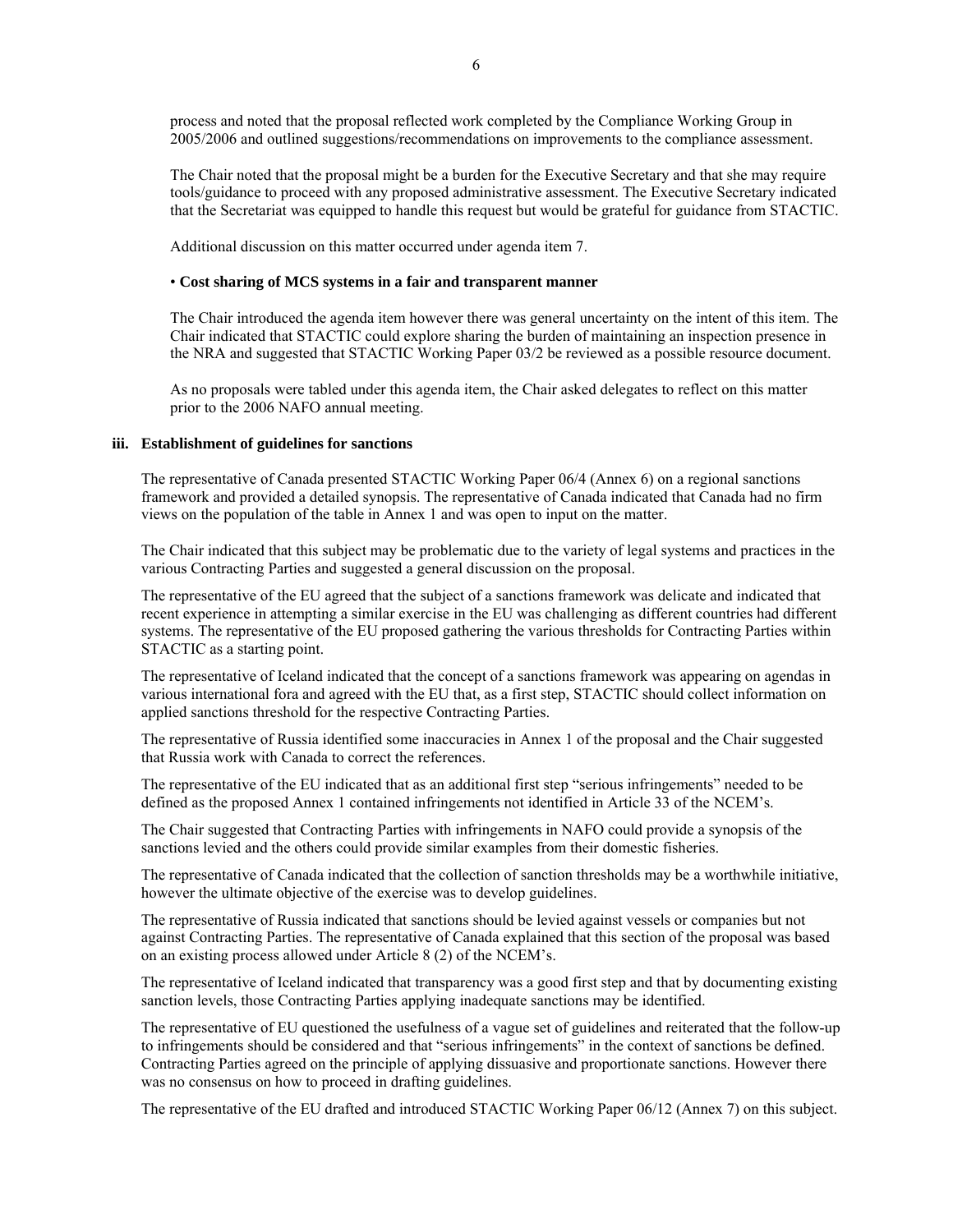The representative of Canada noted that the proposal does not meet the FC instruction as it appeared to reflect a list of possible sanctions and enforcement measures rather than guidelines on sanctions. It was agreed that there needs to be further discussions on the matter.

The representative of the United States suggested that Contracting Parties should endeavor to provide a description of fisheries sanctions in their respective domestic infringement systems. Afterwards, STACTIC could then rank infringements based on level of severity and suggest responsive measures / sanctions.

The Chair suggested that Contracting Parties provide information on fisheries sanctions from their respective systems. Once this information was available, an analysis / assessment could be conducted during the 2006 NAFO annual meeting.

The representative of Canada noted that, while providing a summary of domestic fisheries sanctions would be a good first step that Canada could support it could not be considered to fulfill our mandate.

The agenda item was deferred to the 2006 NAFO annual meeting.

#### **iv. Role of observers**

The representative of Canada presented STACTIC Working Paper 06/8 (Annex 8) a discussion paper on areas of possible reform in NCEM Chapter III. The representative of Canada provided a comprehensive review of the proposed changes.

The representative of Russia presented STACTIC Working Paper 06/9 (Annex 9) under this agenda item which outlined proposed improvements to the MCS regime in areas related to joint inspections, neutral ports for inspection, the administration of sanctions, the coding amendments to Annex X of the NCEM's.

The representative of the EU indicated that VMS harmonization between NAFO and NEAFC was a sound idea, however indicated that suggestions with regards to the role of NAFO Observers should be more thoroughly discussed. The representative of the EU stated that, based on the mandate of STACTIC to explore the cost effectiveness of MCS elements, it was the EU's position that the need for an Observer program should be, at the very least, seriously reviewed.

The Chair commented that, due to the absence of a Ukrainian representative, the Ukrainian proposal (STACTIC WP  $06/3$  – Annex 10) will be further discussed at the next meeting of STACTIC.

The Chair suggested that, pending the outcome of the pilot project (information due June 30, 2006), the item would be deferred and a technical assessment conducted once the results of the pilot project is completed.

The representative of Iceland requested that all participating Contracting Parties and inspection agencies provide any relevant information on the effectiveness of the observer programs so that a proper technical evaluation can be conducted.

The representatives of Iceland and Norway noted that prior to making new rules regarding observers, a review of the pilot project should be undertaken.

The item was deferred to the 2006 NAFO annual meeting.

#### **v. Follow-up on infringements**

The representative of Canada introduced STATIC Working Paper 06/10 (Annex 11) containing amendments to Chapter IV, of the NCEM's that focused on enhanced follow-up to infringements. The representative of Canada provided an overview on the proposal's objectives and key modifications to the text of Chapter IV and invited discussion on the matter.

The representative of the EU indicated that this was an important issue but questioned the concept of "neutral port" found in Article 33 (3), as it was not in-line with the atmosphere of cooperation that currently existed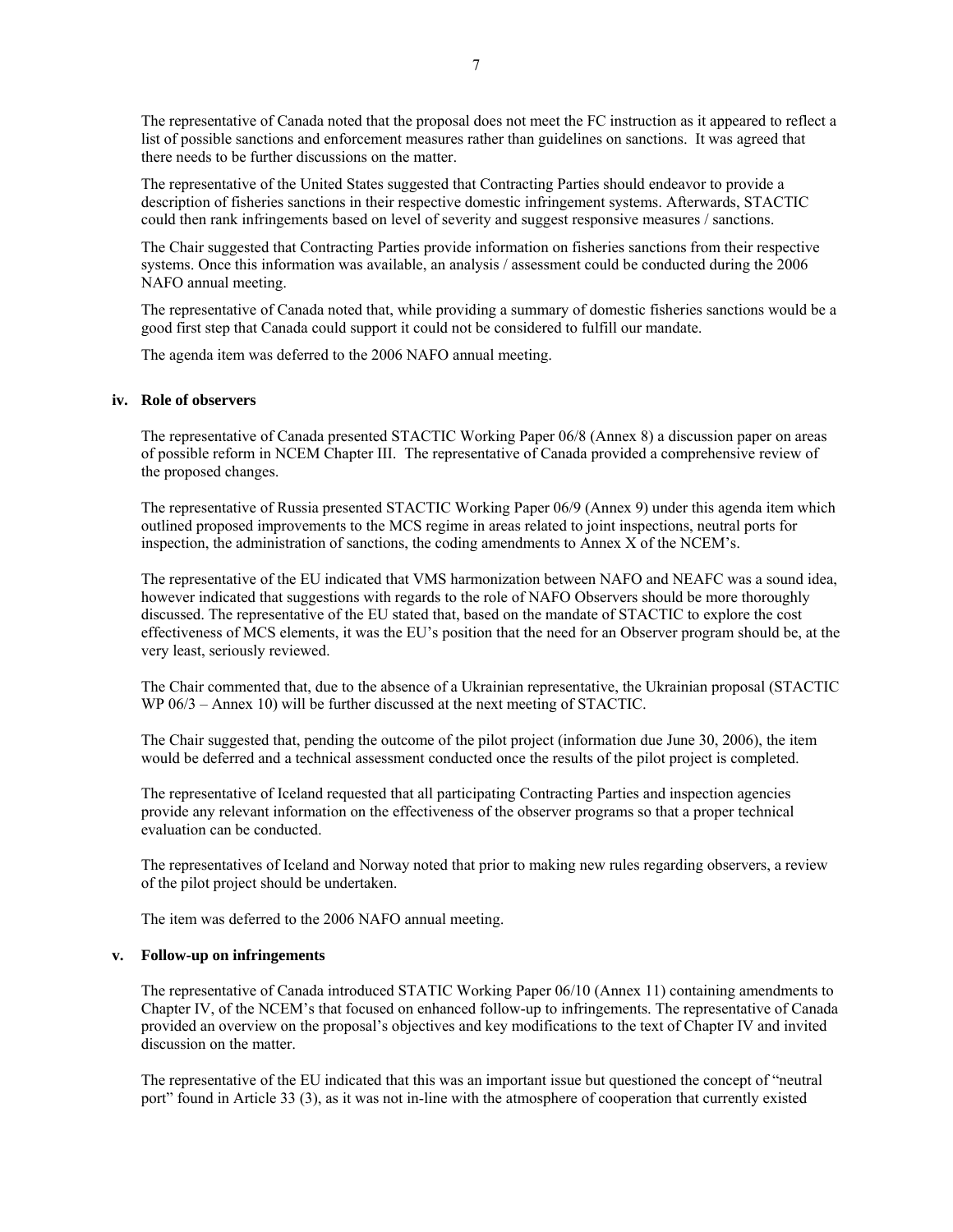within NAFO. The representative of the Canada noted that the concept was not new to discussions and indicated that it was an optional provision to be employed solely in specific cases. The representative of Canada referenced the Russian proposal (Annex 9) citing that it also contained a reference to neutral port inspections.

The Chair commented that courts may be reluctant to accept photography / video evidence as "stand-alone" evidence and noted that the addition of four new serious infringements into Article 33 ( $[1]$  k,l,m,n) were consistent with those identified in the NEAFC Scheme. In addition, the Chair proposed the possible addition of a fifth serious infringement currently including the NEAFC Scheme dealing with IUU vessels. The Chair recommended that STACTIC work towards greater harmonization with NEAFC, specifically on infringement issues.

The representative of the EU concurred, in principle, with the Chair but indicated that infringements were also a question of degree. Iceland also supported greater harmonization. The representative of the United States also supported the four new serious infringements stating that they were reasonable additions at this time but added that  $33([1] \text{ m})$  may require additional clarification.

The Chair suggested that STACTIC could, in future, endeavor to develop an objective list of cases that would warrant a call to port (e.g., hold of a vessel is at 90% of capacity and it is not possible to determine the contents of the hold during an at-sea inspection). The representative of the EU noted that additional reflection must be given on reasons to redirect a vessel to port and considered that it was also necessary to evaluate the degree to which the infringement had been committed. It was also necessary to review the content of certain provisions (in particular Articles 9 and 20).

Additional discussion on this matter was deferred to September.

#### **6. VMS re-Tendering**

The Chair introduced the agenda item and asked that the Executive Secretary provide a background and status on this issue.

The Executive Secretary introduced draft call for tender and explained that in addition to some dissatisfaction regarding the level of service provided by Trackwell it was also a sound business practice to look for more cost effective solutions and avoid dependence on a single supplier. These concerns had been presented to STACTIC in 2005 and were then discussed in STACFAD upon recommendation of STACTIC. The General Council then authorized the Secretariat to start a re-tendering process for the VMS service provider with the understanding that the technical specifications given in the call for tender are adequate for the NAFO VMS database. For this purpose, the Executive Secretary circulated a draft call for tenders to STACTIC members. Coincidentally, upon notification of this impending process the existing service provider began to meet the service expectations of the Executive Secretariat. In the interest of cost effectiveness the Executive Secretary recommends pursuing the call for tender.

The Chair noted the importance of proper service and recommended that STACTIC members review the draft call for tender and provide comments to the Executive Secretary. The Chair revisited this agenda item and invited comments. The representative of Iceland applauded the inclusion of relevant NAFO Articles and templates in the draft call for tenders but questioned whether a call for proposals was necessary at this time. The representative of Iceland continued by indicating that, should a selection process be initiated, a Working Group of experts familiar with VMS should be established to review the proposals to verify whether NAFO's technical requirements were met. The representative of Norway suggested that the proposals could be reviewed by the Advisory Group of Data Communication. This could be a task where the group could function according to its intentions, as a joint group between NAFO and NEAFC. However it was agreed that the final decision authority would rest with STACTIC. It was further suggested by the representative of Iceland, that any call for tenders should contain provisions that would allow for amendments to the existing message types. The Executive Secretary indicated that there were some provisions already built into the draft as lessons were learnt from the experience of the current contract. The representative of the EU commented that this initiative was a sound financial management practice and it seemed there was a general consensus on the draft call for tenders. The representative of the EU added that this process should be done on a regular basis to ensure cost effectiveness and encourage adequate levels of service from the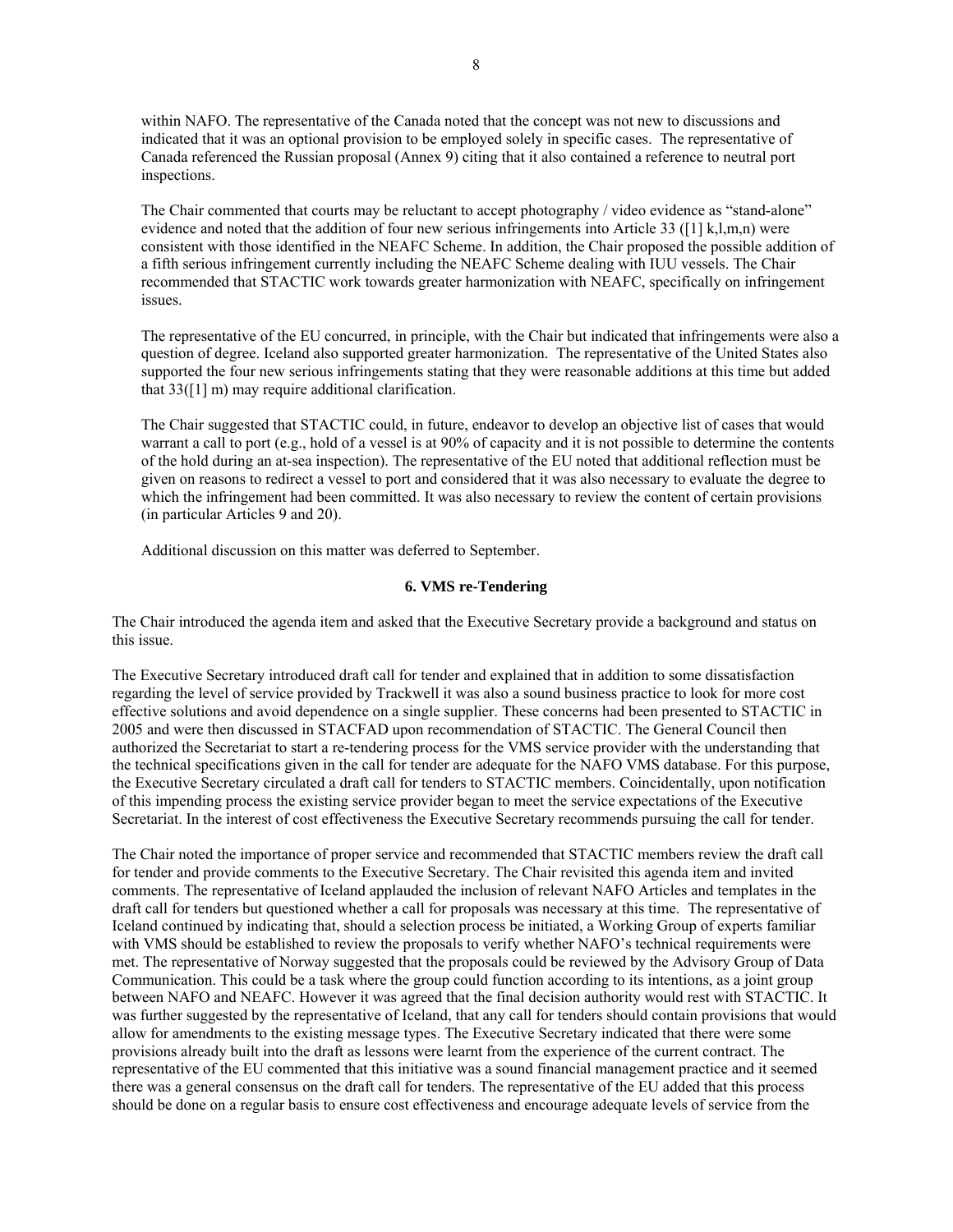VMS service provider. The Executive Secretary suggested that the call for tender process could be revisited every five years.

#### **7. Annual compliance review 2005** *(time permitting)*

The Chair introduced the agenda item and prefaced the discussion by indicating that this exercise was still a learning process and that further work was required to ensure productive annual reviews that provide an accurate compliance picture that could be understood by the Fisheries Commission and the general public. The Chair suggested that a graphical format that would allow comparisons between years on changes in activity and yearly infractions may be appropriate. The Chair encouraged representatives to provide comments to the Executive Secretary in this spirit, not unlike the direction of the Canadian paper.

The FC Coordinator reminded representatives that a Working Group had been established by STACTIC at the last NAFO annual meeting to review the compliance assessment process and provided recommendations. It was suggested by the FC Coordinator that this Working Group meet to provide direction in advance of this years NAFO annual meeting. The Chair encouraged the representatives to focus the efforts of the participating Working Group members on this task. The representative of the EU supported the Chair's comments and indicated that a clear and transparent annual assessment that allowed comparisons over time was the proper way forward. The Chair recommended that the Executive Secretary prepare some options for the next meeting based on input from the Working Group and the STACTIC representatives.

The representative of the EU indicated that, in addition to fishing vessel information, they would appreciate if information could be captured on inspection vessel activity in the NRA. The Executive Secretary noted that, without guidance from the STACTIC representative / Working Group, the format of the 2006 Annual Compliance review would be as per previous years. The Executive Secretary noted that clear direction would need to be provided on recommendations, including further elaboration by Canada on some elements of its proposal. The representative of Canada indicated that the Working Group was provided with a copy of the Canadian proposal and that their work was on-going, however noted that it may not be possible to effect major changes in time for the 2006 Annual Compliance review.

The Chair agreed with Canada's assessment and encouraged both the Working Group and the Contracting Parties to provide the Executive Secretary with the necessary support and guidance. It was agreed that the Canadian proposal would be examined at the 2006 NAFO annual meeting. The representative of Canada indicated a willingness to collaborate with the Working Group to refine the proposal and provide the Executive Secretary with clear direction. The Chair indicated that this issue could be further reviewed at the 2006 NAFO annual meeting, when recommendations have been prepared.

It was decided that a compliance review would be postponed until the 2006 NAFO annual meeting.

#### **8. Other Matters**

STACTIC considered the issues referred by the Working Group on the Reform of NAFO during the meeting 25-28 April 2006 in Montreal, Canada.

#### **(i) Issues referred to STACTIC:**

### • **What would be the position of STACTIC on the proposal that STACTIC assumes the responsibilities of STACFAC which would represent a merge of STACTIC and STACFAC?**

The Chair opened the discussion on the agenda item and indicated that there were certainly pros and cons to the proposed merger however, NEAFC currently operated a single sub-committee with a mandate encompassing both STACTIC and STACFAC responsibilities. The rationale for this format was that the measures from both were ultimately enforced by the same enforcement unit. The Executive Secretary observed that STACFAC was currently without a Chair.

The representative of the EU remarked that the Chair's statement was relevant and that there were no detrimental operational effects experienced in NEAFC because of the dual mandate. The representative of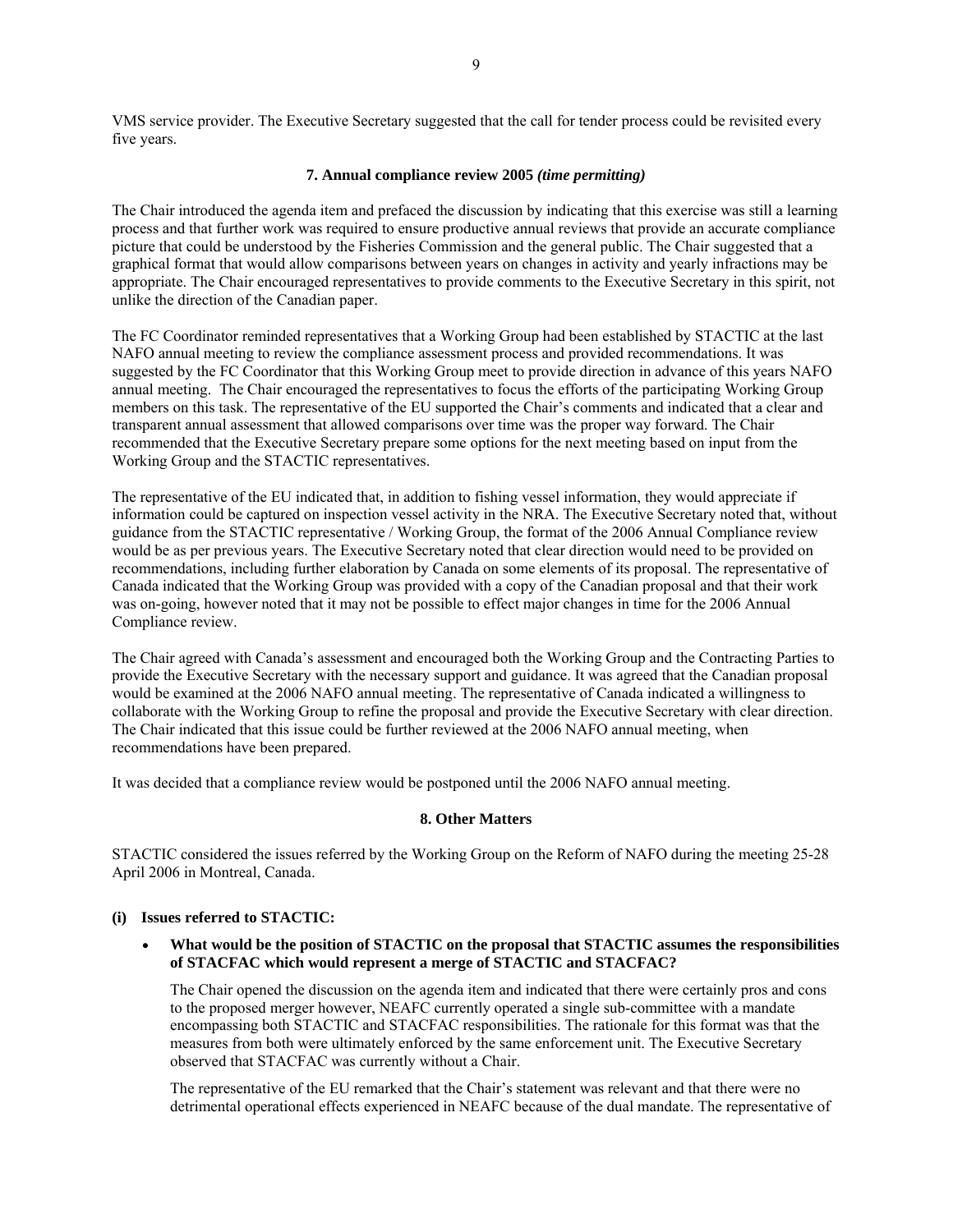the EU added that STACFAC was created to address specific international law issues but that those issues have been addressed. The representative of the United States questioned the possible impact on membership and workload / timelines with regards to reporting to the Fisheries Commission. The representative of the EU addressed the United States' remarks by indicating that the current membership should be capable of handling the enhanced mandate and that there should be little impact on workload or ability to meet Fisheries Commission demands. The representative of Canada agreed with the EU position and indicated that the merge of STACTIC and STACFAC was in-line with the impending merger of the General Council and the Fisheries Commission. The representatives of Iceland echoed the representatives of EU's sentiments.

The representatives of the Norway, Japan, Canada, the EU, Denmark (in respect of the Faroe Islands and Greenland) and Iceland, indicated that the proposed merger could be implemented within NAFO.

• **Reform WG Delegates expressed a wish to define the concept of transhipment but considered that this definition should appear in the NAFO Conservation and Enforcement Measures (NCEM) rather than in the Convention. Against this background, does STACTIC consider that the definition of transhipment contained in the initial version of the Working Paper of the Chairperson constitute a suitable definition of transhipment in the NCEM or should any other definition be considered in this regard?** 

After deliberation on the issue STACTIC determined that the definition for the term transhipment should be incorporated into the NCEMS rather than the Convention and that, in the interest of harmonizing with NEAFC, the following definition found in the NEAFC Scheme should be considered:

"Transhipment" means the transfer, over the side, of any quantity of fisheries resources and/or products thereof retained on board, from one fishing vessel to another.

### • **Reform WG Delegates expressed a wish that a definition of fishing activities be included in the amended NAFO Convention but some delegates expressed doubts if the definition of fishing activities in the CEM is still adequate. STACTIC was therefore requested to review and if necessary revise this definition.**

In order to adequately address this issue the Chair established a Working Group, consisting of representatives from Iceland, Canada and the United States, which developed the response to this query found in STACTIC Working Paper 06/13 (Annex 12).

### **(ii) Review the need for meetings in advance of the 2006 Annual Meeting.**

The Chair remarked that, in addition to the items related to NAFO reform, there were additional work items that STACTIC must attend to at the 2006 NAFO annual meeting. The Chair asked whether, given the significant agenda, there was support for meetings prior to the annual meeting. The representative of Canada agreed that the agenda was significant and indicated that they were prepared to meet in advance of the annual meeting.

The representative of the United States proposed that each Contracting Party undertake a thorough review of the NAFO reform items and come prepared to discuss the items at the 2006 NAFO annual meeting. The EU representative hoped that Contracting Parties would be able to enter into full and open dialogue on how to move forward.

There was no consensus on the need for a meeting in advance of the annual meeting, however the Chair strongly urged Contracting Parties to come prepared to make significant progress.

### **(iii) Electronic Observer Reports**

The Executive Secretary presented STACTIC Working Paper 06/11 (Annex 13) on Electronic Observer Reports and provided a brief summary of the proposal. Given that this proposal did not constitute changes to the existing system and was simply an attempt to replace a manual process, the Executive Secretary requested that STACTIC approve the use of the proposed electronic observer reports.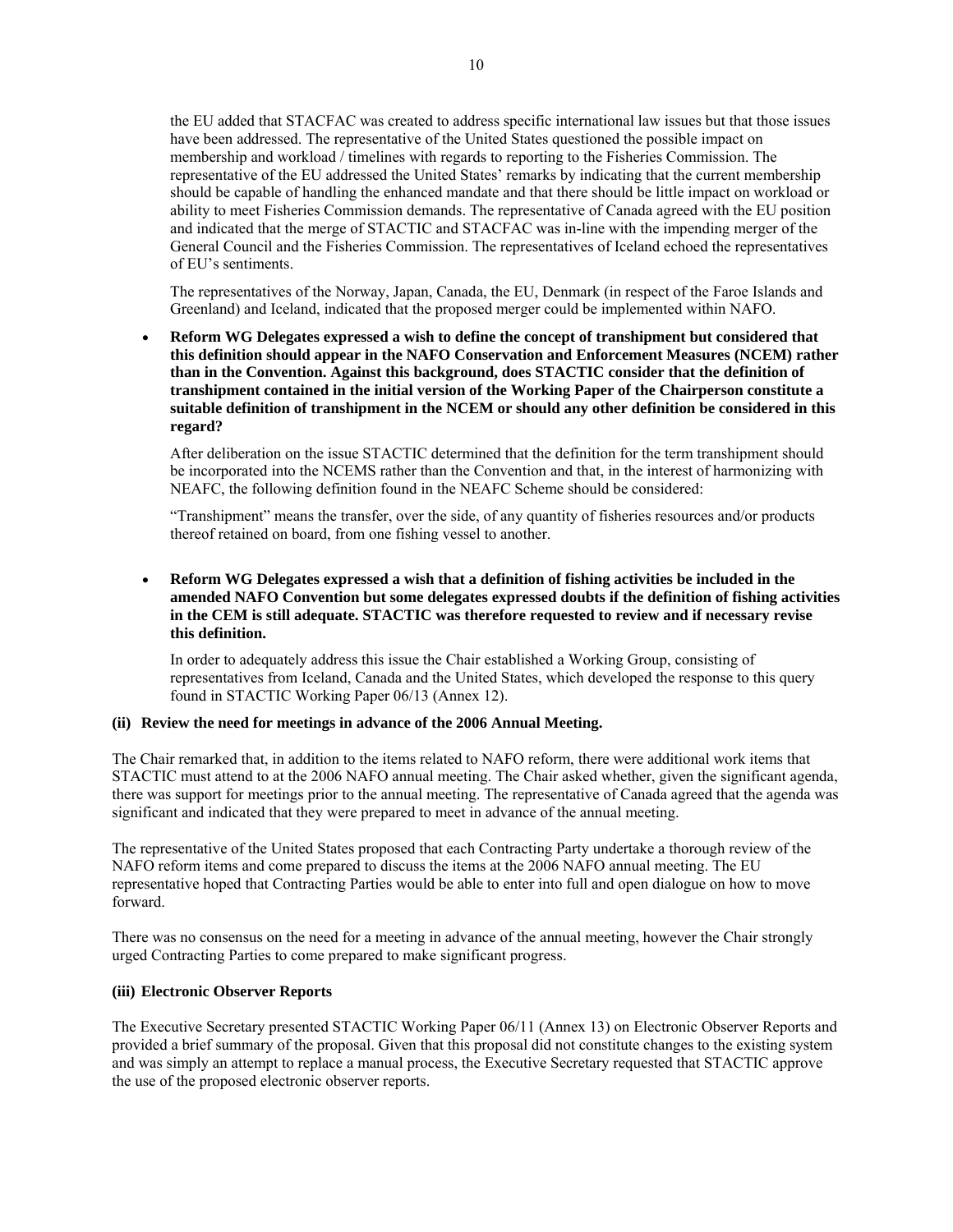The representative of the EU had concerns with regards to the language of origin of these proposed reports. The Executive Secretary explained that based on STACFAD's recommendations, General Council adopted that "(a) CPs be urged to submit their reports in English; (b) that the electronic form be developed quickly; and (c) that the Secretariat receive the necessary funds to translate and digitize the current and past fishery reports submitted by CPs."

There was no objection to proceeding with this proposal. The proposal was conditionally adopted pending no objection by July 5, 2006.

### **9. Adoption of Report**

The report was adopted.

### **10. Adjournment**

The meeting adjourned at 12:00pm on Thursday, June 15, 2006.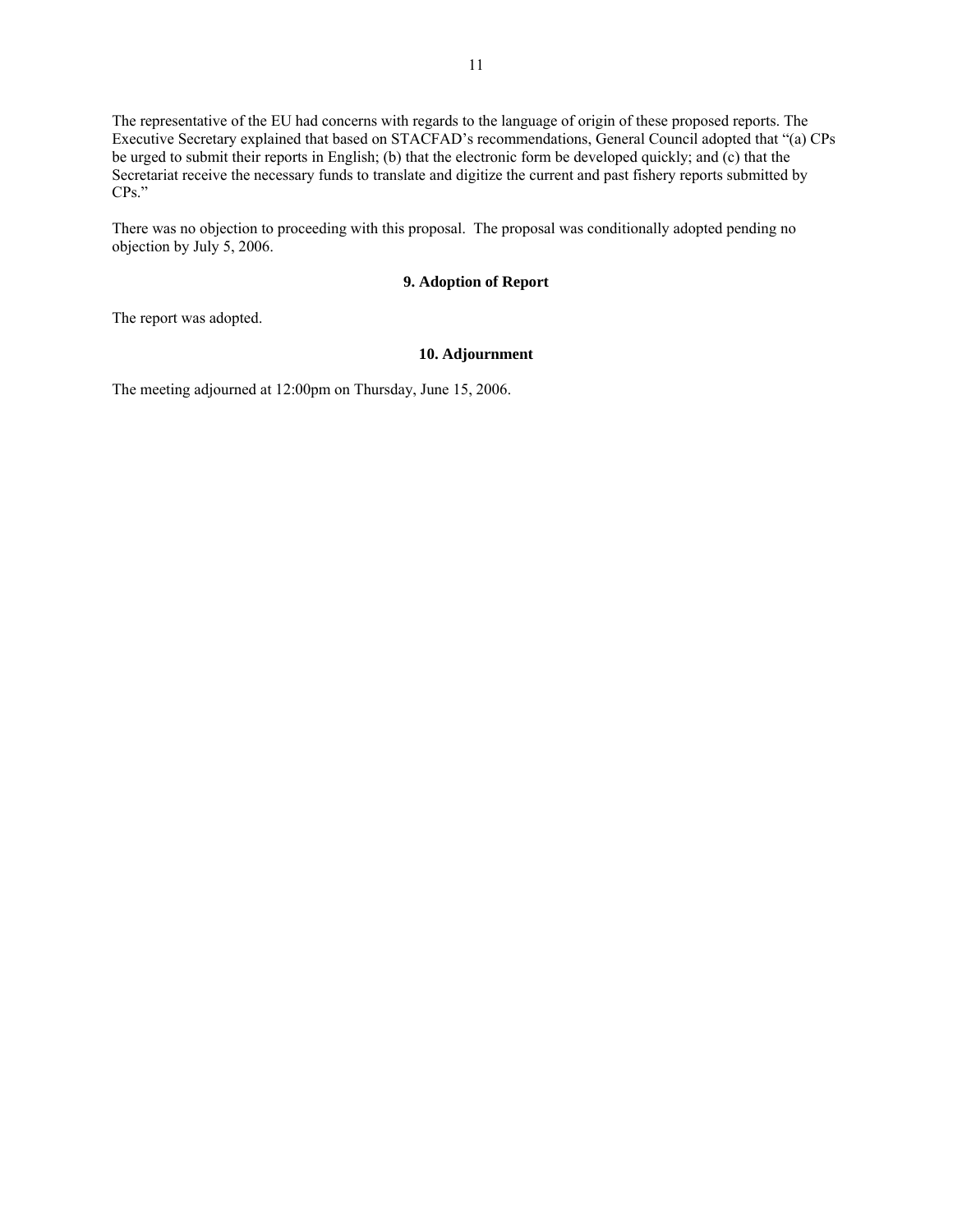#### **Annex 1. List of Participants**

#### **CANADA**

#### **Head of Delegation**

Paul Steele, Director-General, Conservation and Protection, Fisheries Management, Dept. of Fisheries and Oceans, 200 Kent Street, Ottawa, Ontario K1A 0E6 Phone:  $+6139989537 - Fax + 6139412718 - E-mail$ : steelep@dfo-mpo.gc.ca

#### **Advisers**

Morley Knight, Director, Conservation and Protection Div., NL Region, Fisheries Management, Fisheries and Oceans Canada, 80 East White Hills, P. O. Box 5667, St. John's, NL A1C 5X1 Phone:  $+1$  709 772 4494 – Fax:  $+1$  709 772 3628 – E-mail: knightm@dfo-mpo.gc.ca Keith Lewis, Legal Officer, Oceans and Environmental Law Division, Dept. of Foreign Affairs and International Trade, 125 Sussex Drive, Ottawa, Ontario K1A 0G2 Phone : +613 944 3077 – Fax : +613 992 6483 – E-mail : keith.lewis@international.gc.ca Brent Napier, International Fisheries Advisor, International Affairs Directorate, Fisheries and Aquaculture Management, Dept. of Fisheries and Oceans, 200 Kent St., Ottawa, Ontario K1A 0E6 Phone:  $+6139983805 - Fax$ :  $+613993595 - E-mail$ : napierb@dfo-mpo.gc.ca Leo Strowbridge, Director, International Programs and Corporate Services, Fisheries Management Br., Dept. of Fisheries & Oceans, P. O. Box 5667, St. John's, Newfoundland & Labrador A1C 5X1 Phone : +709 772 8021 – Fax : +709 772 2046 – E-mail : strowbridgel@dfo-mpo.gc.ca

#### **DENMARK (IN RESPECT OF FAROES AND GREENLAND)**

#### **Head of Delegation**

Mads Trolle Nedergaard, Fiskerilicensinspektor, Head of Unit, Gronlands Fiskerilicenskontrol, Postbox 501, DK-3900 Nuuk, Greenland Phone:  $+299\,345377 - Fax$ :  $+299\,323235 - E-mail$ : mads $@gh.gl$ 

#### **Advisers**

Mads Rossing Lund, Gronlands Fiskerilicenskontrol, Postbox 501, DK-3900 Nuuk, Greenland Phone:  $+299\,345373 - Fax$ :  $+299\,323235 - E-mail$ : marl $@gh,gl$ Simun Joensen, Fisheries Inspection, Ministry of Fisheries and Maritime Affairs, Heykavegur 6, FO-110 Torshavn, Faroe Islands Phone:  $+298\,353030 - Fax$ :  $+298\,313981 - E-mail$ : simunj $@vb$ .fo Martin Kruse, Adviser, FMC-Manager, Fisheries Inspection, Ministry of Fisheries and Maritime Affairs, P. O. Box 347, FO-110 Torshavn, Faroe Islands Phone:  $+298\,311065 - Fax$ :  $+298\,313981 - E-mail$ :  $mk@vb.fo$ 

#### **EUROPEAN UNION**

#### **Head of Delegation**

Martin Newman, Principal Administrator, European Commission, DG FISH, Rue de la Loi/Wetstraat 200, B -1049 Brussels, Belgium

Phone:  $+32 2 295 7449 - Fax: +32 2 296 2338 - E-mail: matrix matrix matrix representation$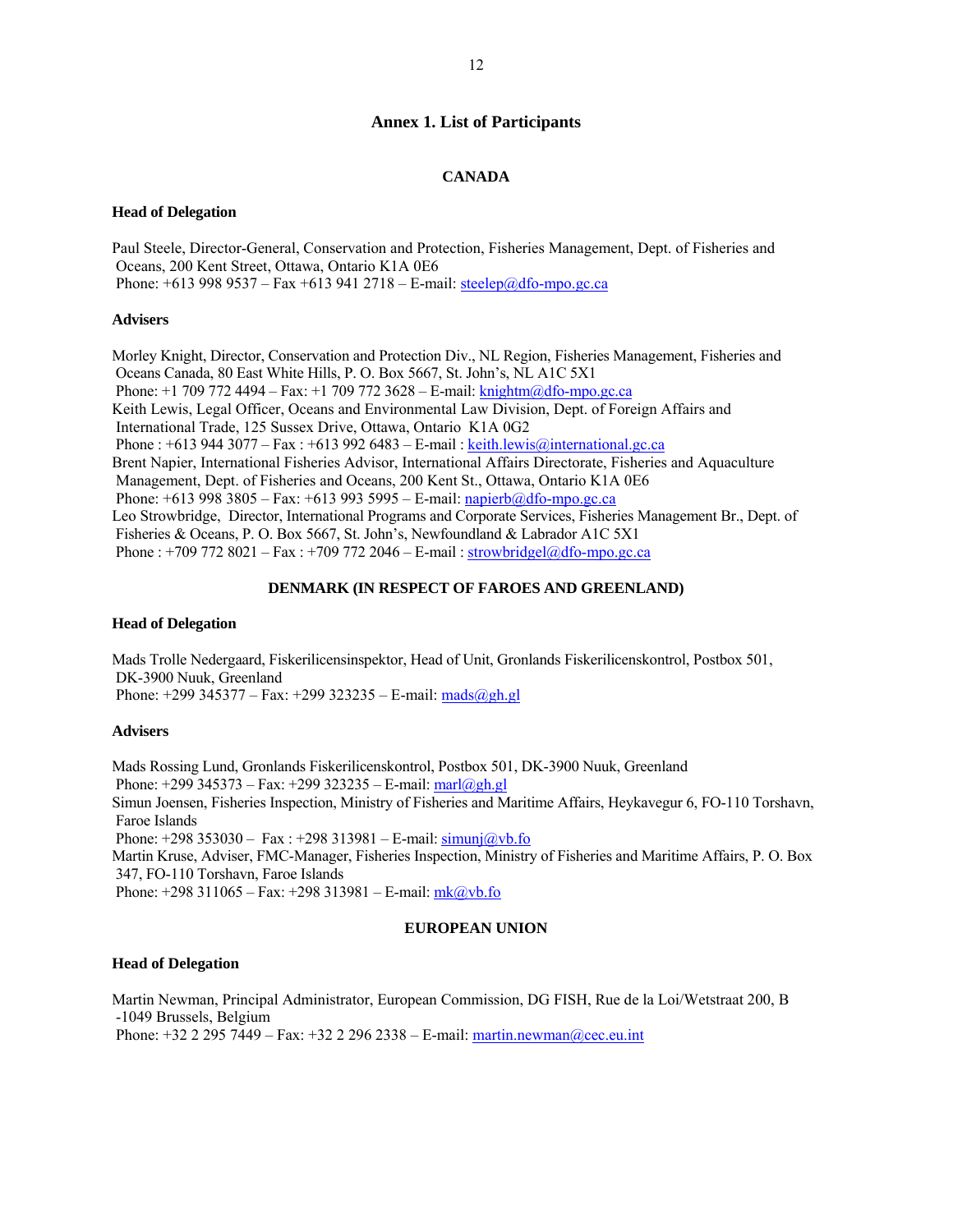### **Advisers**

(EU Commission) Jose Mesquita, European Commission, DG FISH, Rue de la Loi/Wetstraat 200, B-1049 Brussels, Belgium Phone:  $+32$  2 296 0706 – Fax:  $+32$  2 296 2338 – E-mail: jose.mesquita@cec.eu.int (EU Council) Mariano Abad Menendez, Principal Administrator, Council of the European Union, General Secretariat, DG-BIII -Fisheries, Rue de la Loi 175, B-1048 Brussels, Belgium Phone: +32 2 285 5093 – Fax: 32 2 285 6910 – E-mail: mariano.abad@consilium.eu.int (EU – Finland) Jarmo Vilhunen, Senior Officer,Ministry of Agriculture and Forestry, Dept. of Fisheries and Game, Mariankatu 23, Helinski Phone:  $+358916052902 - Fax: +358916052640 - E-mail: jarmo.vilhunen@mmm.fi$ (EU-Lithuania) Arūnas Jonaitis, Chief Specialist, Fisheries Department under the Ministry of Agriculture, Atlantic Fisheries Control and Monitoring Division, J. Lelevelio str. 6, LT-01103 Vilnius, Lithuania Phone: +370 5 2391124 – Fax: +370 5 2391176 – E-mail: ArunasJ@zum.lt (EU-Poland) Leszek Dybiec, Ministry of Agriculture Fisheries Department, Wspolna 30 Str., 00-930 Warsaw, Poland Phone:  $+486231472 - Fax$ :  $+4862322004 - E-mail$ : leszek.dybiec@minrol.gov.pl (EU – Portugal) Emilia Baptista, Directora de Servicos, Departamento dos Recursos, Direccao Geral das Pescas e Aquicultura, Avenida da Brasilia, 1449-030 Lisbon Phone: +351 213 035 850 – Fax: +351 213 035 922 – E-mail: ebatista@dgpa.min-agriculture.pt (EU – Spain) Margarita Mancebo, Jefe de Area, Subdireccion General de Relaciones Pesqueras Internacionales, Direccion General de Recursos Pesqueros, Jose Ortega y Gasset, 57, 28006 Madrid, Spain Phone:  $+34913476129 - Fax$ :  $+34913476042 - E-mail$ : cmancebo@mapya.es Javier Del Hierro, Subdirección General de Inspeccion Pesquera, Secretaria General de Pesca Maritima, c/Castellana 112, 5ª Plto, 28071 Madrid, Spain Phone:  $+34913471645 - Fax: +34913471512 - E-mail: jdelhier@mapya.es$  (EU – United Kingdom) Julie Fitton, Fisheries Enforcement Policy, Dept. For Environment, Food and Rural Affairs, 3-8 Whitehall Place, London SW1A 2HH Phone: +44 (0)20 7270 8131 – Fax: +44 (0)207270 8843 – E-mail: julie.fitton@defra.gsi.gov.uk Philip Galbraith, Fisheries Enforcement Policy, Scottish Fisheries Protection Agency, 47 Robb's Loan, Edinburgh, Scotland Phone:  $+44$  131 244 6066 – Fax:  $+44$  131 244 6069 – E-mail: philip.galbraith@scotland.gsi.gov.uk

### **FRANCE (in respect of St. Pierre et Miquelon)**

### **Head of Delegation**

Jean-Marc Guyau, Administrateur principal des affaires maritimes, Chef du service, 1, rue Gloanec, B.P. 4206, 97500 Saint-Pierre-et-Miquelon

Phone:  $+508411530 - Fax: +508414834 - E-mail: j-marc.guyau@equipement.gouv.fr$ 

### **ICELAND**

### **Head of Delegation**

Kolbeinn Arnason, Fisheries Counsellor, Embassy of Iceland, Rond-Point Schuman 11, 1040 Brussels, Belgium Phone:  $+32$  2 238 5011 – E-mail: kolbeinn.arnason@utn.stjr.is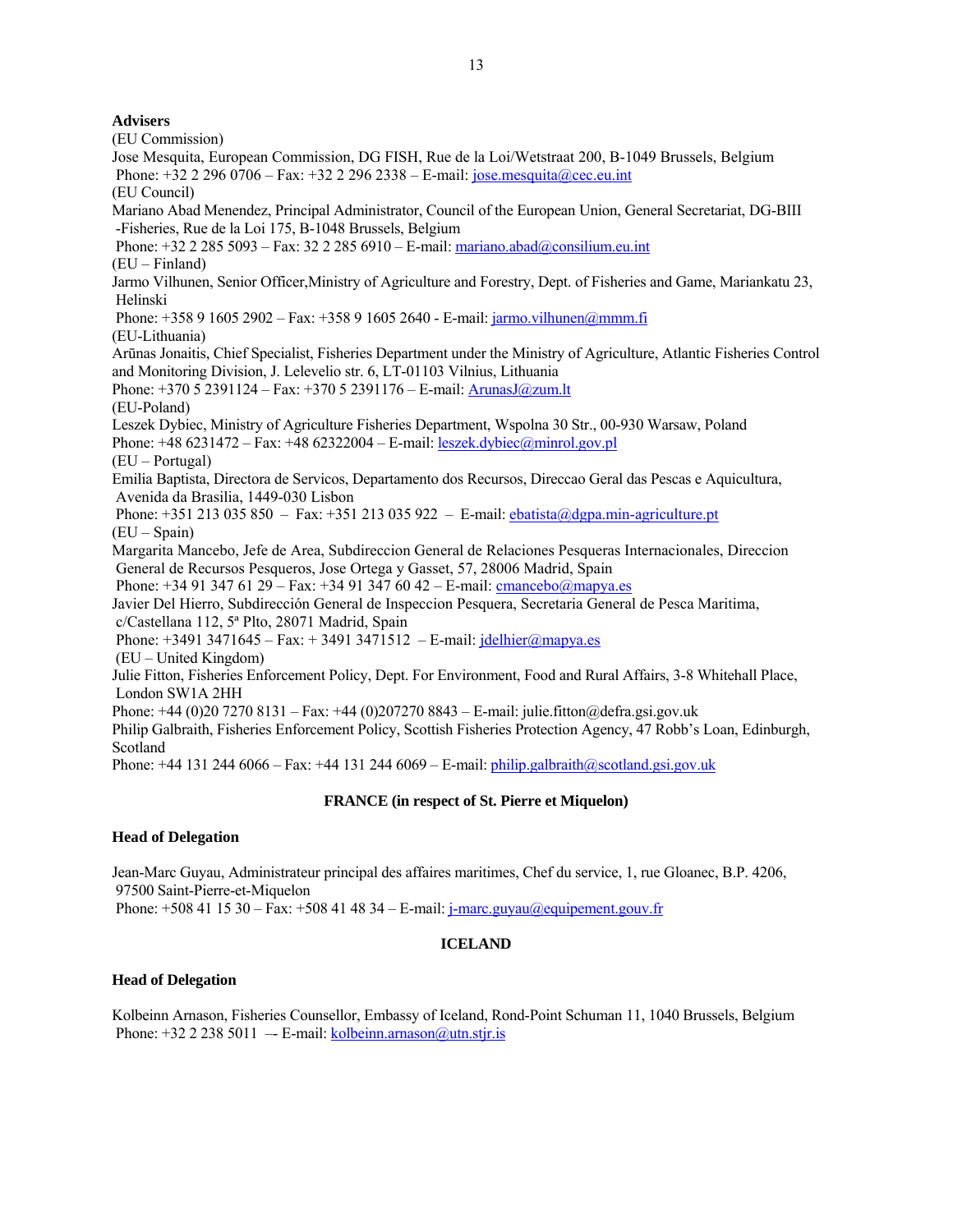#### **Advisers**

Gylfi Geirsson, Commander, Icelandic Coast Guard, Skogarhlid 14, 105 Reykjavik Phone:  $+354\,545\,2000$  ext.  $2071 - Fax$ :  $+354\,545\,2040 - E$ -mail: gylfi@lhg.is Kristjan Freyr Helgason, Directorate of Fisheries Dalshraun/ 220 Hafnarfiordur, Iceland Phone: +354 569 7900 – Fax: +354 569 7990 – E-mail: kristjan@fiskistofa.is

### **JAPAN**

#### **Head of Delegation**

Hidemi Tabata, Far Seas Fisheries Division, Fishery Agency, Government of Japan, 1-2-1 Kasumigaseki, Chiyoda-ku, Tokyo 100-8907, Japan Phone: +81 3 35028111 ext. 7239 - Fax: +81 3 3591 5824 – E-mail:hidemi.tabata@nm.maff.go.jp

#### **Adviser**

Noriaki Takagi, Director, Executive Secretary, Japan Deep Sea Trawlers Association, NK-Bldg., 6F Kanda Ogawa -cho, Chiyoda-ku, Tokyo 101-0052 Phone: +81 3 3291 8508 – Fax: + 81 3 3233 3267 – E-mail: ntakagi@jdsta.or.jp

#### **NORWAY**

#### **Head of Delegation**

Stein-Age Johnsen, Senior Legal Adviser, Resource Management Dept., Directorate of Fisheries, P. O. Box 2009 Nordnes, NO-5817 Bergen Phone: +47 55 23 80 00 / 8124 – Fax: +47 55 23 80 90 – E-mail: stein-age.johnsen@fiskeridir.no

#### **Adviser**

Hilde Marie Jensen, Directorate of Fisheries, Strandgaten 229, Postboks 2009 Nordnes, NO-5817 Bergen, Norway Phone: +47 55 23 8129 – Fax : +47 55 238090 – E-mail : hilde.jensen@fiskeridir.no

#### **RUSSIA**

#### **Head of Delegation**

Rafail Ruzheynikov, Head of Murmansk State Regional Department for Reproduction of Water Biological Resources and Fisheries Management "MURMANRYBVOD", Kominterna St. 7, Murmansk, Russia Phone: +7 8152 458678 – Fax: +7 7152 458678 – E-mail:  $mrv@an.ru$ 

### **Advisers**

Anatoly Leontyev, Deputy Director, Murmansk State Regional Department for Reproduction of Water Biological Resources and Fisheries Management "MURMANRYBVOD", Kominterna St. 7, Murmansk, Russia Phone: +7 8152 456969 – Fax: +7 7152 458678 – Email:  $mrv@an.ru$ Victor Volkov, Main Engineer, DGUP, "Murmansk Regional Center of the Branch Monitoring System", 43, Tralovaia av., 183950 Murmansk Phone:  $+78152474641 - Fax: +78152474852 - E-mail: volkov@merer.ru$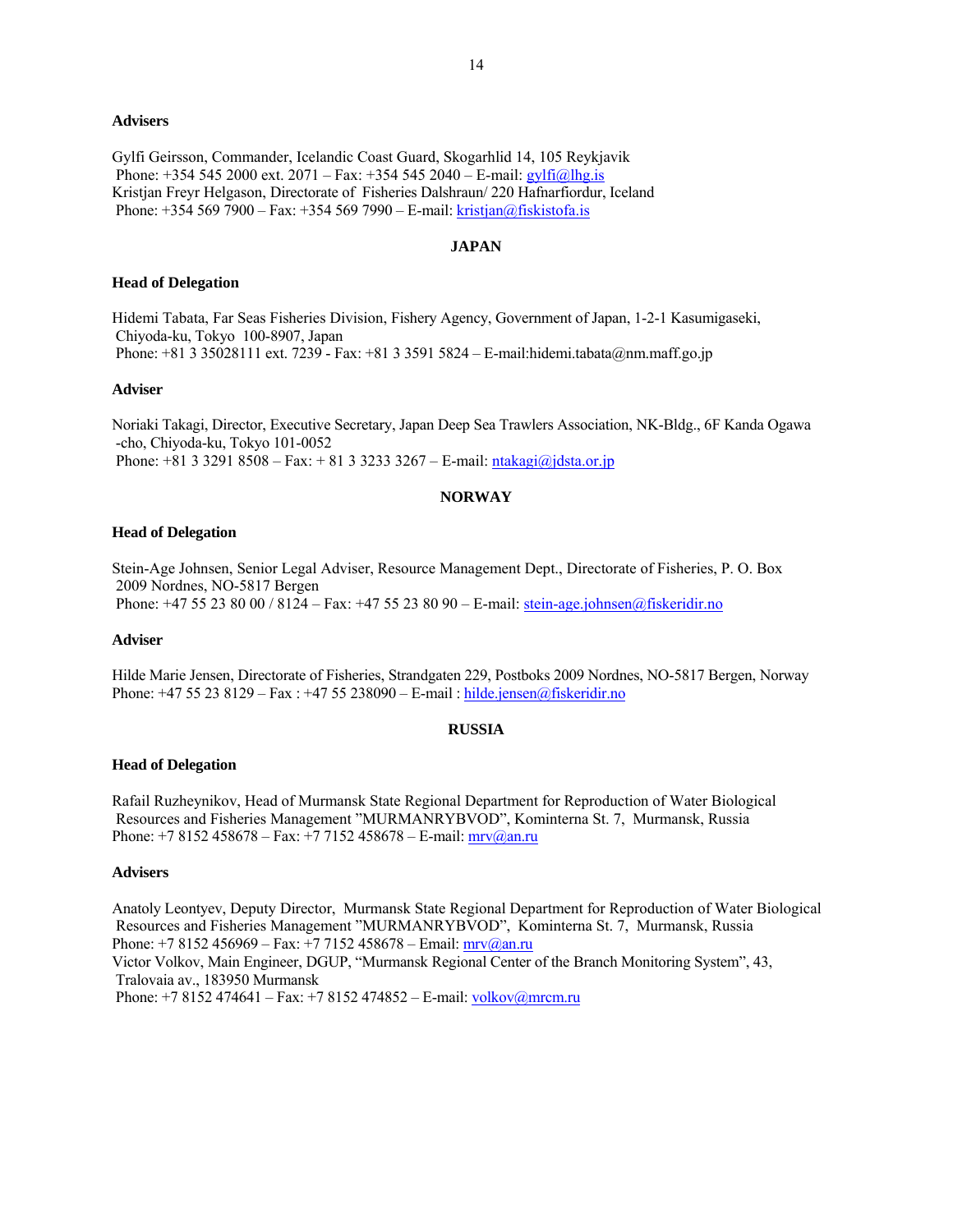### **UNITED STATES OF AMERICA**

#### **Head of Delegation**

Sarah McLaughlin, Fishery Policy Analyst, Sustainable Fisheries Div., Northeast Region, National Marine Fisheries Service, U.S. Dept. of Commerce, NOAA, 1 Blackburn Dr., Gloucester, MA 01930 Phone:  $+9782819279 - Fax: +9782819135 - E-mail: [sarah.mclaughlin@noaa.gov](mailto:sarah.mclaughlin@noaa.gov)$ 

#### **Adviser**

Kevin Riddle, Lieutenant Commander, Coast Guard Liaison Officer, Office of Marine Conservation (Rm 5806), U.S. Department of State, 2201 C Street NW, Washington, D.C. 20520 Phone:  $\pm 2026473177 - Fax$ :  $\pm 2027367350 - E$ -mail: Riddlekw@state.gov

### **NAFO SECRETARIAT**

Johanne Fischer, Executive Secretary (*jfischer@nafo.int*) Ricardo Federizon, Fisheries Commission Coordinator (rfederizon@nafo.int)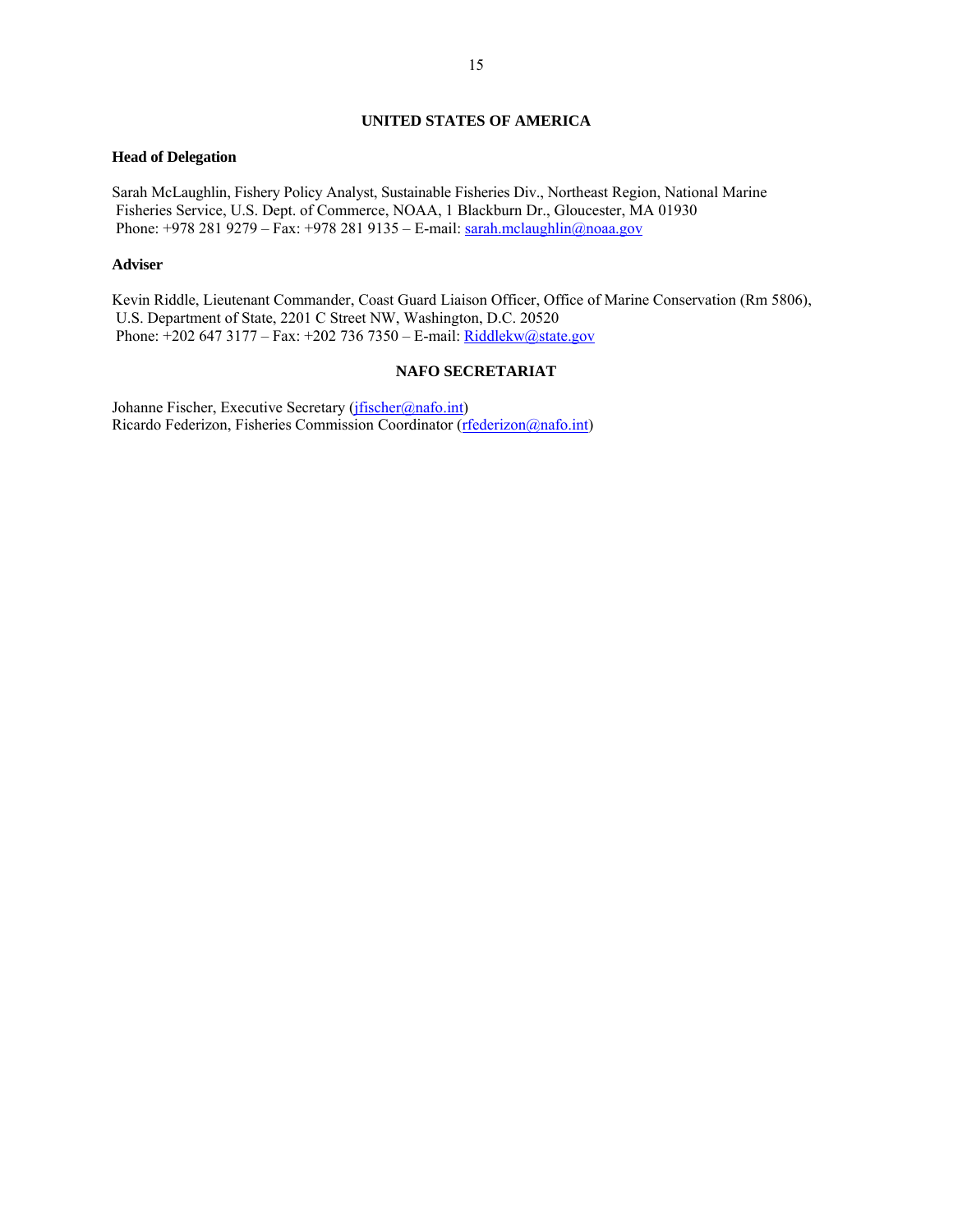### **Annex 2. Agenda**

- 1. Opening of the Meeting (Vice-Chair: Mads Nedergaard, DFG)
- 2. Election of Chair
- 3. Appointment of Rapporteur
- 4. Adoption of Agenda
- 5. NAFO Reform
	- i. Review effectiveness of existing NAFO monitoring, control and surveillance (MCS) scheme and consider changes that would improve effectiveness and efficiency in terms of operation, results and costs.
	- ii. Strengthen the monitoring, control and surveillance (MCS) regimes including:
		- Joint MCS systems
		- Dissemination of collected data
		- Regular compliance review mechanisms
		- Cost sharing of MCS systems in a fair and transparent manner
	- iii. Establishment of guidelines for sanctions
	- iv. Role of observers
	- v. Follow-up on infringements
- 6. VMS re-Tendering
- 7. Annual compliance review 2005 *(time permitting)*
- 8. Other Matters
- 9. Adoption of Report
- 10. Adjournment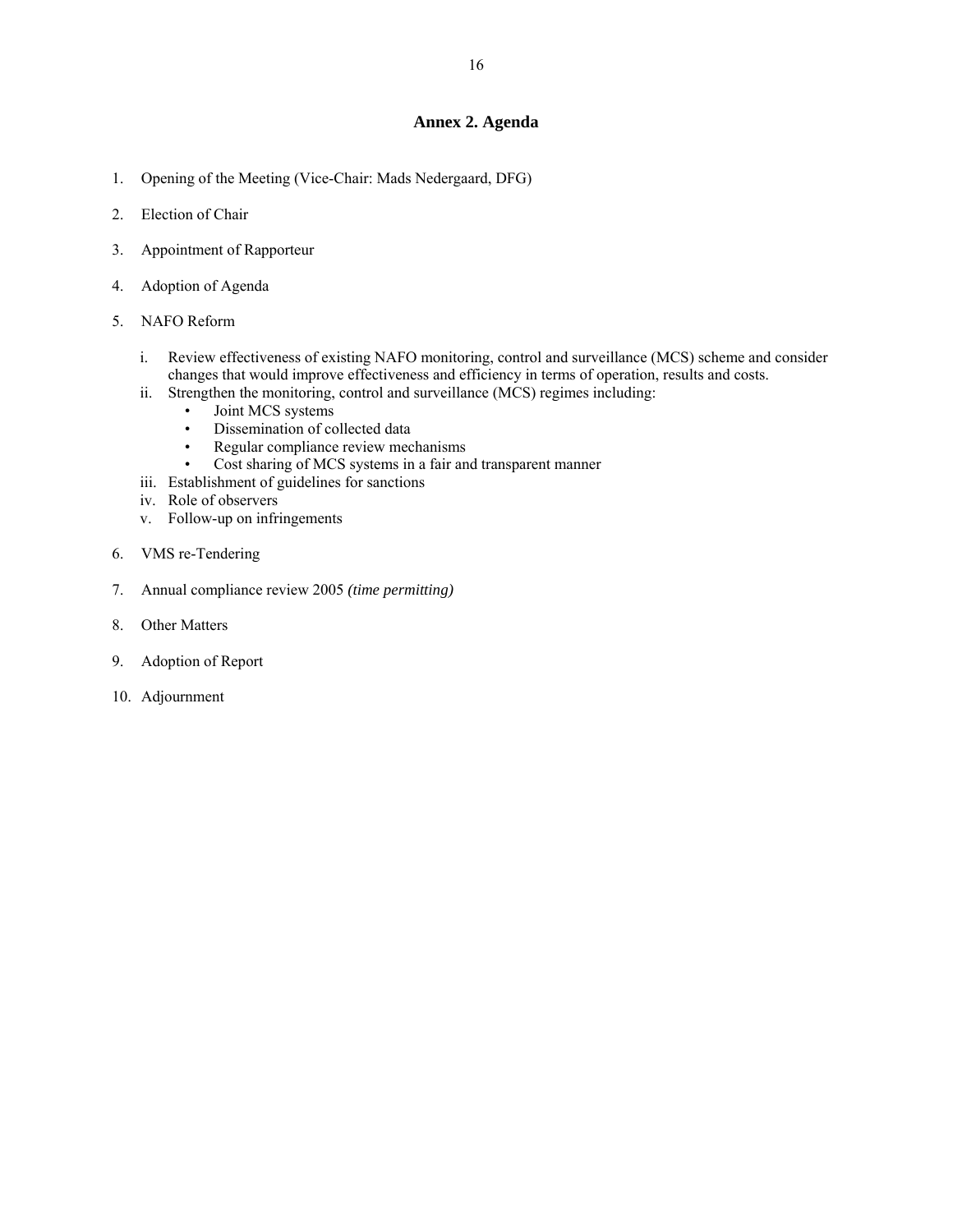# **Annex 3. Proposal by Canada to amend Chapter IV, NAFO Conservation and Enforcement Measures - Improved Coordination and Cooperation under Joint Inspection and Surveillance Scheme**

(STACTIC W.P. 06/7)

### **Background**

With increasing demands on the inspection resources of all Contracting Parties, it is important to operate efficiently and to consider new initiatives that improve efficiency and effectiveness of inspection and control.

Additionally, it is important to build confidence between inspectors from all Contracting Parties and to work toward common understanding and interpretation of the NAFO Conservation and Enforcement Measures.

While informal arrangements for joint inspections occur annually, Inspection Parties generally deliver their program through separate inspections from respective inspection vessels.

Article 25 (5) of the NCEM provides the mechanism under which improved coordination and cooperation could be considered:

### **"……** *in the case of mutual agreement between the respective Contracting Parties, inspectors assigned by one Party may be placed on board inspection vessels or aircraft of another Party assigned to the Scheme***."**

To improve efficiency and effectiveness, it is proposed that STACTIC recommend approval of a protocol for Improved Coordination and Cooperation under the Joint Inspection and Surveillance Scheme which could be incorporated into the measures as an Annex.

#### Annex x **Protocol**

### **Improved Coordination and Cooperation under Joint Inspection and Surveillance Scheme**

#### **1. Objective**

- Improve efficiency and effectiveness of the joint inspection and surveillance Scheme
- Foster confidence and improved communication between inspection authorities of all Contracting Parties
- Develop common understanding and interpretation of the Conservation and Enforcement Measures
- Standardize inspection procedures;
- Build capacity for a coordination role for the Executive Secretary.

#### **2. Scope**

To the extent possible, all Contracting Parties/Flag states will endeavour to participate in the delivery of the at- sea inspection component of Chapter IV - *Joint Inspection and Surveillance Scheme*. This participation may occur through the assignment of inspection vessels and/or inspectors to planned and coordinated joint patrols.

#### **3. Role of Executive Secretary (ES)**

The Executive Secretary shall have a coordination and facilitation role with respect to joint patrols and inspections by:

- Prior to November 30, seeking information from all Contracting Parties/Flag states on the level of their participation in joint patrols/inspections for the succeeding year;
- Prior to December 31, producing a draft deployment plan/schedule of all participation and providing this plan to all Contracting Parties for approval;
- Maintaining the approved deployment plan by advising all Contracting Parties in advance of specific participation and by completing monthly reports on the level of participation;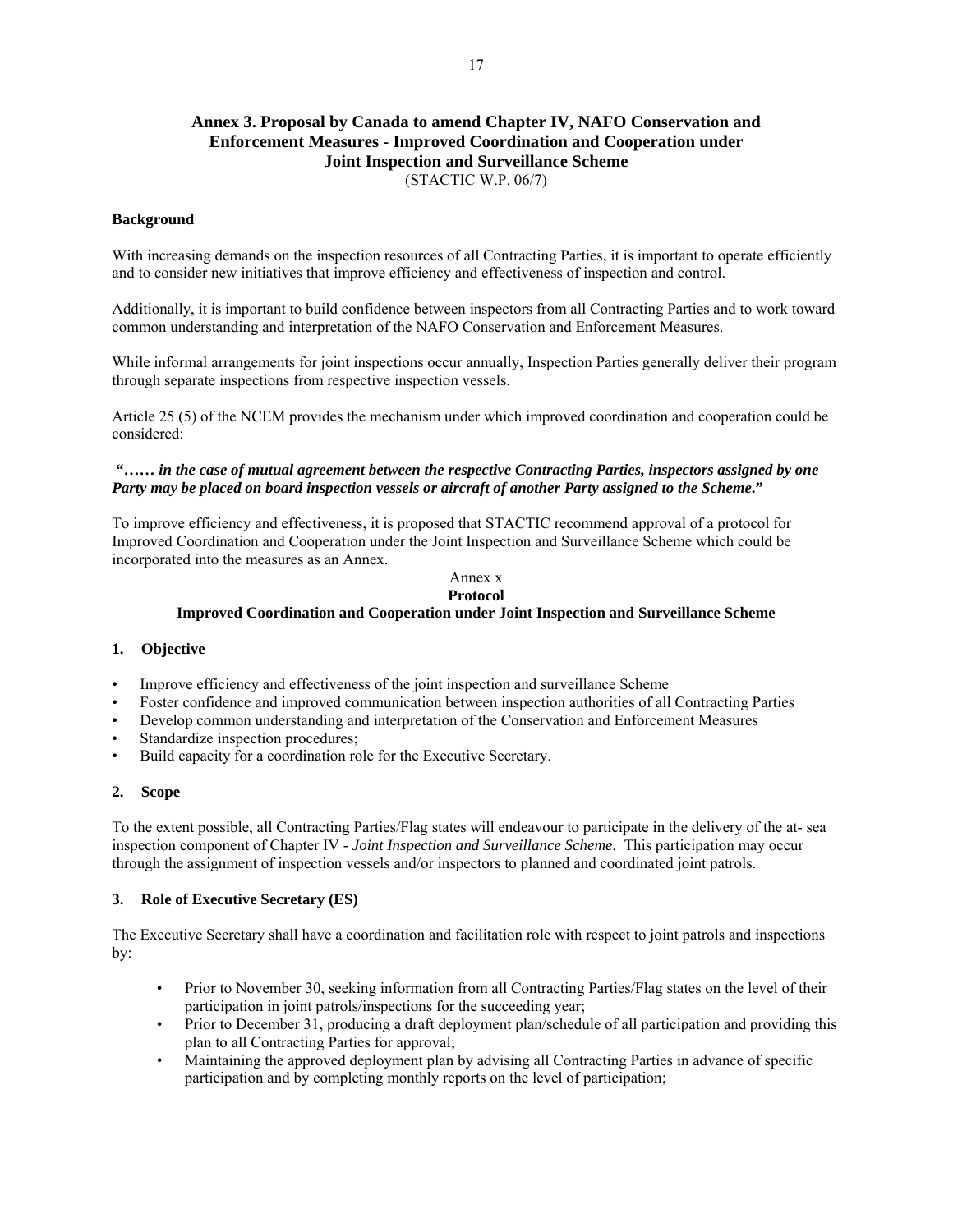### **4. Roles of Contracting Parties**

All participating Contracting Parties/Flag-states shall:

Prior to November 30, notify the Executive Secretary of its level of participation in a joint patrol program for the succeeding year and, as required, notify the Executive Secretariat of any modifications to its level of participation. This notification will include tentative dates and participating vessels and inspectors;

Designate a representative to work directly with the Executive Secretary and other Contracting Parties

Work cooperatively with all participating Contracting Parties/Flag states;

Wherever possible, attempt to resolve any disputes related to inspections;

Ensure the completion of reports on all joint patrols/inspections and submit these reports to the Executive Secretary who may make these reports available to all other Contracting Parties. These reports may include recommendations. The reports will be reviewed by STACTIC and discussed with a view to improving future collaboration and facilitating long term improvements.

The Host Inspection Party shall take all measures practicable to ensure the safety and security of all inspectors;

### **5. Lead Inspector**

All inspection will be conducted in a cooperative manner.

The Inspector from the Contracting Party/Flag state will be the lead inspector for any inspections on vessels from their Contracting Party/Flag state.

For all other inspections, the host Inspection Party will generally act as lead Inspector.

#### **6. Inspection Guidelines**

Contracting Parties/Flag states will develop a common understanding and interpretation of the Conservation and Enforcement Measures. In cases where common understanding and interpretation cannot be reached, Contracting Parties/Flag states will seek clarification and guidance from STACTIC.

### **7. Inspection Vessels**

Some Contracting Parties/Flag-states utilize civilian and military vessels for inspections. This protocol will generally apply to the use of civilian vessels only.

Fishery inspections in the Regulatory Area pursuant to this protocol may be terminated for other inspection vessel duties such as those related to Search and Rescue (SAR) and environmental disasters.

### **8. Other**

Notwithstanding this protocol, Contracting Parties/Flag-states may, at any time, decline to participate or terminate ongoing operations when there are conflicting priorities.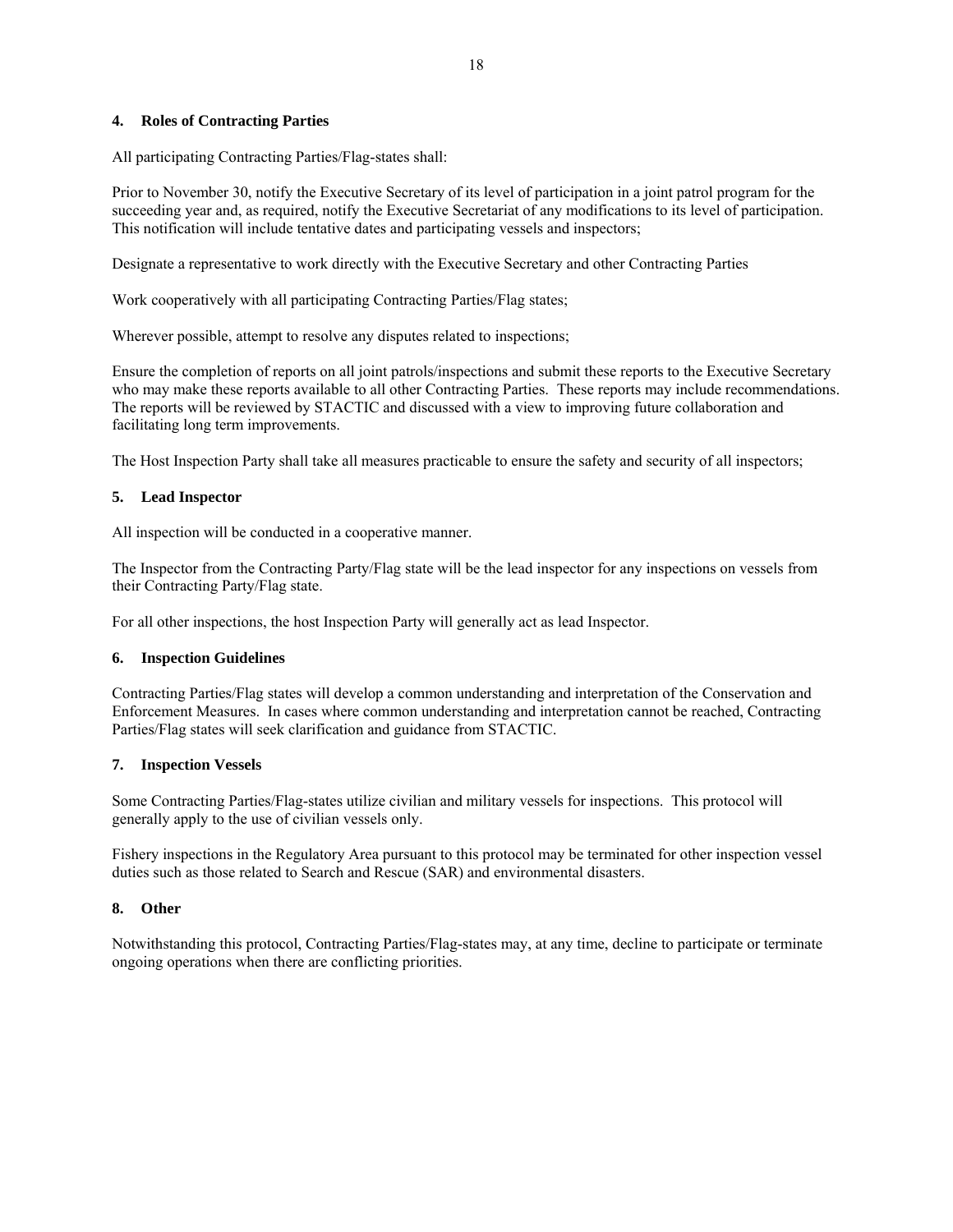### **Annex 4. Proposal by Canada - Data sharing between Regional Fisheries Organizations, NAFO and NEAFC**  (STACTIC W.P. 06/5)

### **Background**

For a number of years, Scientific Council has advised that there are significant discrepancies between reported and actual catch of all species found in the Regulatory Area. In some cases, these discrepancies are caused by the practice of misreporting quota species as non-regulated species or as species from other jurisdictions.

Although the NAFO Conservation and Enforcement Measures require vessels to hail the quantity of catch on board from other jurisdictions prior to entry into the Regulatory Area, it is believed that some vessels over-report quantities (often 10-40% of hold capacity) of catch upon entry into the NAFO Regulatory Area to facilitate underreporting of catch in the NAFO Regulatory Area. The range of this misreporting varies but can reach 300t of product per voyage. Several citations have been issued related to this practice.

These and other practices by masters undermine the objectives of the organization, the efforts of all Contracting Parties to ensure compliance, and ultimately the sustainability of fisheries in the Regulatory Area.

The Fisheries Commissions has directed STACTIC to review all current conservation and enforcement measures and to consider improvements. One such improvement could be a data sharing protocol between NEAFC and NAFO when vessels fish in both areas during a single voyage.

In 2004, NAFO and NEAFC harmonized reporting and message formats in the vessel monitoring systems to facilitate fishing operations in both areas. This harmonization also facilitates the transfer of data between RFMOs.

Therefore, a data sharing protocol would ensure that Executive Secretary and Inspecting Parties obtain a complete understanding of a vessel's activities when operating in both NEAFC and NAFO by making available information related to catch on board a given vessel for review.

It is proposed that NAFO and NEAFC establish a data exchange protocol for any vessel that has fish on board from either RFMO jurisdiction.

#### **Proposal**

### **Data sharing protocols between NEAFC and NAFO when vessels fish in both areas during a single voyage**

The data protocol would include exchanges of all:

- 1. Positional records:
- 2. Catch records including catch on entry and catch on exit.

When a vessel enters an RFMO's jurisdiction and generates the appropriate "Catch on Entry" Report, the RFMO's monitoring system would send a "data request" to the other RFMO. This automated message would signal the other monitoring system to send any relevant information on the fishing vessel to the requesting RFMO.

This information shall be forwarded to Contracting parties with an Inspection presence in the Regulatory Area.

In order to automate this data exchange additional message formats would be required.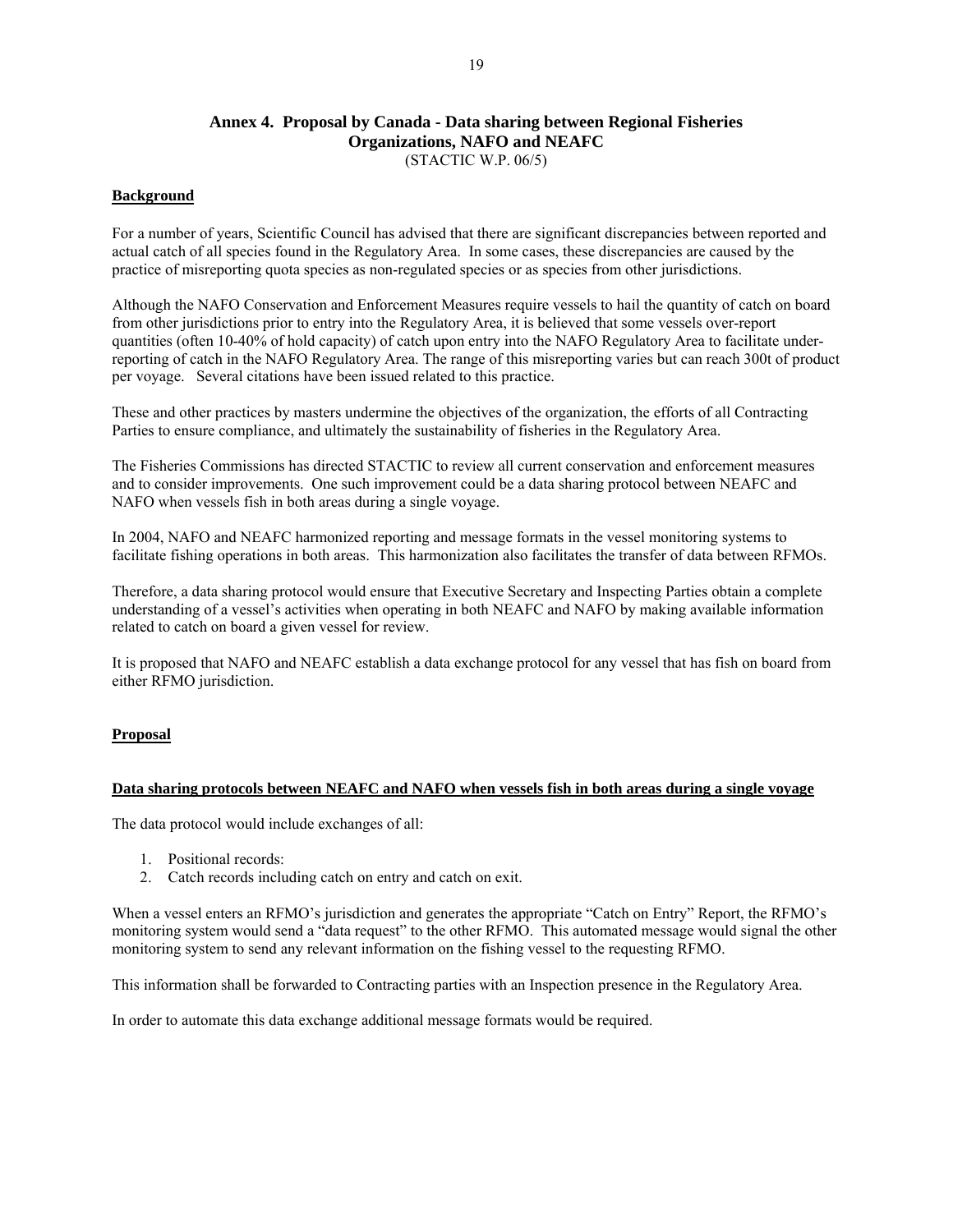| Data Element        | Code      | Mandatory/<br>Optional | <b>Remarks</b>                                     |
|---------------------|-----------|------------------------|----------------------------------------------------|
| <b>Start Record</b> | SR.       | М                      | System Detail; indicates start of record           |
| From                | FR.       |                        |                                                    |
| Sequence Number     | SO        |                        |                                                    |
| <b>Type Message</b> | TM        |                        |                                                    |
| <b>Vessel Name</b>  | NA.       |                        | Name of vessel information requested on            |
| Radio Call Sign     | <b>RC</b> |                        | Radio Call Sign of vessel information requested on |
| Date                | DA        |                        | Date of request                                    |
| Time                | TI        |                        | Time of request                                    |
| End Record          | ER        |                        | System Detail; Indicates end of record             |

1. A data request from the requesting RFMO would include the following:

- 2. The requested RFMO would either provide the relevant data on the vessel or a nil report if the vessel did not fish in their jurisdiction.
- 3. In the case where there is data available on the requested vessel, the data would be provided to the requesting RFMO.
- 4. In the case where the vessel did not have any relevant records from the other RFMO a return message indicating "nil" would be sent.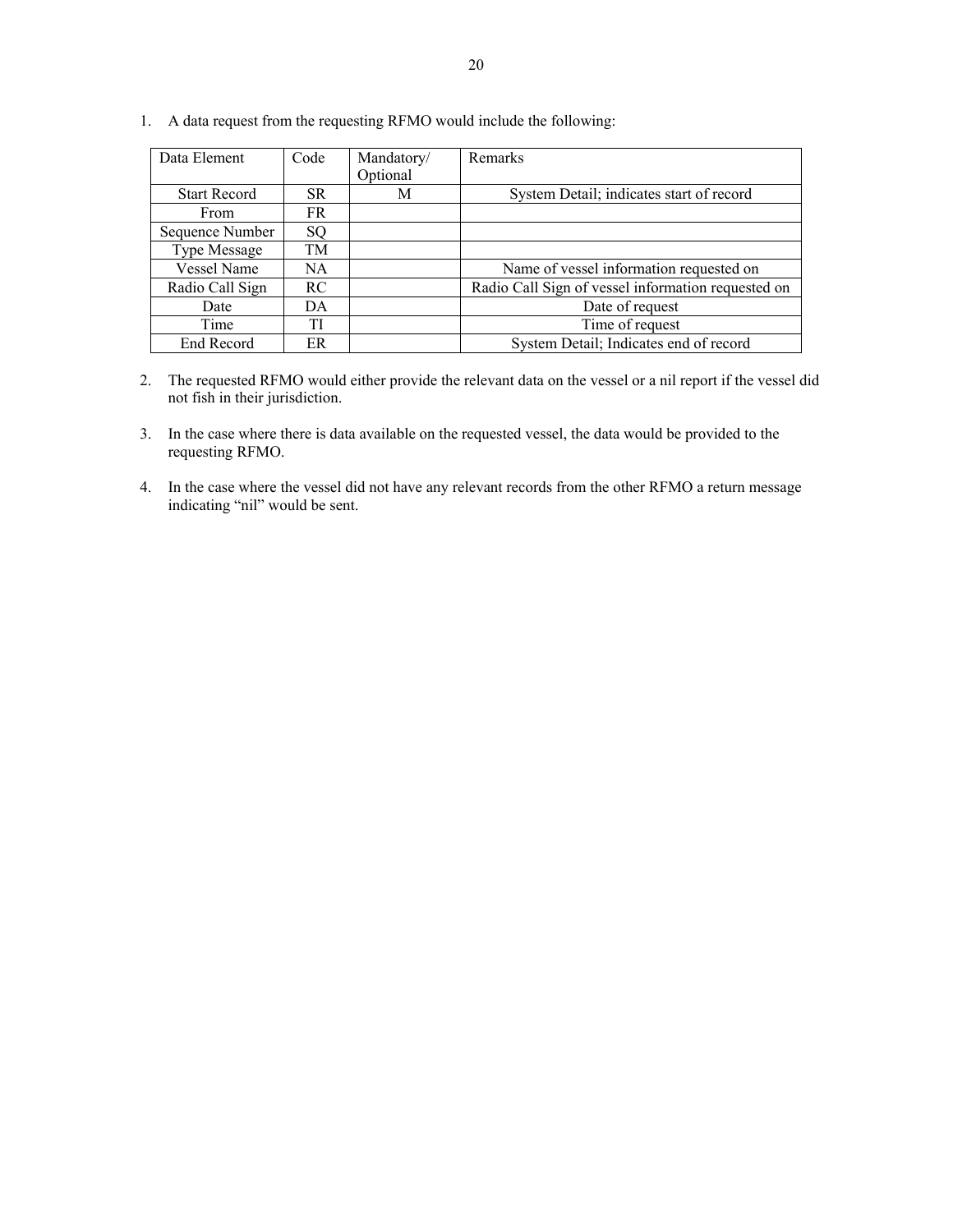### **Annex 5. Proposal by Canada to adopt Roles and Responsibilities on Data Analysis STACTIC Compliance Assessment**  (STACTIC W.P. 06/6)

### **Background**

At the April 2005 intercessional meeting of STACTIC in Reykjavik, the Secretariat was asked to provide a more concise compilation of compliance data to ease the workload of STACTIC related to the annual compliance report. In response, the Secretariat produced a preliminary compliance report for review by STACTIC at its Annual Meeting in 2005. This work highlighted the need for a measurable and objective way to assess compliance. Some recommendations from the meeting follow:

- 1. STACTIC should adopt a standardized compliance report format of two parts: Part l a report on Contracting Party administrative requirements, and, Part II - a report on vessel (master) compliance with the NCEM.
- 2. Contracting Parties should ensure all reports are provided in a timely manner to enable the Secretariat to provide meaningful preliminary data analysis for STACTIC to review. Missing reports weaken the validity of any analysis.
- 3. STACTIC should provide direction to the Secretariat on data analysis and presentation to ensure meaningful analysis for STACTIC.
- 4. STACTIC should determine measurable criteria for vessel compliance that can be utilized in a consistent manner and permit comparative analysis from year to year.
- 5. STACTIC should identify a peer group to assist the Secretariat with a preliminary review of the data analysis in advance of the distribution of the final product.

With respect to the Recommendation 1 and 2, it is proposed that the following protocol be adopted by STACTIC.

### **Protocol**

### **STACTIC Compliance Assessment**

### **Phase I**

- Executive Secretary conducts administrative compliance review related to all documents/records that must be submitted by Contracting Parties including but not limited to:
	- Due justification when a vessel is not called to port under NCEM Article 33.7.
		- Inspection Vessels and Inspectors
			- Notification
	- Fishing Vessels and Fishing Plans
		- Notification
		- Observer Trip reports
		- VMS reports
		- COE/COX
		- Port inspection reports
- This review will present information on the specific obligations of Contracting Parties and level of compliance with these obligations, calculated on the basis of the number of required reports and the % of actual reports received as well as an indication of whether the reports were received within the required time frames.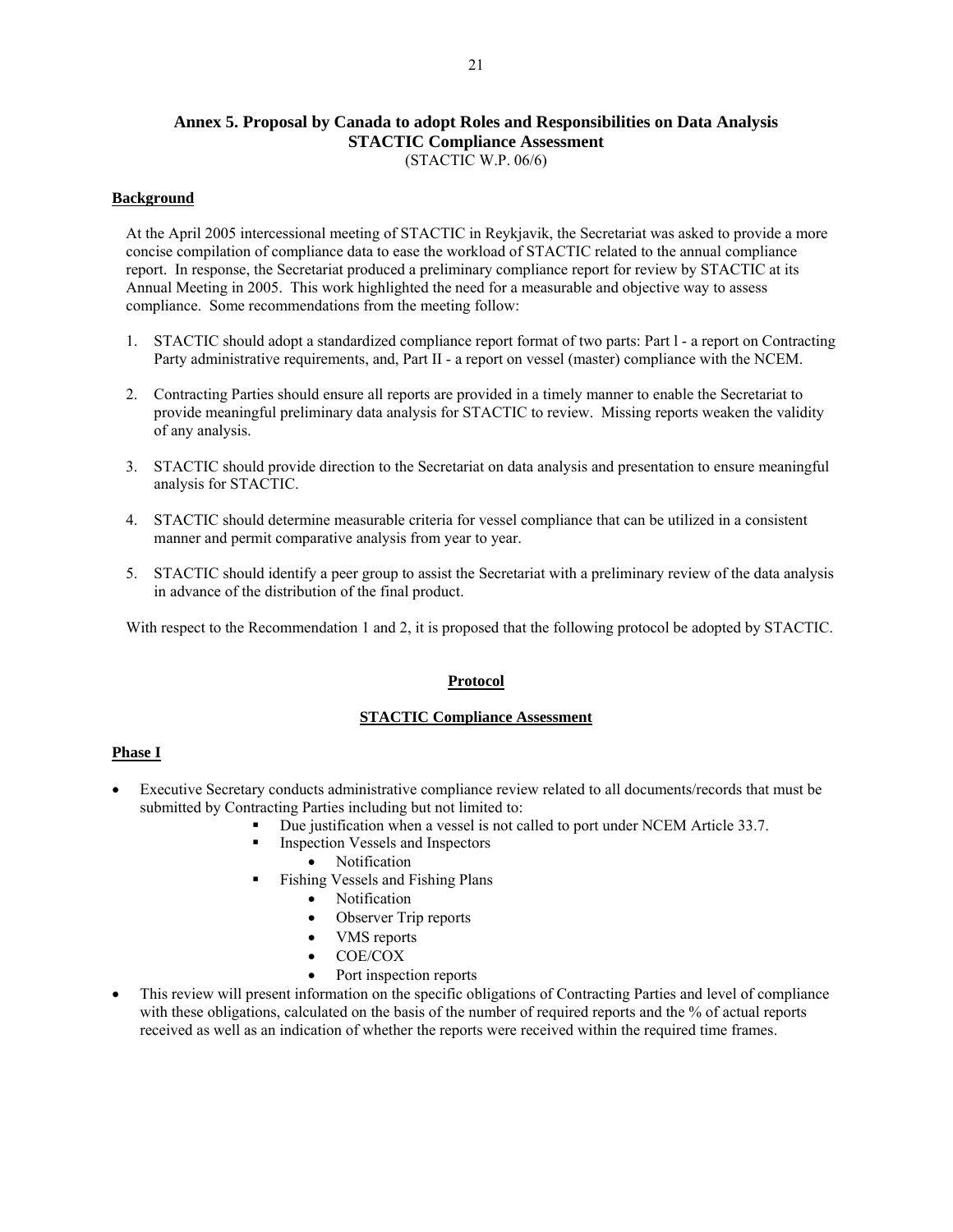### **Phase II**

- Contracting Parties conduct assessment of compliance by fishing vessels with Conservation and Enforcement Measures including but not limited to:
	- o Level of fishing effort and catch in relation to fishing opportunities
	- o Infringements and disposition of infringements
- This assessment will present information on compliance on the basis of overall Contracting Party performance and, where possible, overall, by fishery.
- This assessment as well as the annual return/disposition of infringements shall be posted on the NAFO web-site.

### **Additional Background on Recommendation 1, 2, and 3**

#### Current Data Complication

The Secretariat compiles 13 tables for STATIC in preparation of the annual compliance review. A synopsis of these tables and recommendations for improvements and consolidation follow:

#### Table 1 - Catches from vessels in the NAFO Regulatory Area

This table is comprised of reported catch by vessel for directed/main species obtained from VMS (COE/COX), Observer reports, Port and at sea inspections. The % difference in the landed versus the logbook catches is good indicator of reporting accuracy of catch onboard, if the port inspection is thorough.

**Comments/Suggestions - The data could be presented in two tables, one for shrimp and one for groundfish. This will help separate COE/COX reports from 3L/3M and the NRA.** 

**A review of this table should be conducted to identify unnecessary columns for removal, i.e. gear type (this is fishery specific) and remarks section from at sea inspections as these are included in table 13.** 

**The different data sources do not cover the entire voyage (i.e. at sea inspections versus port inspections). This makes it difficult for meaningful comparison.** 

#### Table 2 – Submission of catch and fishing effort data

This table indicates whether the Contracting Party sent required information to the Secretariat and records the number of Observer and Port inspections received from each Contracting Party.

### **Comments/Suggestions – The relevance of this table should be reviewed as the information from Observer and Port inspection reports is already in table 1 and the 3M fishing days are contained in table 7.**

#### Table 3 - Notification of inspection plans

This table records whether notification of inspection vessels and "commencement/termination" of inspection duties reports were received by the secretariat.

### **Comments/Suggestion – This table provides administrative compliance data and has no value with respect to fishing vessel compliance.**

#### Table 4 – Reports of infringement follow-up

This table gives the number of infringements by Contracting Party and if follow-up reports have been received.

**Comments/Suggestion – The relevance of this table should be reviewed as information on the disposition of infringements is provided in Table 13 and total number of infringements can be included in either Table 13 or Table 5.**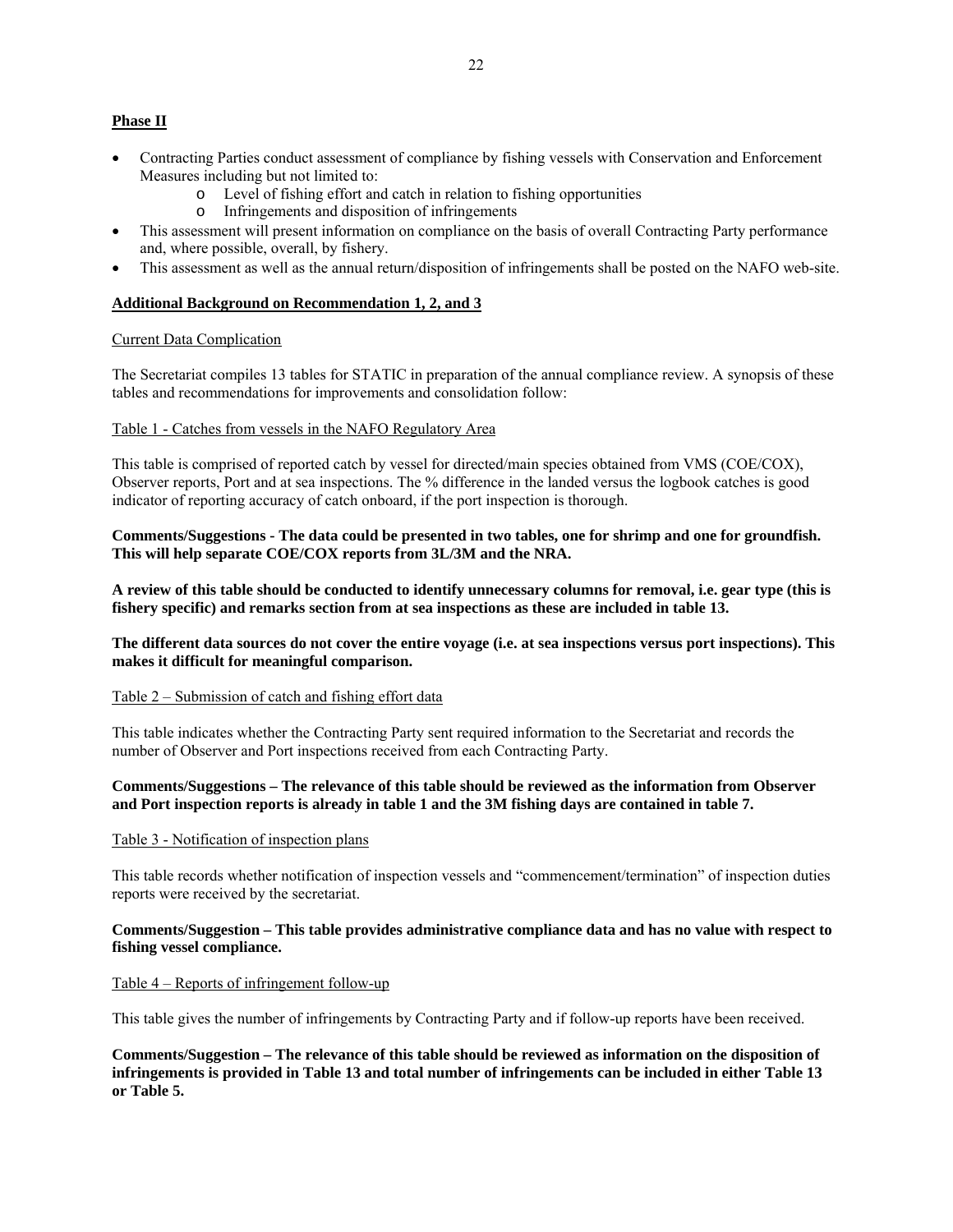Table 5 – Annual report of Inspection and Surveillance activities

This table provides the number of inspections by Contracting Party conducted by patrol vessels from Contracting Parties with inspection vessels in the Regulatory Area.

**Comments/Suggestions- This table provides statistical data. The need for additional statistics of a similar nature could be reviewed with a view to streamlining the overall table (e.g. number of infringements (Table 4), number of vessels with infringements (Table 12), number of port inspections/observer reports (Table 2). If agreed, the table could then be renamed to better reflect the expanded data sets.** 

### Table 6a – Comparison of catches of regulated and other major species in the NRA from various sources

This table provides a summary of catches for each Contracting Party by species/division as well as remarks on infringements, charter arrangements, etc.

**Comments/Suggestions – Rename table to Summary of catch. The catch information in this table needs to be separate for each division (most Contracting Parties submit total species catch). In its current format the purpose of this table is not being achieved. The remarks column on infringements is duplication and is included in Table 13. The comments on chartering arrangements could be put in a new table specific to chartering.** 

#### Table 6b – Catch records and AIs from at sea inspections

This table provides catch information that is already in Table 1 and the remarks section is in Table 13.

### **Comment/Suggestion – The relevance of this table should be reviewed given apparent duplication.**

#### Table 7 – Estimated fishing days at NRA

This table provides the number of vessels, number of vessels with VMS, number of fishing days for each Contracting Parties from different sources and 3M shrimp days.

**Comments/Suggestions – This table contains important statistical information that could be incorporated into Table 5. Also, inconsistencies between the numbers of days from different sources should be determined and underlying reason for discrepancy identified.** 

#### Table 8 – Catch reporting through VMS hail reports

This table provides the number of COE/COX/TRA reports received for each Contracting Party; no catch information in this table.

#### **Comments/Suggestion – Review the practicality of merging a number of reports from Table 8 into Table 5.**

Table 9 – Gear and mesh size information from observer, inspection and port reports on vessels issued with AI involving gear/vessel modification

This table provides data, from different sources, on vessels with infringements related to gear and mesh size.

#### **Comments/ Suggestions – As the data in this table appears to be included in Table 13, the relevance of this table should be reviewed.**

#### Table 10 – CP Summary on Satellite Tracking System position reports and AIs concerning VMS

Table provides the number of vessels, number with VMS reports, number of days in NRA based on VMS and remarks on infringements related to VMS.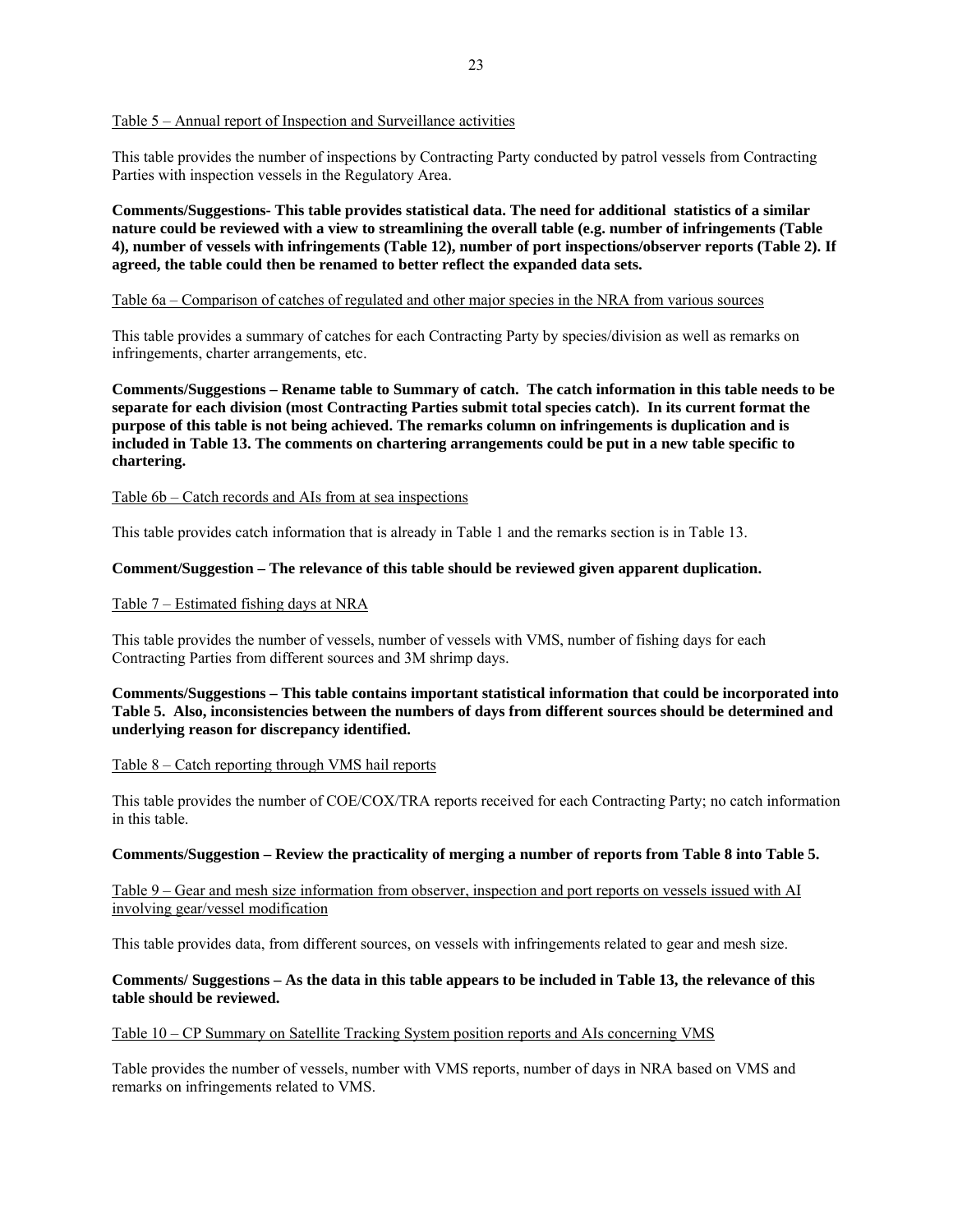### **Comments/Suggestions - Include the statistical data from VMS in Table 5. Infringement information is already in Table 13, if these actions are taken the need for table 10 should be reviewed.**

#### Table 11 – AI concerning prevention of inspectors from carrying out their duties

Table provides details of infringements with prevention of inspectors from carrying out their duties.

### **Comments/Suggestions - This information is already included in Table 13, the need for this table should be discussed.**

#### Table 12 - Number of vessels cited with AI and number of citations by CP

Table provides number of vessels cited with infringement and number of citations.

### **Comments/Suggestions - The information in this table should be included in Table 5 and with more details already in Table 13.**

#### Table 13 – Details of infringements issued for 2004

Table provides detailed information on infringements for previous year.

**Comments/Suggestions – This table should be expanded to include outstanding infringements that were not reported on previously, including the dates issued. This report should carry outstanding infringements forward from year to year until the Contracting Party provides official documentation on the conclusion of the infringement (e.g. penalties/actions).** 

### **PHASE TWO**

To aid STACTIC in the assessment of vessel compliance more relevant data/analysis must be used as indicators that relate to fishing patterns and practices. The following is a short list of possible ideas that may help achieve this objective and permit a comparative analysis from year to year.

- A more meaningful comparison of catch data from logbooks, observer and port inspection reports could be undertaken. If the catches are not within a certain % of each other this should be further investigated as to the cause of the discrepancy.
- Catch composition should be analysed to determine if exorbitant quantities of certain species (usually low value such as grenadiers) are reported so that further detailed analysis can be completed. This could include comparison to recorded catch of other vessels fishing the same area/depths and /or very rigorous inspection and sampling at port for catch verification.
- Electronic mapping tools can be used to cross reference fishing logbook, sighting and VMS positions for certain timeframes. If this information does not correlate it can be further investigated.
- VMS positional data/sighting positions can be plotted on charts by depth parameters to help determine directed fishery. For example, depths over 500m would be considered G. halibut. In highly sensitive shallow water areas (moratoria species) positional data could be used with an exception based rule that would indicate when vessels have fished in depths < 50m. Then a cross reference of reported catch can be conducted.
- When fishing patterns are not consistent with economics of the fishery (e.g. a tendency to frequently steam long distances for reported low catch, daily catch rates high for low valued species compared to other vessels) it could be further investigated.
- The Inspector observed tows can be compared to reported catch for the day of inspection. Under normal circumstances, if the vessel continues fishing in the same area catch would be similar to those observed. An extrapolation of the observed tow could provide a good indication of the daily catch rate.
- An analysis of the number of days on the fishing grounds in relation to the available quotas could be undertaken.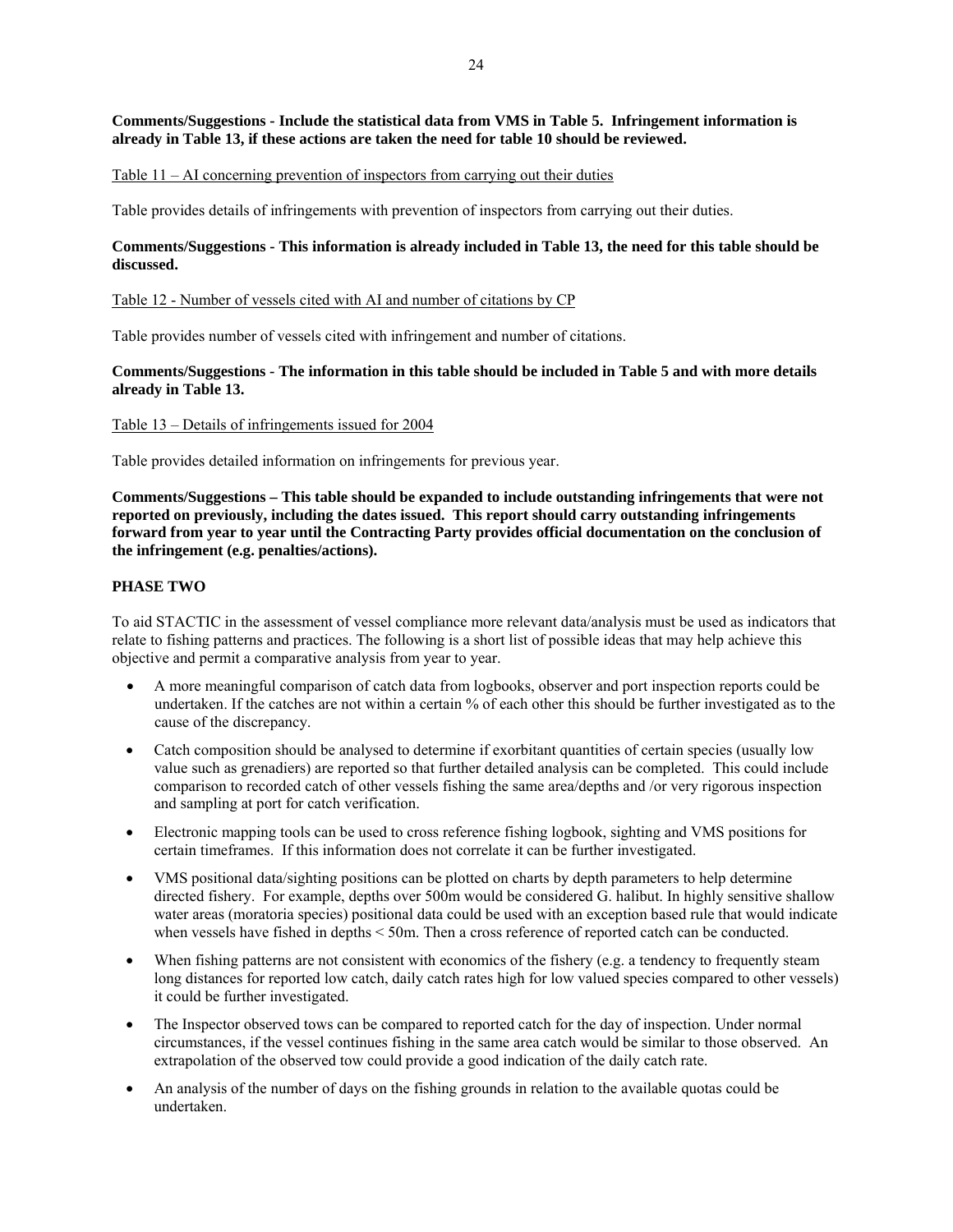### **Annex 6. Proposal by Canada to adopt Regional Sanctions Framework Northwest Atlantic Fisheries Organization**  (STACTIC W.P. 06/4)

#### **Background and Rationale**

STACTIC deliberations on sanctions are generally guided by the St. John's Ministerial Declaration with additional specific direction from Fisheries Commission:

### **MD - 4D**

We will work within RFMO/As of which the State or REIO we respectively represent is a member, to review and strengthen them, where necessary, in a manner that does not overlap or duplicate the mandate of other existing RFMO/As, to:

Establish **regional guidelines** for States to use in establishing sanctions for non-compliance by their flag vessels and nationals that are adequate in severity to effectively secure compliance, deter further violations and deprive offenders of the benefits accruing from their illegal activities.

### **GC WP 05/8 (2)**

The Fisheries Commission directs STACTIC to devote its Intersessional Meeting in mid 2006 to review, in accordance with paragraphs 4 C and D of the St. John's Declaration, on the effectiveness of the existing NAFO monitoring, control and surveillance (MCS) regime to determine the changes needed to be introduced to strengthen such instruments and make them more effective and efficient, in terms of operation, results and costs. Most notably, but not limited to, STACTIC will review and provide recommendations on establishment of **guidelines for sanctions**, role of observers and follow-up on infringements……

Additional guidance can be found from other international fora such as UNGA:

#### **UNGA**

**62.** *Encourages* the establishment of **regional guidelines** for States to use in establishing sanctions, for noncompliance by vessels flying their flag and by their nationals, that are adequate in severity to effectively secure compliance, deter further violations and deprive offenders of the benefits deriving from their illegal activities;

and, from recent Fisheries Commission discussions on Convention Reform.

### Annex \_\_ (Article 3\_

#### **Proposed Sanctions Framework**

#### **Introduction**

The Northwest Atlantic Fisheries Organization (NAFO) is an intergovernmental fisheries science and management body founded in 1979 as a successor to International Commission of the Northwest Atlantic Fisheries (ICNAF).

The stated objective of Convention on Future Multilateral on Cooperation in the Northwest Atlantic Fisheries is to ensure the long term conservation and sustainable use of the fishery resources in the Convention Area, providing sustainable, economic environmental and social benefits, as well as to conserve the marine ecosystems in which these resources occur.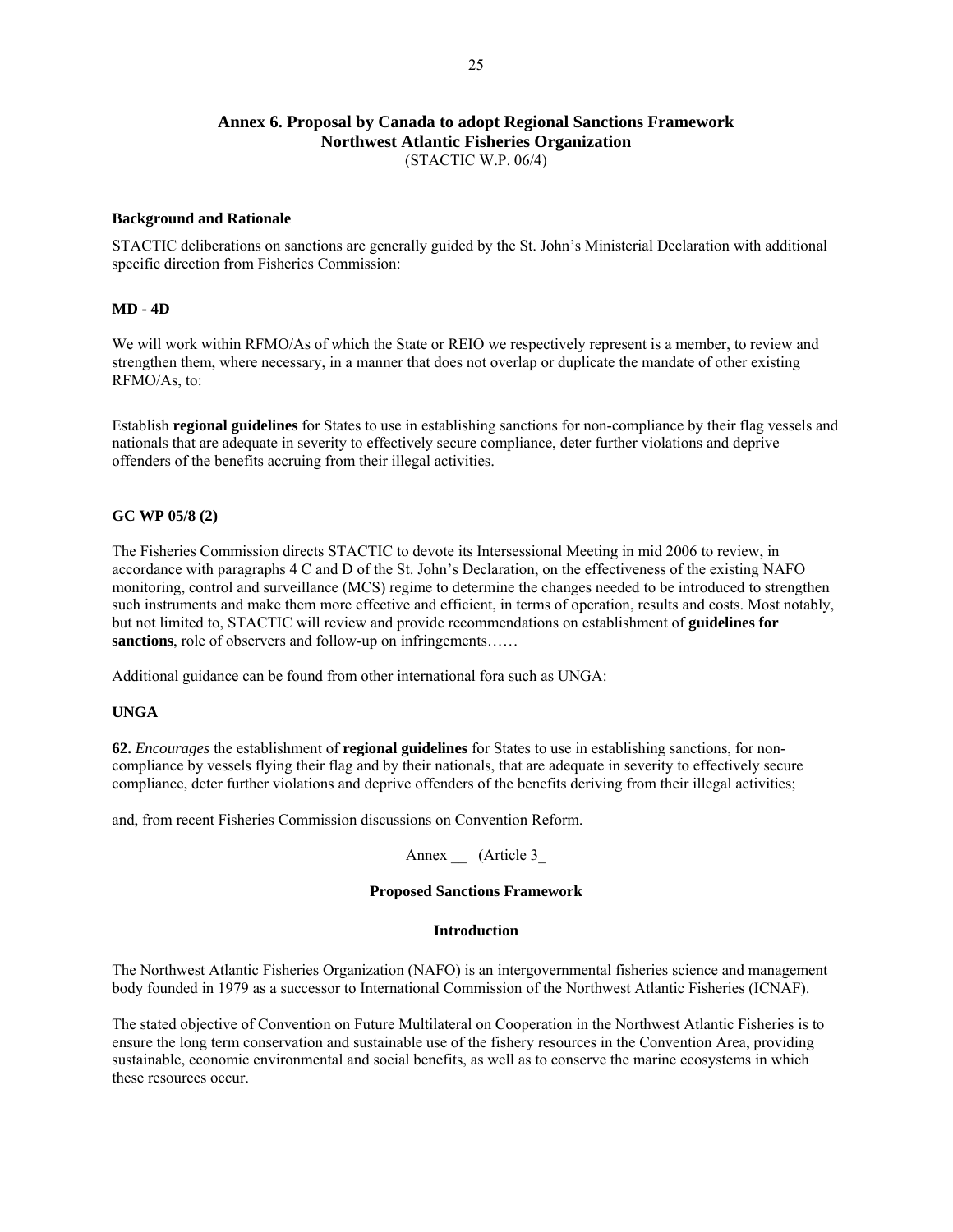The Convention on Future Multilateral Cooperation in the Northwest Atlantic Fisheries applies to fishery resources as defined in the Convention.

Proposed amendments to the Convention outline specific obligations related to the imposition of sanctions for any infringements. At some later point when Convention is modified, we can incorporate actual text.

### *Article X – Contracting Party Duties*

2. Each Contracting Party shall make available to the Commission a statement of implementing and compliance measures, including the outcome of the proceedings referred to in Article XI paragraph 4, it has taken in accordance with this article and, in the case of coastal States that are Contracting Parties to this Convention, as regards the conservation, management and enforcement measures they have taken for straddling stocks occurring in waters under their jurisdiction in the Convention Area.

#### *Article XI – Flag State Duties*

5. Each Contracting Party shall ensure that appropriate measures are taken, including administrative action or criminal proceeding in conformity with their national legislation against the nationals responsible for the vessel flying its flag where the measures adopted by the Commission have not been respected.

#### **General**

For the purposes of this framework and associated guidelines, sanctions include quota adjustments, landing limitations, restrictions on authorizations to fish, use of targeted MCS elements, or other measures designed to improve compliance with the objectives of the Convention and with the conservation and management measures of the Northwest Atlantic Fisheries Organization (NAFO).

Additionally, measures applicable in respect of masters and other officers of fishing vessels shall include provisions which may permit, inter alia, refusal, withdrawal or suspension of authorizations to serve as masters or officers on such vessels.

Sanctions may be administrative or judicial but shall be governed by general principles.

### **Scope**

In order to meet the objectives of the Convention as well as to ensure compliance with conservation and management measures, these guidelines relate to:

- Sanctions imposed by the Commission against Contracting Parties and Non-Contracting Parties; and
- Sanctions imposed against operators and vessels by Contracting Party/flag state which authorize those operators/vessels to fly its flag or by other Contracting Parties.

### **Principles**

#### **Effectiveness**

Sanctions should be adequate in severity to effectively secure compliance, deter further violations and deprive offenders of the benefits accruing from their illegal activities.

At a minimum, sanctions should ensure that all fish taken (or the value of all fish taken) in relation to illegal activity is confiscated and additional sanctions are applied at a level sufficient to deter future violations.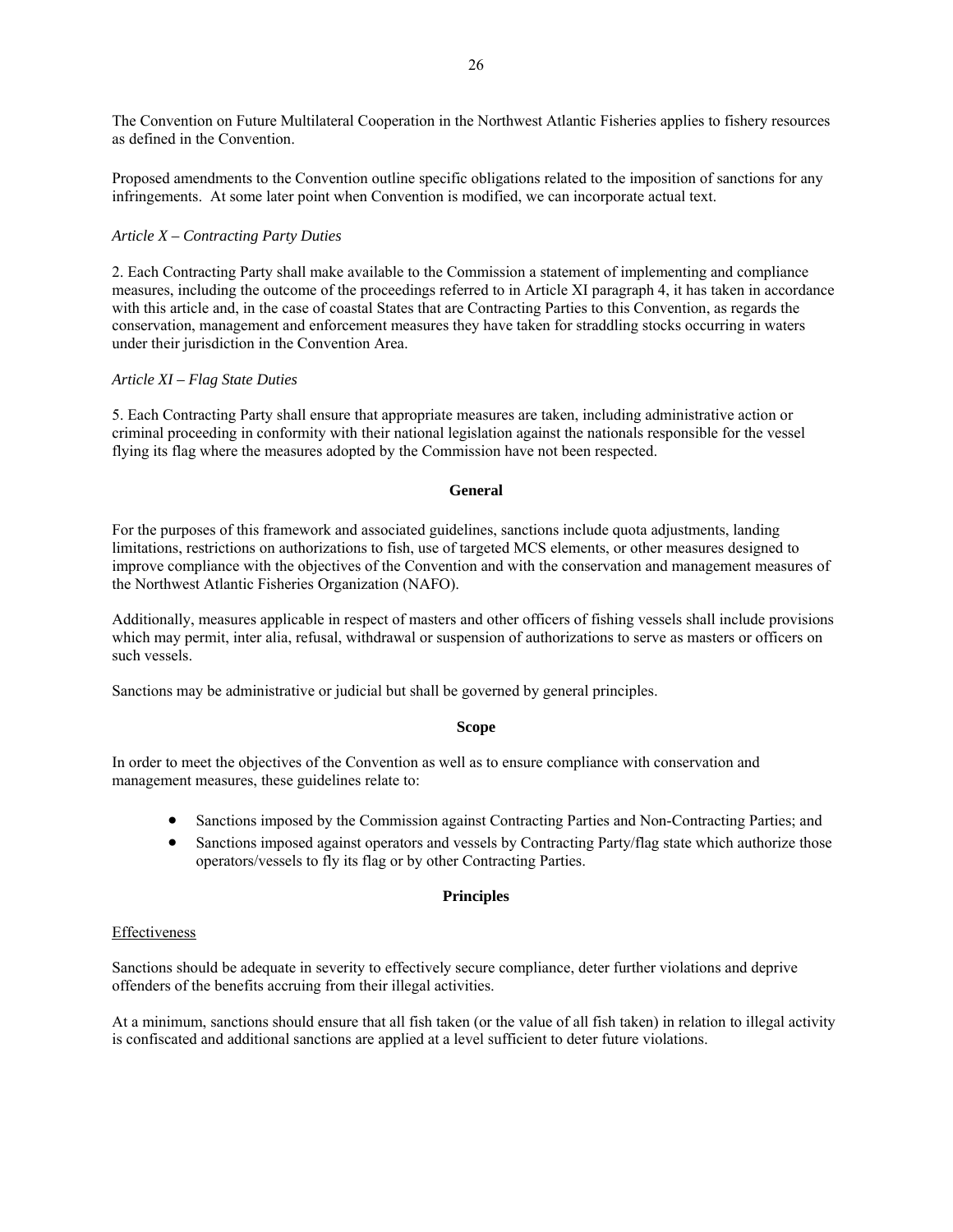#### **Transparency**

Sanctions shall be applied in an open and transparent manner, discussed annually by Commission and its subsidiary bodies, and published annually and posted by the Executive Secretary on the public NAFO web-site.

The Commission, Contracting Parties, and flag states shall ensure that their judiciaries and administrators are aware of this source of information to heighten awareness and need for greater consistency in sanctions.

#### Participation and coordination

To ensure effectiveness, this framework should be implemented by all Contracting Party/flag states and involve coordination, consultation, and the sharing of information among Contracting Party/flag states through the Executive Secretary.

#### Efficiency

Investigations, proceedings, and sanctions shall be carried out expeditiously and, wherever possible, completed prior to the next fishing voyage or fishing season and always within 18 months from the date of detection of the violation.

#### **Consistency**

The Commission, Contracting Parties, and flag states shall seek to apply sanctions for serious violations in a consistent manner and, where possible, ensure a consistent level of sanction is applied for violations of conservation and enforcement measures.

#### Fairness

The Commission, Contracting Parties, and flag states shall ensure the consistent application of fair, equitable and non-discriminatory sanctions. This application should include the right to a formal appeal process.

#### Progressive sanctions for Repeat Violators

Sanctions shall be imposed in a manner that ensures repeat violators are sanctioned more severely for successive incidents of non-compliance. Aggregation of violations may be appropriate in certain circumstances.

#### **Guidelines for Sanctions**

To ensure that the principles of this framework are achieved, the Commission, Contracting Parties and flag states, as applicable, shall seek direction from the guidelines outlined in Annex I.

These Guidelines are not intended to prescribe fixed sanctions for particular violations of the NAFO Conservation and Enforcement Measures. Rather, they provide guidance to the Fisheries Commission, Contracting Parties and flag states to assist in the imposition of sanctions effectively, consistently and fairly.

These Guidelines recommend types of sanctions to be considered. These Guidelines are not absolute. Based on the facts and circumstances for each case, sanctions may fall outside the guidelines and may consider aggravating and mitigating factors not identified in these Guidelines.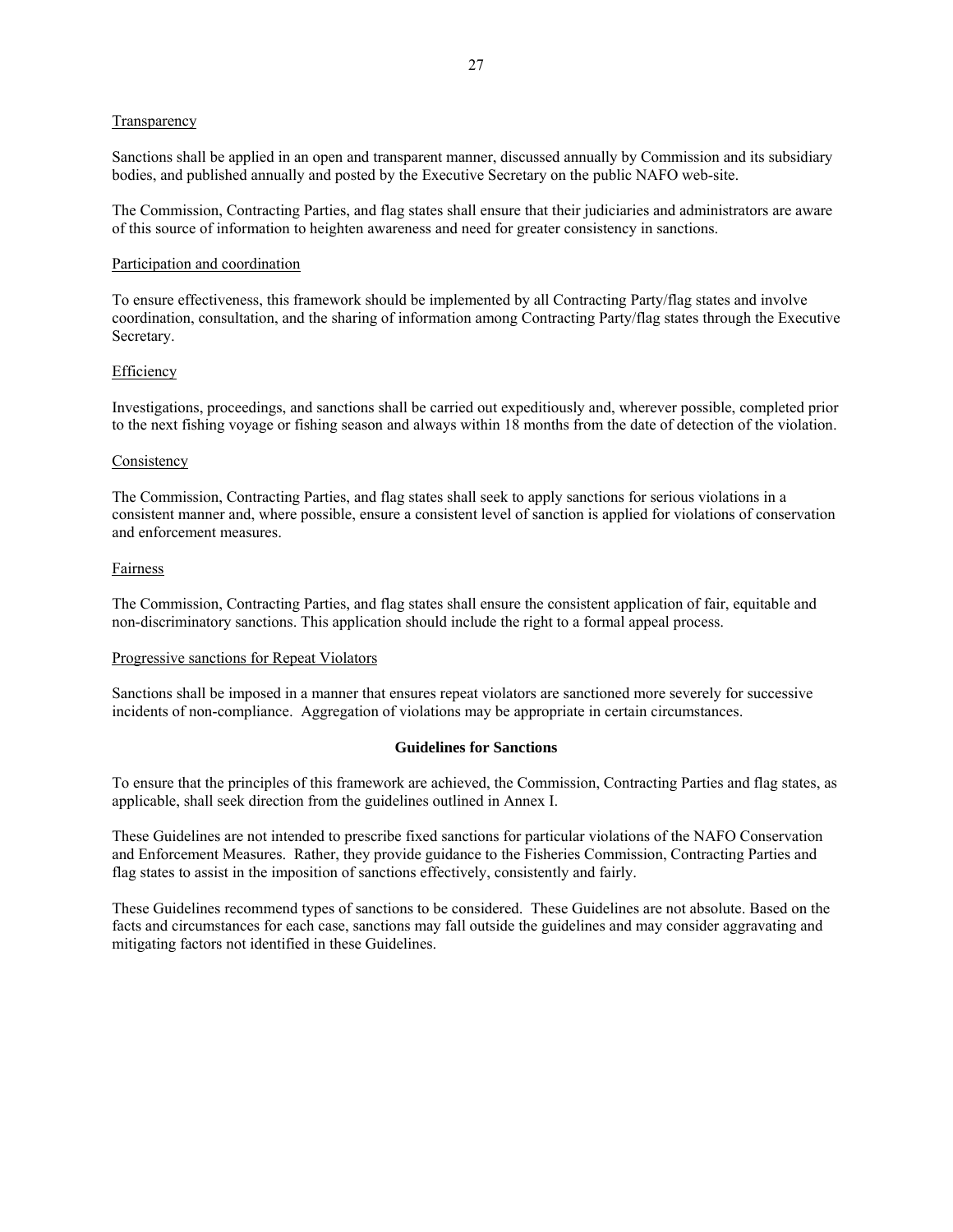## **ANNEX 1 - Applicable Sanction (Administrative or Judicial)**

|                                                                                                                    | <b>Type of Sanction</b>                     |                            |                                                  |                        |                                |                            |                           |                                       |                                        |                                     |
|--------------------------------------------------------------------------------------------------------------------|---------------------------------------------|----------------------------|--------------------------------------------------|------------------------|--------------------------------|----------------------------|---------------------------|---------------------------------------|----------------------------------------|-------------------------------------|
| <b>Infringement</b><br>or Violation                                                                                | Level of<br><b>Seriousness</b><br>(H, M, L) | <b>Monetary</b><br>(fines) | <b>Authority to</b><br>Fish<br>(licenses, quota) | Landing<br>Limitations | <b>Market</b><br><b>Access</b> | Forfeiture<br>of Equipment | Forfeiture<br>of<br>Catch | <b>Forfeiture of</b><br><b>Vessel</b> | Quota Adjustment<br>(effort reduction) | <b>Other MCS</b><br><b>Measures</b> |
| a) Fishing "Others" without notification (A3)                                                                      |                                             |                            |                                                  |                        |                                |                            |                           |                                       |                                        |                                     |
| b) Directing for a moratoria stock or prohibited<br>species $(A9)$                                                 |                                             |                            |                                                  |                        |                                |                            |                           |                                       |                                        |                                     |
| c) Fishing after closure $(A3)$                                                                                    |                                             |                            |                                                  |                        |                                |                            |                           |                                       |                                        |                                     |
| d) Fishing in a closed area (A12)                                                                                  |                                             |                            |                                                  |                        |                                |                            |                           |                                       |                                        |                                     |
| e) Mesh size violations $(A10)$                                                                                    |                                             |                            |                                                  |                        |                                |                            |                           |                                       |                                        |                                     |
| f) Fishing without authorization from the CP $(A13)$                                                               |                                             |                            |                                                  |                        |                                |                            |                           |                                       |                                        |                                     |
| g) Misreporting of catch - quantity onboard (A19)                                                                  |                                             |                            |                                                  |                        |                                |                            |                           |                                       |                                        |                                     |
| g) Misreporting of catch - failure to report each<br>species $(A19)$                                               |                                             |                            |                                                  |                        |                                |                            |                           |                                       |                                        |                                     |
| h) Vessel Monitoring System (A21)                                                                                  |                                             |                            |                                                  |                        |                                |                            |                           |                                       |                                        |                                     |
| i) Communication of Catches (A22)                                                                                  |                                             |                            |                                                  |                        |                                |                            |                           |                                       |                                        |                                     |
| j) Preventing inspectors or observers from carrying<br>out their duties (A23 $& 29$ )                              |                                             |                            |                                                  |                        |                                |                            |                           |                                       |                                        |                                     |
| $k$ )Falsifying $\overline{or}$ concealing the markings, identity or<br>registration of the fishing vessel (A17)   |                                             |                            |                                                  |                        |                                |                            |                           |                                       |                                        |                                     |
| l) Concealing, tampering with or destroying<br>evidence relating to an investigation;                              |                                             |                            |                                                  |                        |                                |                            |                           |                                       |                                        |                                     |
| m) Multiple violations which together constitute a<br>serious disregard of conservation and management<br>measures |                                             |                            |                                                  |                        |                                |                            |                           |                                       |                                        |                                     |
| n) Tampering with or interfering with evidence<br>secured pursuant to paragraph 32.2.                              |                                             |                            |                                                  |                        |                                |                            |                           |                                       |                                        |                                     |
| Fishing in excess of incidental catch limits (A9)                                                                  |                                             |                            |                                                  |                        |                                |                            |                           |                                       |                                        |                                     |
| [Non-compliance related to NCP Activity]                                                                           |                                             |                            |                                                  |                        |                                |                            |                           |                                       |                                        |                                     |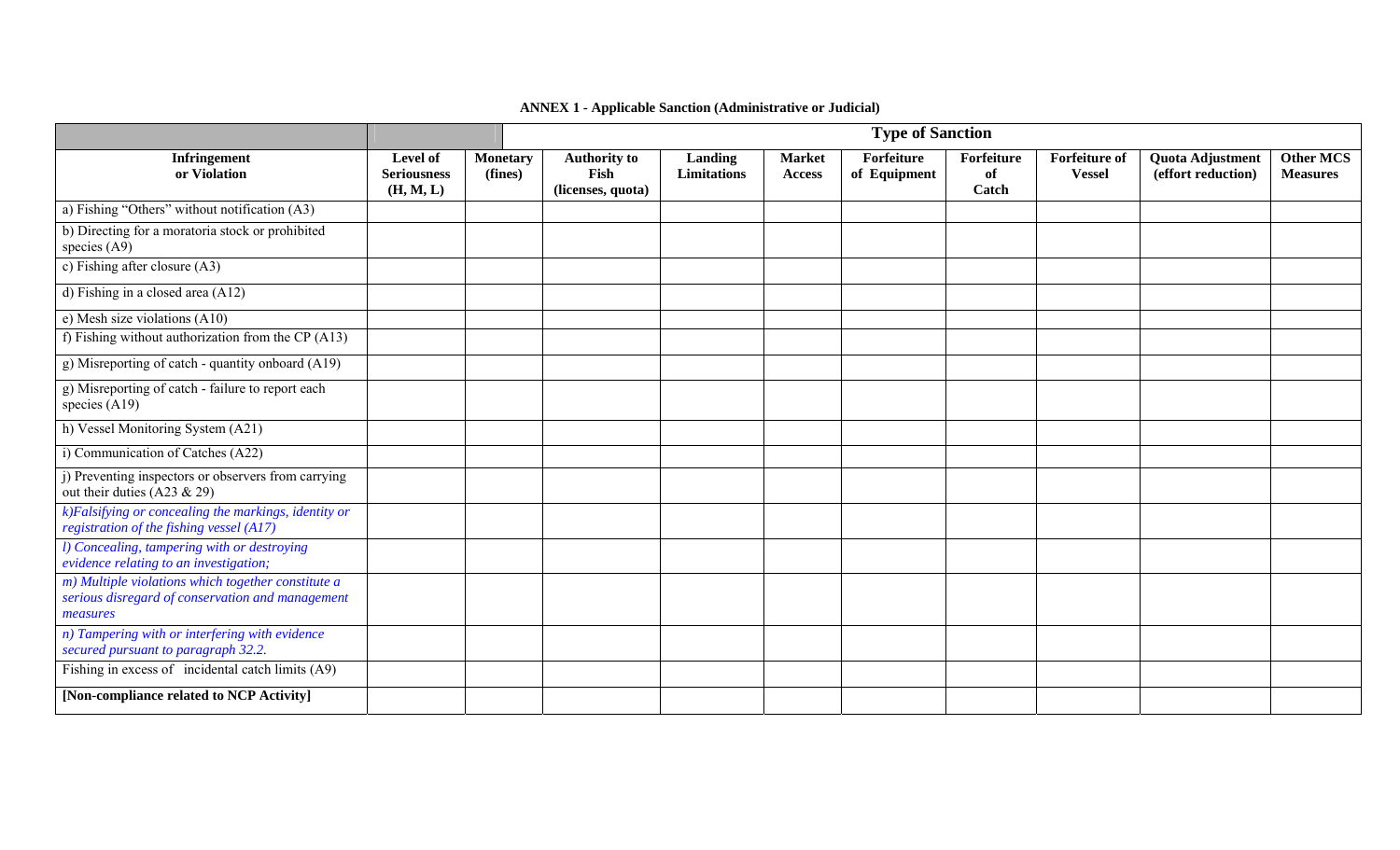### **Table Definitions**

*Sanctions* – The detriment, loss of reward, or coercive intervention annexed to a violation of a law as means of enforcing the law

*Authority to Fish –* Revoking, restricting or denying access to licenses, quota or other permission to fish.

*Forfeiture of Equipment/Catch/ Vessel–* Flag-State seizure of items related to the illicit fishing activity based on the severity of the infraction.

*Landing limitations* **–** Restrictions or conditions placed on the landing of catch.

*Level of Seriousness* (H, M, L) - Rank infringements as H, M, or L or to rank within each infringement what constituted H, M, or L

*Quota adjustment* – Quota adjustment, as per article (8) of the NAFO Conservation and Enforcement Measures.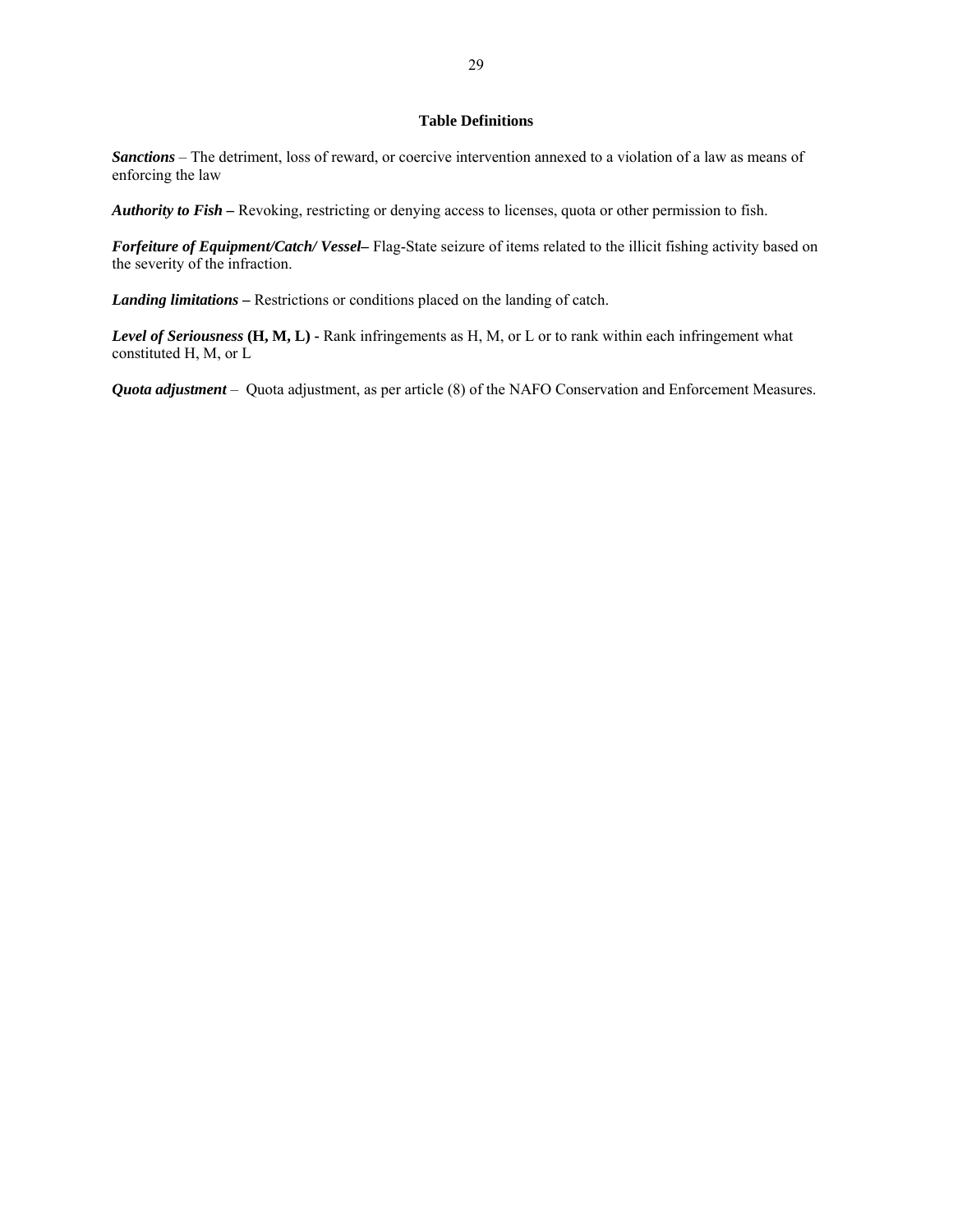### **Annex 7. Proposal by the European Community - Guidelines for Sanctions**  (STACTIC W.P. 06/12)

Contracting Parties shall ensure that appropriate measures are taken, including administrative action or criminal proceedings in conformity with their national law, against the natural or legal persons responsible for infringements of the NAFO Conservation and Enforcement Measures.

Such proceedings shall be capable, in accordance with the relevant provisions of the laws of the flag state, of effectively depriving those responsible of the economic benefit of the infringements and of producing results proportionate to the seriousness of such infringements, effectively discouraging further offences of the same kind.

Depending on the gravity of the infringement the sanctions applied may include in particular:

- a) fines;
- b) seizure of prohibited fishing gear;
- c) seizure of catches;
- d) sequestration of the vessel;
- e) temporary immobilisation of the vessel;
- f) suspension of the licence;
- g) withdrawal of the licence;
- h) deductions from future fishing possibilities.

Flag States shall take immediate measures to prevent vessels, natural or legal persons found *in flagrante delicto* while committing a serious infringement from continuing to do so.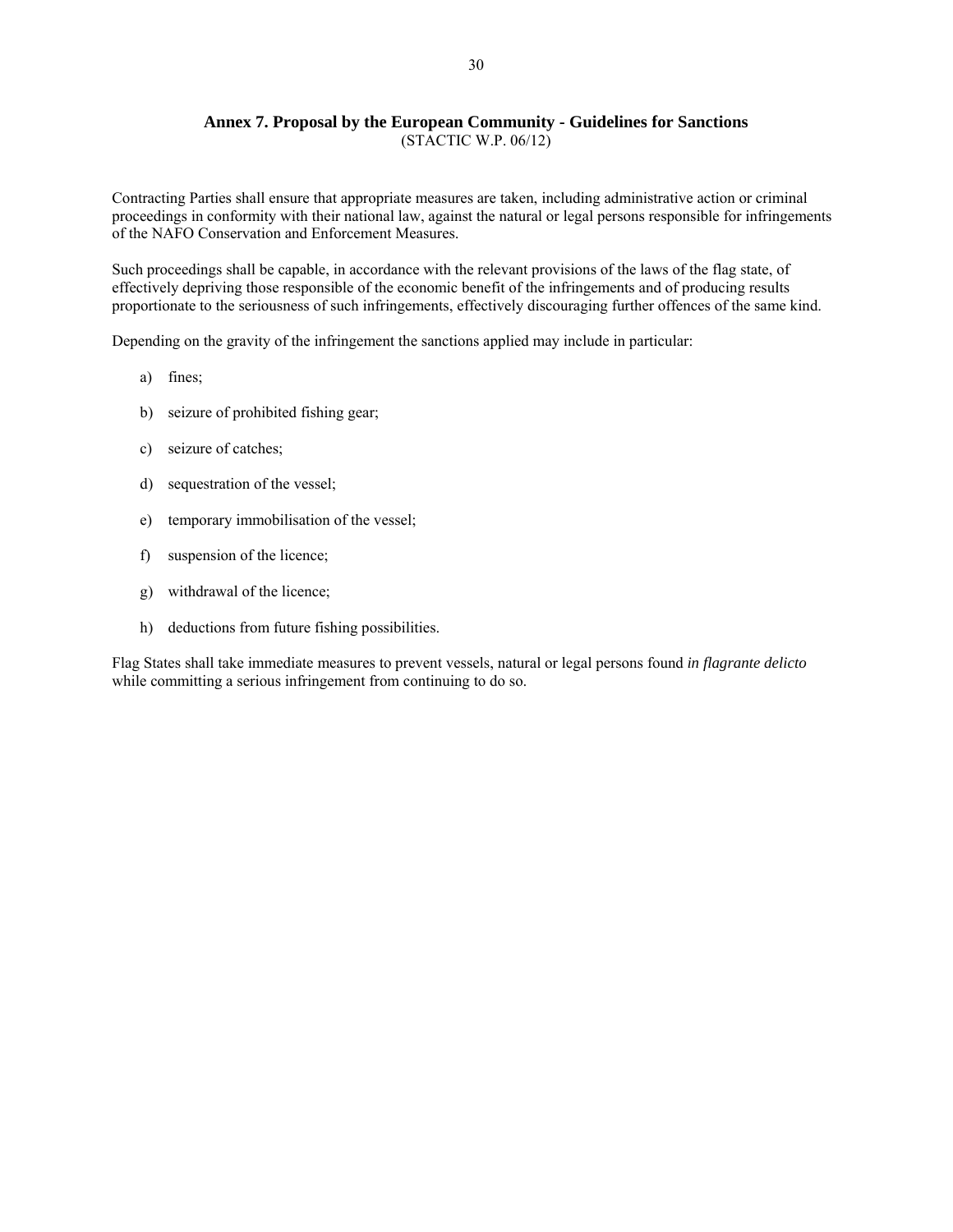### **Annex 8. Discussion Paper (prepared by Canada)**  (STACTIC W.P. 06/8)

### **Chapter III MONITORING OF FISHERIES**

#### **Article 20 - Recording of Catch and Stowage**

1. Fishing vessels shall, on entering the Regulatory Area, have a record in its fishing logbook of the amount of each species of fish retained on board.

2. Fishing vessels shall record their catches on a daily basis. All logbook entries listed in Annex VIII shall be completed in accordance with its instructions using the codes specified therein.

3. The records referred to in paragraphs 1 and 2 shall correspond to the smallest geographical area for which a quota has been allocated, show the disposition of the catch and include any fish off-loaded while the vessel is operating in the Regulatory Area. The records shall be retained aboard the vessel for a period of at least twelve months.

4. Fishing vessels shall record their cumulative production by species in a production logbook. It shall be updated every day for the preceding day reckoned from 0000 hrs (UTC) until 2400 hrs (UTC). The production logbook shall be kept on board until the vessel has been unloaded completely.

5. Taking into consideration the legitimate safety and navigational responsibilities of the master of the vessel, the following shall apply: Catches of the same species may be stowed in more than one part of the hold, but in each part of the hold where it is stowed it shall be kept clearly separate (for example by plastic, plywood, netting etc.) from catches of other species. Similarly all catches taken inside the NAFO Convention Area shall be stowed separately from all catches taken outside the area.

6. Fishing vessels shall keep a stowage plan that shows the location of the different species in the holds as well as the quantities of such species on board in product weight stated in kilograms. It shall be updated every day for the preceding day reckoned from 0000 hrs (UTC) until 2400 hrs (UTC). The stowage plan shall be kept on board until the vessel has been unloaded completely.

### **Article 21 - Reporting of Catch and Fishing Effort**

1. Each Contracting Party shall report its provisional monthly catches by species and stock area, as well as provisional monthly fishing days in the shrimp fishery, whether or not that Party has quota allocations for the stocks from which catches were obtained. These reports shall be sent to the Executive Secretary within 30 days of the end of the calendar month in which the catches were made.

2. The Executive Secretary shall, within 10 days following the monthly deadlines for receipt of the provisional catch statistics, collate the information received and circulate it together with aggregate catch statistics by stock area to Contracting Parties.

3. Contracting Parties whose vessels are fishing on an "Others" quota in accordance with Article 3 paragraph 3 shall report to the Executive Secretary, at 48-hour intervals, the catches taken by their vessels on such quotas.

4. Contracting Parties shall daily notify the Executive Secretary of shrimp catches taken by its vessels in Division 3L*.* The Executive Secretary shall forward this information to Contracting Parties with an inspection presence.

5. As of January 2006, all Contracting Party vessels fishing in those portions of the NAFO Regulatory Area identified in the table below are invited, where possible, to collect the data in accordance with paragraph 6.

Orphan Knoll Corner Seamounts Newfoundland Seamounts New England Seamounts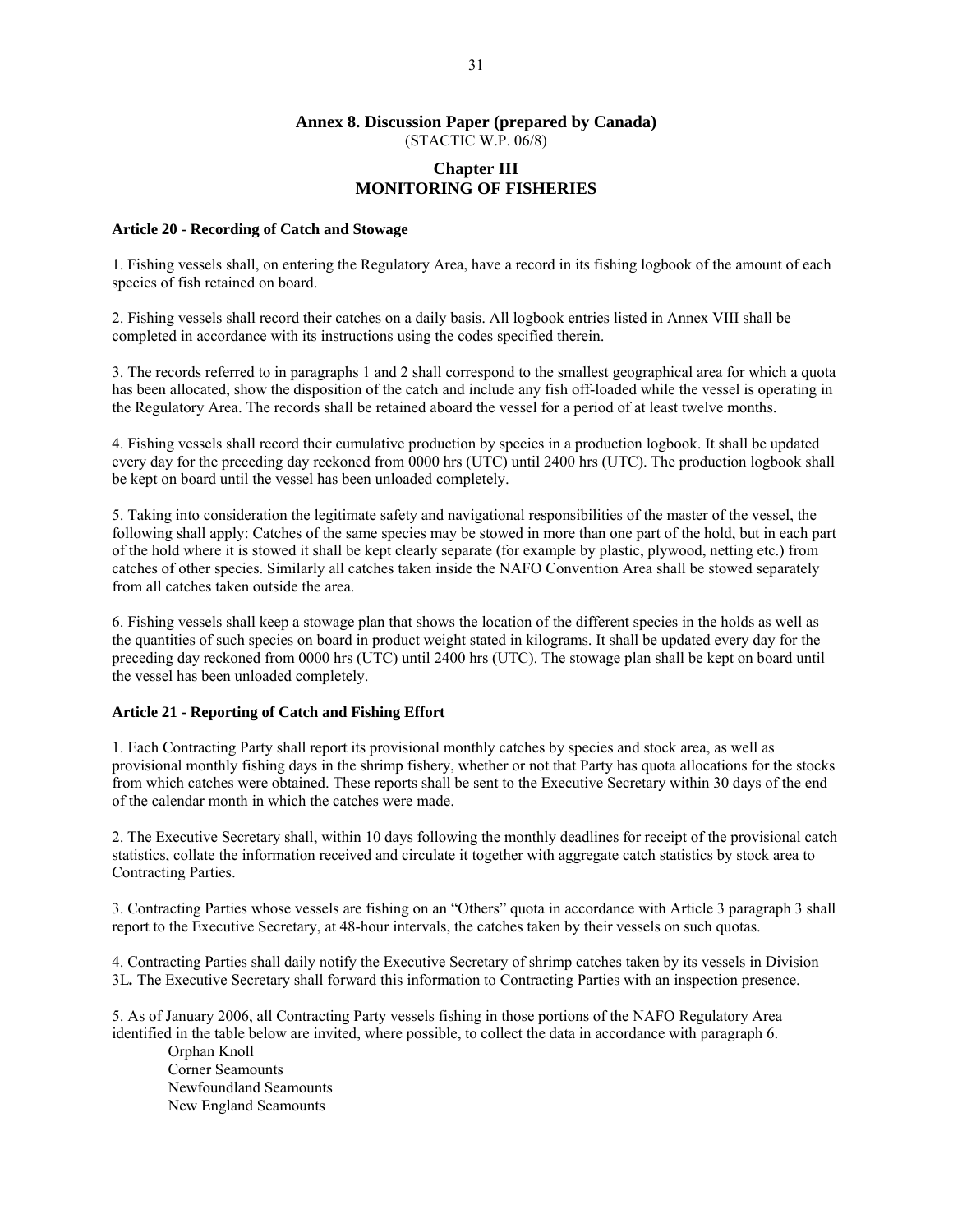6. For the purposes of paragraph 5, the following is a list of suggested data to be collected in accordance with commonly used data collection protocols:

 Species composition in numbers and weight; Length frequencies; Otoliths; Set location, latitudes and longitudes; Fishing gear; Depth fished; Time of day; Duration of set; Tow opened (for mobile gear); Other biological sampling such as maturity where possible;

The data should be collected on a set-by-set basis and reported to the Executive Secretary, for onward transmission to the Scientific Council, as soon as possible after the end of the fishing trip.

#### **Article 22 - Vessel Monitoring System (VMS)**

1. In order to improve and maintain compliance with the Conservation and Enforcement Measures for their vessels fishing in the Regulatory Area, Fishing vessels operating in the Regulatory Area shall be equipped with a satellite monitoring device allowing the

continuous reporting of their position by the Contracting Party. The satellite monitoring device shall ensure the automatic communication at least once every two **hour**s to a land-based fisheries monitoring centre of the flag state (hereafter referred to as FMC) of data relating to:

a) the vessel identification;

b) the most recent geographical position of the vessel (longitude, latitude) with a position error which shall be less than 500 metres, with a confidence interval of 99%; and

c) the date and time of the fixing of the said position of the vessel.

The first transmitted position report in the Regulatory Area detected by the FMC of the Contracting Party shall be identified as "ENT". All subsequent position reports shall be identified as "POS" except the first position report detected outside the Regulatory Area which shall be identified as "EXI".

If a Contracting Party so requests, the Secretariat shall confirm receipt of all electronic reports using a return message identified as "RET".

2. Each Contracting Party shall take the necessary measures to ensure that its FMC receives these data. The FMC of each Contracting Party shall be equipped with computer hardware and software enabling automatic data processing and electronic data transmission. Each Contracting Party shall provide for back-up and recovery procedures in case of system failures and shall take the necessary measures to ensure that the data received from its fishing vessels are recorded in computer readable form for a period of three years.

3. The masters of fishing vessels shall ensure that the satellite monitoring devices are at all times fully operational and that the information in paragraph 1 is transmitted to the FMC. In the event of a technical failure or nonoperation of the satellite monitoring device fitted on board a fishing vessel, the device shall be repaired or replaced within one month. After this period, the master of a fishing vessel shall not be authorised to commence a fishing trip with a defective satellite monitoring device. Where a device stops functioning and a fishing trip lasts more than one month, the repair or the replacement has to take place as soon as the vessel enters a port and the fishing vessel shall not be authorised to continue or commence a fishing trip without the satellite monitoring device having been repaired or replaced.

4. Contracting Parties shall take the necessary measures to ensure that the master or the owner of the vessel or their representative is informed when the satellite tracking device fitted on board a vessel flying their flag appears to be defective or non-functioning.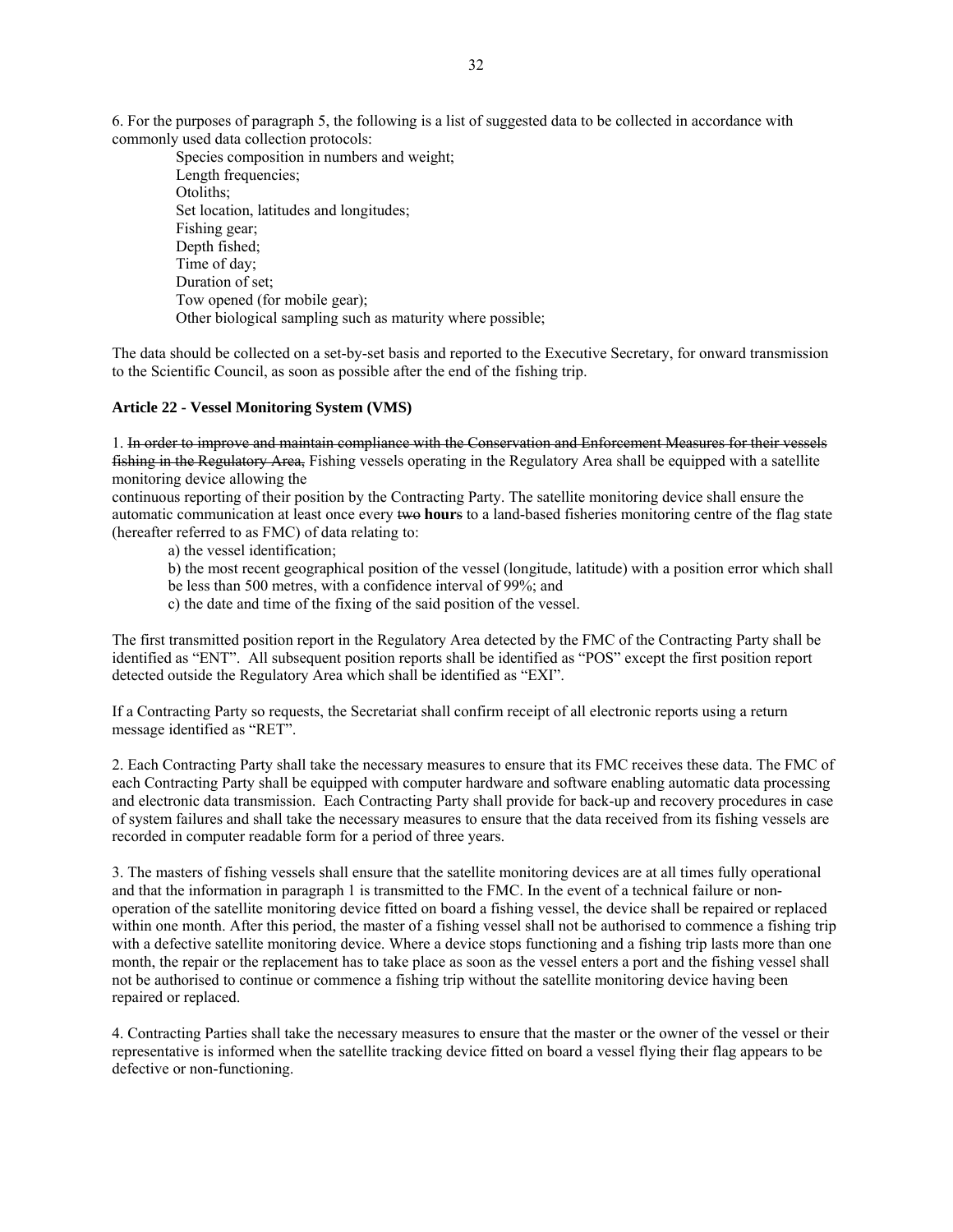5. Fishing vessels with a defective satellite monitoring device shall communicate, at least every 6 hours, reports containing the information in paragraph 1 to the FMC, by other means of communication (email, radio, facsimile or telex).

6. Contracting Parties shall communicate reports and messages pursuant to paragraphs 1 and 5 to the Executive Secretary as soon as possible, but not later than 24 hours after receipt of those reports and messages. If the Contracting Party so desires, its fishing vessels shall communicate reports (by satellite, email, radio, facsimile or telex) to the Executive Secretary. When the Executive Secretary has not received two consecutive position reports in accordance with paragraphs 1 and 5 and the vessel concerned has not reported that it has left the Regulatory Area the Executive Secretary shall automatically notify the FMC of the flag Contracting Party.

7. Contracting Parties shall ensure that the reports and messages transmitted between the Contracting Party and the Executive Secretary or between its fishing vessels and the Executive Secretary, shall be in accordance with the data exchange format set out in Annex IX.

8. The Executive Secretary shall make available as soon as possible the information received under paragraph 6 to other Contracting Parties with an inspection presence in the Regulatory Area. All reports and messages shall be treated in a confidential manner.

9. When an inspector observes a fishing vessel in the Regulatory Area and has not received data in accordance with paragraphs 1 or 5 he/she shall inform the master of the vessel and the Executive Secretary, who shall immediately inform the flag Contracting Party of the vessel.

10. Contracting Parties shall notify any changes of the name, address, telephone, telex, email and facsimile numbers of their competent authorities to the Executive Secretary without delay.

11. Subject to any other arrangements between Contracting Parties, each Contracting Party shall pay all costs associated with this system.

12. The elements of the VMS program are subject to review and revision, as appropriate, for application in 2004 and subsequent years.

#### **Article 23 - Communication of Catches**

1. Fishing vessels shall communicate electronically via the FMC to the Secretariat the following reports:

a) catch on entry into the Regulatory Area. This report shall be made at least six (6) hours in advance of the vessel's entry and shall include the date, time, geographical position of the vessel, total round weight by species (3 alpha codes) on board in kilograms (rounded to the nearest 100 kilograms) and directed species. This report shall be identified as COE;

b) catch on exit from the Regulatory Area. This report shall be at least six (6) hours in advance of the vessel's exit and shall include the date, time, geographical position of the vessel and catch in round weight taken and retained in the Regulatory Area by species (3 alpha codes) in kg (rounded to nearest 100 kilograms). This report shall be identified as COX;

c) each transhipment in the Regulatory Area. Concerning donor vessels this report shall be made at least twenty-four (24) hours in advance and concerning receiving vessels this report shall be made not later than one (1) hour after and shall include the date, time, geographical position of the transhipment and total round weight by species (3 alpha codes) to be off-loaded or which have been on-loaded in kilograms (rounded to the nearest 100 kilograms) and the call sign of vessels transhipped to or from respectively. This report shall be identified as TRA;

The receiving vessel shall report the total catch onboard and the total weight to be landed, the name of port and the time of landing at least twenty-four (24) hours in advance of any landing. This report shall be identified as POR;

d) The total quantity of species reported under a), b) and c) for which the total round weight by species is less than one ton may be reported under the 3 alpha code "MZZ" (marine fish not specified).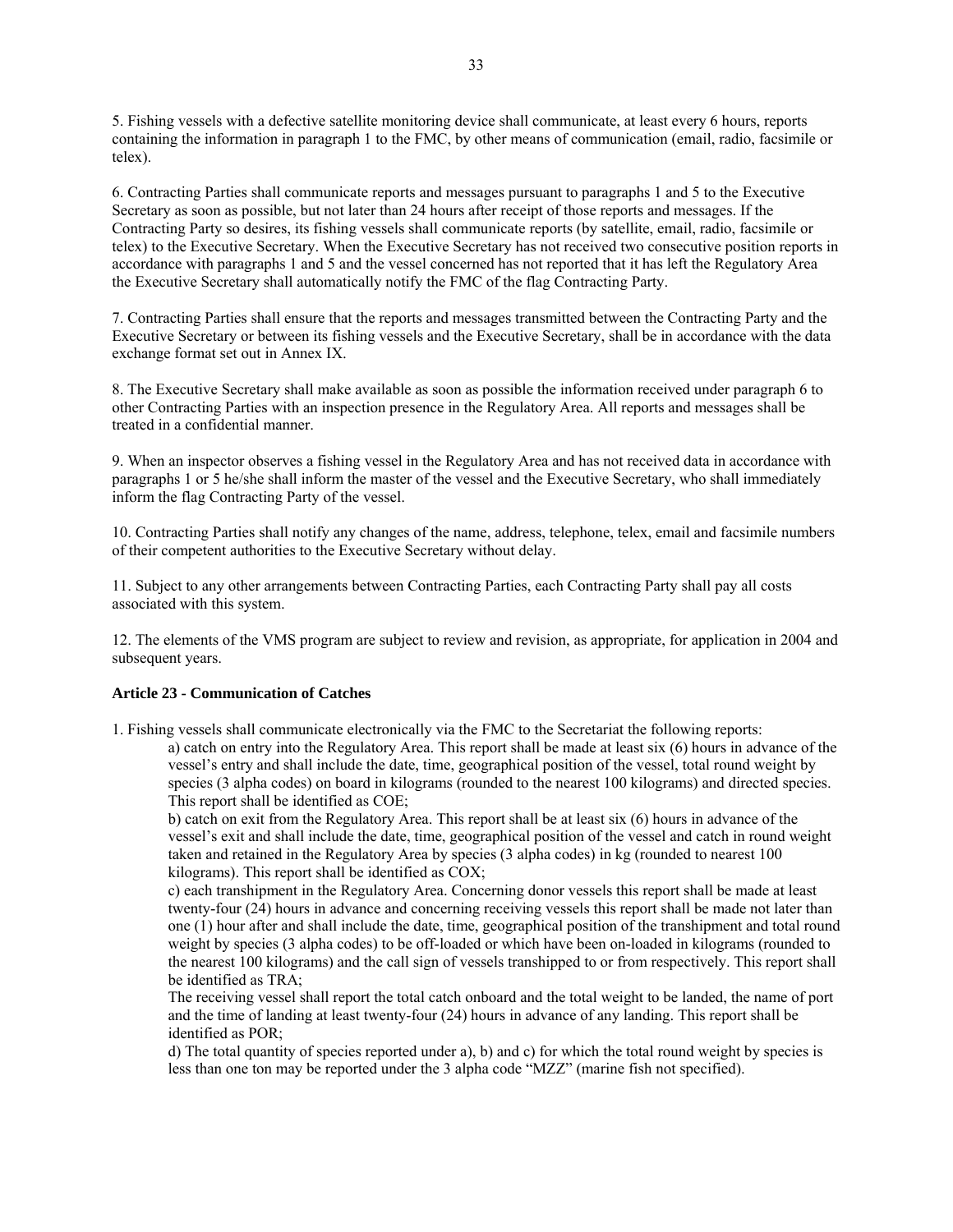**New Paragraph 2:** 

- **2.a) As of 1 January 2007, the master shall complete, every week, a report by division on aggregate catches by species retained on board, discards and undersized fish as recorded in the logbook. The VMS template described in Annex A-1 shall be used.**
- **b) The reports shall be transmitted by Monday 24:00 UTC for the preceding week ending Sunday midnight. If the electronic means for transmitting these reports to and from the FMC is not functioning, the master shall notify the FMC of this failure and transmit the report by any other means of communication available, keep a written log of these transmissions on board and make them available to inspectors if requested.**
- **c) Contracting Parties shall ensure that technical facilities on board their vessels necessary to send electronic catch reports have been tested with the Secretariat. The testing of this exchange shall be deemed successful once data exchanges have been completed with all recipients at a 100% reliability rate.**
- **d) The Executive Secretary shall notify the Contracting Party of any vessel from which no reports have been received for 4 consecutive weeks without justification, and copy this notification to Contracting Parties with an inspection presence in the Regulatory Area.**

### **Renumber following Articles**

**3**. Competent authorities of each Contracting Party shall automatically transmit the information referred to in paragraph 1 **and 2** to the Executive Secretary*.* The Executive Secretary shall transmit the information to other Contracting Parties with an inspection presence in the Regulatory Area as soon as possible and shall ensure that all such transmissions are numbered sequentially for each Contracting Party. The port of landing report shall in addition be made available without delay to the Flag state of the vessel sending the report and to all Contracting Parties. These reports are to be treated in accordance with Annex XIX.

If a Contracting Party so requests, the Secretariat shall confirm receipt of all electronic reports using a return message identified as "RET" according to the data exchange format in Annex IX.

**4.** For vessels that fish shrimp in Division 3L, each entry and exit from Division 3L shall require 24-hour prior notification to the Executive Secretary. All shrimp on board shall be reported to the Executive Secretary on entry and exit.

**5.** Contracting Parties shall ensure that the reports and messages transmitted between the Contracting Party and the Executive Secretary or between its fishing vessels and the Executive Secretary, shall be in accordance with the data exchange format set out in Annex X.

The sequence of messages under Article 22 and this article shall be as follows:

| <b>Report:</b>  | Code:      | <b>Remarks:</b>                                                                    |
|-----------------|------------|------------------------------------------------------------------------------------|
| Catch on Entry  | <b>COE</b> | 6 hours in advance of the vessels entry into the Regulatory Area.                  |
| Entry           | ENT.       | The first position report from a vessel detected to be inside the Regulatory Area. |
| Position        | POS.       | Position report every 2 hours                                                      |
| Transhipment    | TRA        | As relevant                                                                        |
| Port of Landing | POR.       | Report on catch onboard and weight to be landed                                    |
| Catch on Exit   | COX        | 6 hours in advance of the vessels departure from the Regulatory Area               |
| Exit            | EXI        | The first position report from a vessel detected to be outside the Regulatory Area |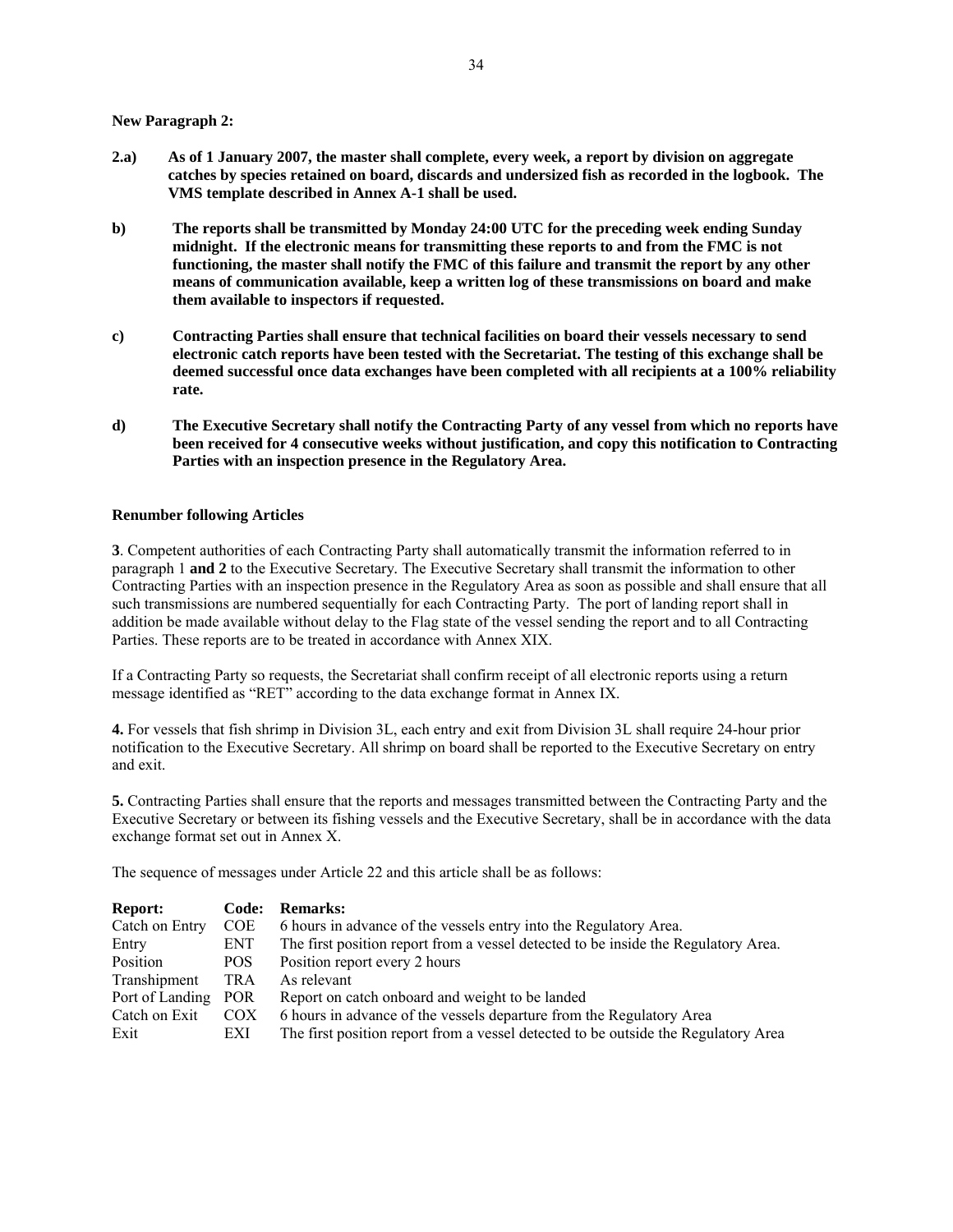#### **Article 24 - Observer Program**

#### **New Paragraph 1:**

**1. Subject to the pilot project on Pilot Project on Observers, Satellite Tracking And Electronic Reporting, each Contracting Party shall during 2007 require that** % of its vessels fishing in the Regulatory Area at **any one time, carry at least one observer on board the vessel.**

**2. A Contracting Party with the number of vessels operating in the Regulatory Area which are less in number than correspond to the reduction defined in paragraph 1 shall ensure the presence of an observer on board these vessels with the same level of coverage, as specified in paragraph 1 of the total time that the vessels are present in the Regulatory Area.** 

**3. Contacting Parties shall report annually to STACTIC on their compliance with the observer coverage level requirements. This report shall specify by vessel, the number of fishing days in the NRA, the number of those days that were observed and the number of apparent infringements identified by observers.** 

**4. When selecting the vessels on board of which observers are to be placed, Contracting Parties shall take into account, inter alia, the history of compliance of individual vessels, as well as that of their owners and/or operators. Observers shall be rotated between all vessels and, as far as possible, a balance shall be maintained between the types of fishery in which the vessels are engaged.** 

**5. Contracting Parties shall immediately place an observer on board any vessel flying their flag that is cited for a serious infringement as described in Article 33, unless the vessel is re-routed in accordance with Article 33. Contracting Parties with an inspection presence in the Regulatory Area shall have their inspectors confirm their vessels' infringements before the observer is placed on board.** 

**6**. In order to improve and maintain compliance with the Conservation and Enforcement Measures for their vessels fishing in the Regulatory Area, all fishing vessels shall carry at least one observer at all times while fishing in the Regulatory Area. Contracting Parties shall have the primary responsibility to obtain independent and impartial observers and shall take all necessary measures to **ensure that the observers they recruit have the qualifications, training and certification required to complete the duties in Paragraph 10**. Observers are not to perform duties, other than those described in paragraph **10**, 5 and 6 below. Subject to any other arrangements between the relevant Contracting Parties, the salary of an observer shall be covered by the sending Contracting Party, **all costs arising from the assignment of observers under this Article shall be borne by the Flag State Contracting Party of the vessel onboard which they are placed. Contracting Parties may charge their costs, in part or in full, to the operators of their vessels.** 

**7. Observers shall be independent and impartial and may not under any circumstances be a crew member or officer, nor have any links with the owner or crew of the vessel on board of which they are placed. An observer whose lack of impartiality has been proven shall be immediately replaced by the designating Contracting Party**

**8. Where a Contracting Party has not placed an observer on board a vessel and is obliged to do so, any other Contracting Party may place an observer on board subject to the consent of the Contracting Party of the vessel, until the latter provides a replacement.** 

**9.** Contracting Parties shall provide to the Executive Secretary a list of the observers they will be placing on their vessels.

#### **10. Observers shall have no enforcement authority. Their duties shall include:**

**a)** collect catch and effort data for each haul **including** location (latitude/longitude), depth, time of net on the bottom, **and** catch composition, **undersized fish** and discards as outlined in the protocol developed by the Scientific Council;

**b)** carry out such scientific work (for example, collecting samples) as requested by the Fisheries Commission based on the advice of the Scientific Council;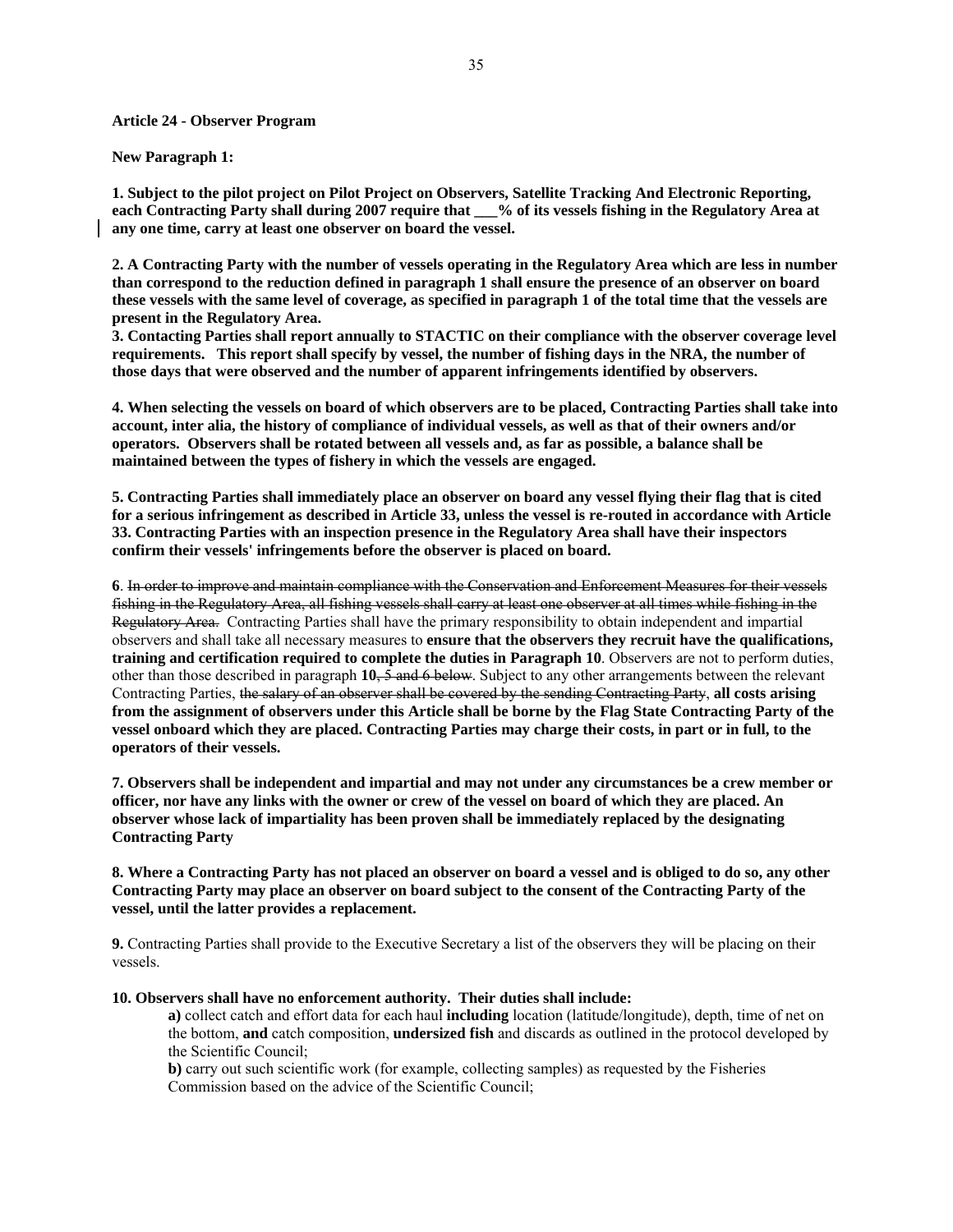**c)** monitor the functioning of and report**ing** upon any interference with the satellite tracking system. In order to better distinguish fishing operations from steaming and to contribute to an a posteriori calibration of the signals registered by the receiving station, the observer shall maintain detailed reports on the daily activity of the vessel.

**d)** monitor **the** vessel's compliance with the relevant Conservation and Enforcement Measures **by**:

(i) record**ing** and report**ing** upon the fishing activities of the vessel and verify**ing** the position of the vessel when engaged in fishing;

(ii) observ**ing** and estimat**ing** catches with a view to identifying catch composition and monitoring discards, by-catches and the taking of undersized fish;

(iii) record**ing** gear type, mesh size and attachments employed by the master; and

(iv) verify**ing** entries made **in** the logbooks (species composition and quantities, live and processed weight, hail and VMS reports).

**11. In carrying out his/her duties, observers shall establish the following reports in an electronic format:** 

**a) a summary report at the end of the assignment. The VMS template described in Annex G-1 shall be used. This report should include observations on instances of possible serious violations, if any, including instances where fishing activities in the Regulatory Area are being declared as having been taken outside this Area.** 

**The summary report shall be transmitted to the Contracting Party of the vessel as well as directly to the inspection authorities of the port of landing at least 30 hours in advance of the vessel's entry into port. A copy of this report shall be made available to the captain of the vessel.** 

**b) a final report within 5 days after the end of the assignment. This report shall include daily totals of catch by species and division. The final report shall be transmitted to the Executive Secretary and the Contracting Party of the vessel.** 

**12.** The observer shall within 30 days following completion of an assignment provide a report to the Contracting Party of the vessel and to the The Executive Secretary shall make the report**s** available to any Contracting Party that so requests. Copies of reports made available to other Contracting Parties shall not include location of catch in latitude and longitude as required under paragraph **10a**, but shall include daily totals of catch by species and division.

**13. Contracting Parties shall provide the observer with access to electronic equipment and other means necessary to fulfill their duties relating, in particular, to the drafting and transmission of reports by electronic means, as well as a standardised equipment kit including certified mesh gauges, scales and sampling equipment.** 

**14.** When **a possible** infringement of the Conservation and Enforcement Measures is identified by an observer, the observer shall, **as soon as possible, communicate the details of the infringement to an inspector** within 24 hours, report it to an inspection vessel using an established code, which shall report it to the Executive Secretary.

**14.** The vessel on which an observer is placed shall provide suitable food and lodging during the observer's deployment. Vessel masters shall ensure that all necessary co-operation is extended to observers in order for them to carry out their duties including providing access, as required, to the retained catch, and catch which is intended to be discarded.

**New Paragraph to replace old 14** 

**15. Master of vessels carrying observers on board shall in particular** 

- **a) co-operate fully with the observer and ensure that all officers and crew do likewise, in order to facilitate the observer carrying out his/her tasks efficiently;**
- **b) provide observers appropriate accommodation, including lodging, food and adequate sanitary facilities of a standard commensurate with the status of a ship's officer;**
- **c) provide observers adequate space on the bridge or pilot house for clerical work, as well as work tables, scales and other equipment on deck adequate for carrying out observer duties;**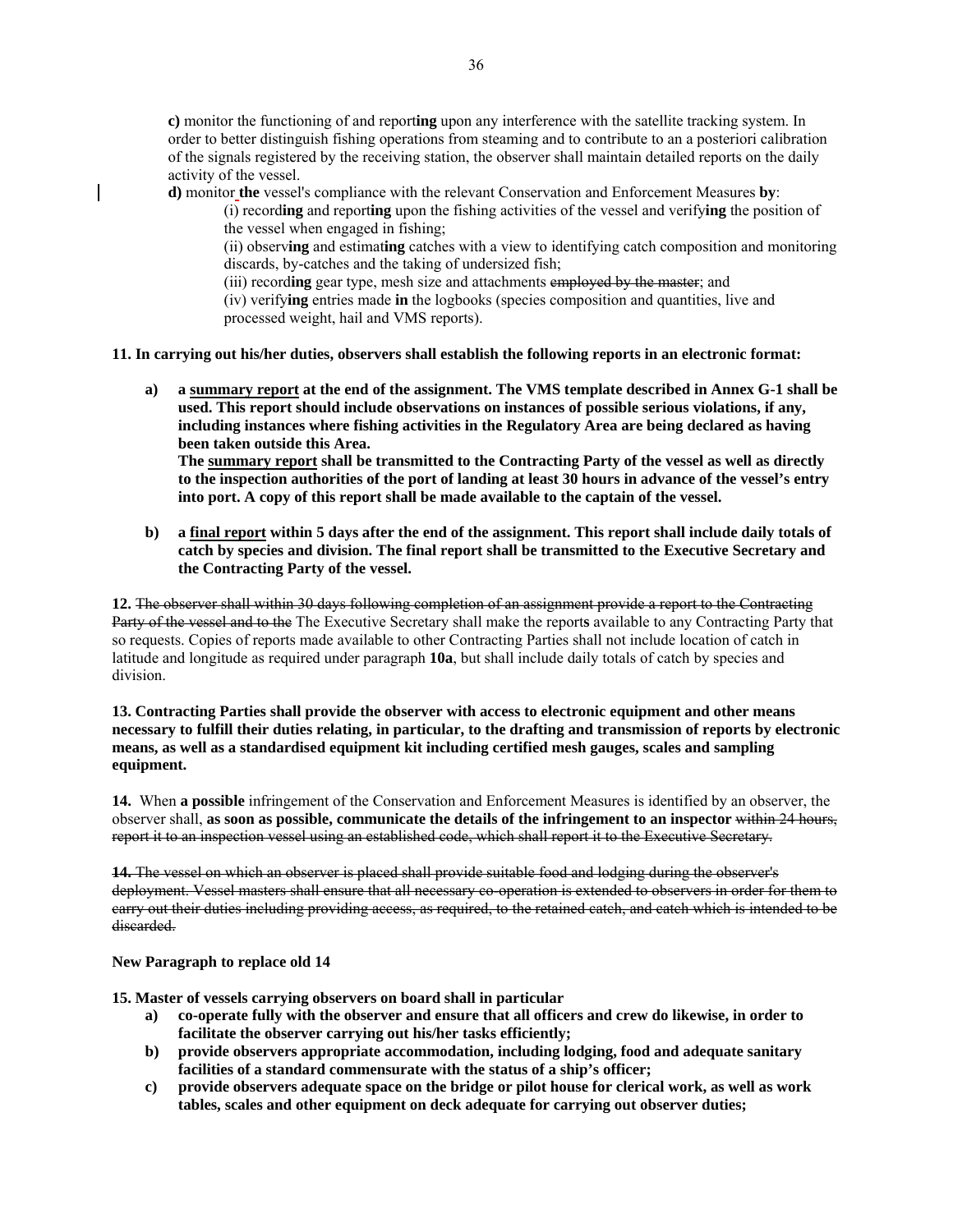- **d) give observers access to all fishing gear and any other relevant equipment, including satellite navigation equipment, radar display viewing screens and electronic means of communications available on board the vessel for transmission of observer reports;**
- **e) give observers access to the vessel's working deck during net and fish retrieval and to any specimen, alive or dead, that is brought onboard the vessel or to be discarded;**
- **f) maintain a good and respectful working relationship with the observer, ensure their security and welfare in the performance of their duties and safeguard their freedom and dignity.**

**9**. The elements of the Observer Program are subject to review and revision, as appropriate, for application in 2005 and subsequent years.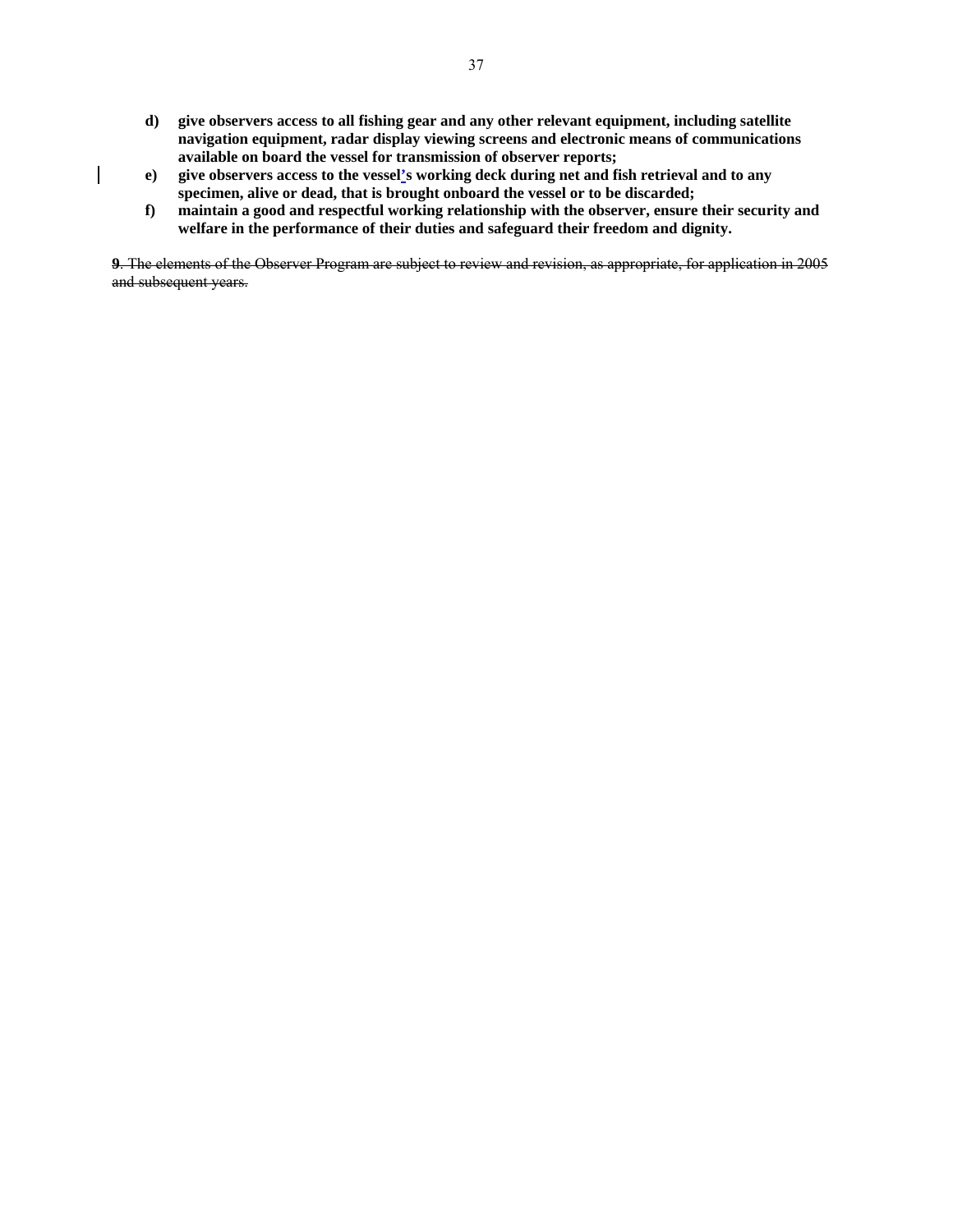# **Annex A-1 Revisions to Annex X - NCEM Format for the communication of catches and reports by fishing vessels**

| 6) Catch Report every week |
|----------------------------|
|----------------------------|

| <b>Data Element:</b>                                            | Code                              | Mandatory/<br>Optional | <b>Remarks:</b>                                                                                                                               |
|-----------------------------------------------------------------|-----------------------------------|------------------------|-----------------------------------------------------------------------------------------------------------------------------------------------|
| Start record                                                    | <b>SR</b>                         | M                      | System detail; indicates start of record                                                                                                      |
| <b>Address</b>                                                  | <b>AD</b>                         | M                      | Message detail; destination, "XNW" for NAFO                                                                                                   |
| Sequence Number                                                 | SQ                                | M                      | Message detail; message serial number in current year                                                                                         |
| Type of Message                                                 | TM                                | M                      | Message detail; message type, "CAT" as Catch report                                                                                           |
| Radio call sign                                                 | RC                                | M                      | Vessel registration detail; international radio call sign of the vessel                                                                       |
| Trip Number                                                     | <b>TN</b>                         | $\mathbf{O}$           | Activity detail; fishing trip serial number in current year                                                                                   |
| <b>Vessel Name</b>                                              | NA                                | $\overline{O}$         | Vessel registration detail; name of the vessel                                                                                                |
| <b>Contracting Party</b><br><b>Internal Reference</b><br>Number | $\ensuremath{\mathsf{IR}}\xspace$ | $\overline{0}$         | Vessel registration detail; unique Contracting Party vessel number<br>as ISO-3 flag state code followed by number                             |
| External<br>Registration<br>Number                              | <b>XR</b>                         | $\mathcal{O}$          | Vessel registration detail; the side number of the vessel                                                                                     |
| Relevant Area                                                   | <b>RA</b>                         | M                      | Activity detail: NAFO Division                                                                                                                |
| Latitude                                                        | LA                                | M <sup>1</sup>         | Activity detail; position at time of transmission                                                                                             |
| Longitude                                                       | LO                                | M <sup>1</sup>         | Activity detail; position at time of transmission                                                                                             |
| Catches every two                                               | CA                                | M                      | Activity detail; cumulative catch by species retained on board                                                                                |
| weeks                                                           |                                   | M                      | (exclusive of discards), either since commencement of fishing in                                                                              |
|                                                                 |                                   |                        | R.A. <sup>2</sup> or last "Catch" report, in pairs as needed.                                                                                 |
| species                                                         |                                   |                        | FAO species code                                                                                                                              |
| live weight                                                     |                                   |                        | Live weight in kilograms, rounded to the nearest 100                                                                                          |
| Discarding                                                      | RJ                                | M                      | Activity detail; discarded catch by species, either since<br>commencement of fishing in R.A. <sup>2</sup> or last "Catch" report, in pairs as |
|                                                                 |                                   |                        | needed.                                                                                                                                       |
| species                                                         |                                   |                        | FAO species code                                                                                                                              |
| live weight                                                     |                                   |                        | Live weight in kilograms, rounded to the nearest 100                                                                                          |
| Undersize                                                       | <b>US</b>                         | M                      | Activity detail; undersize catch by species, either since                                                                                     |
|                                                                 |                                   |                        | commencement of fishing in R.A. <sup>2</sup> or last "Catch" report, in pairs as                                                              |
|                                                                 |                                   |                        | needed.                                                                                                                                       |
| species                                                         |                                   |                        | FAO species code                                                                                                                              |
| live weight                                                     |                                   |                        | Live weight in kilograms, rounded to the nearest 100                                                                                          |
| Date                                                            | DA                                | M                      | Message detail; date of transmission                                                                                                          |
| Time                                                            | TI                                | M                      | Message detail; time of transmission                                                                                                          |
| End of record                                                   | $\rm ER$                          | M                      | System detail; indicates end of the record                                                                                                    |

1 Optional if a vessel is subject to satellite tracking

2 Meaning the first "Catch Report" in current fishing trip in the R.A.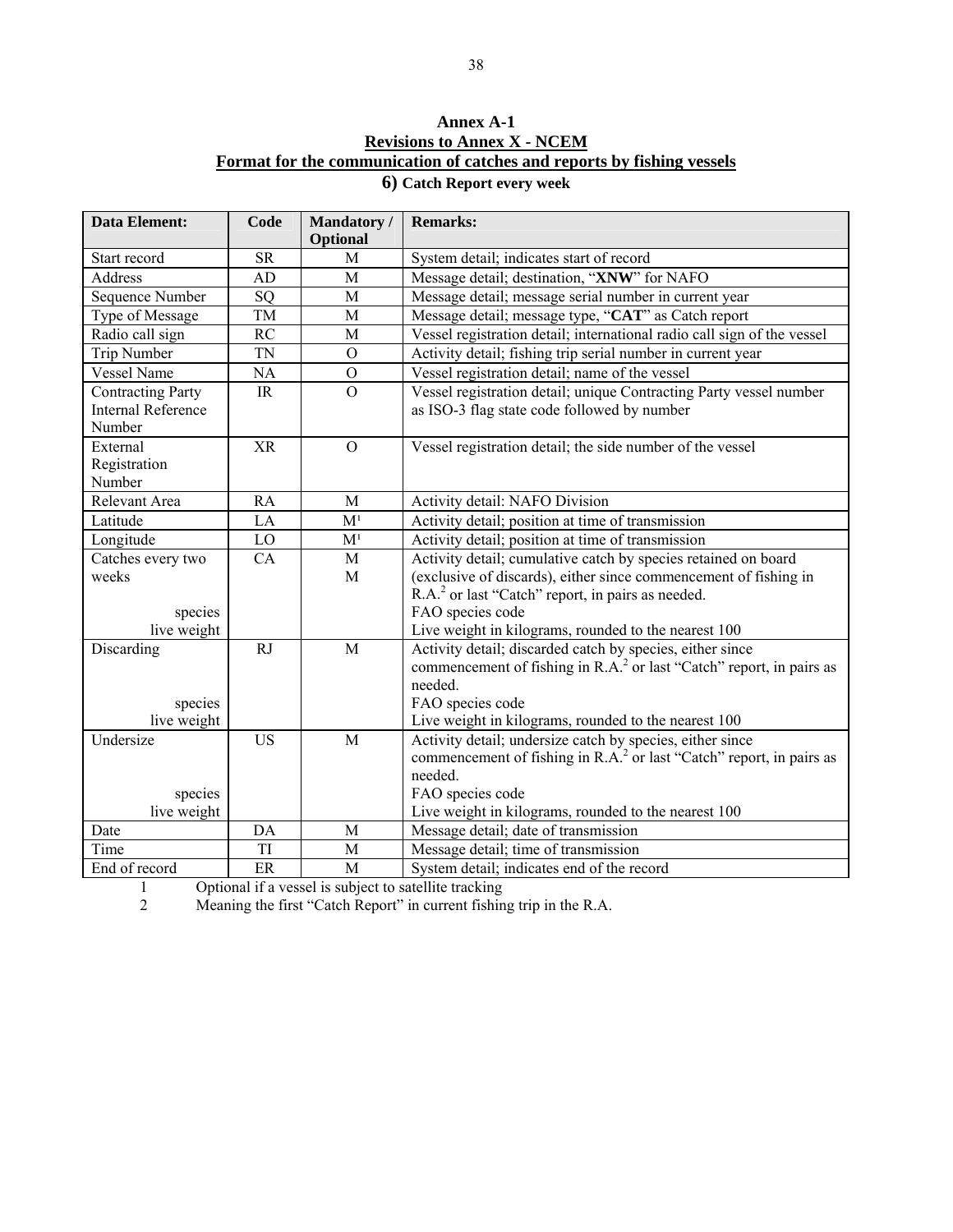#### **Annex 9. Proposals by Russia Concerning the NCEM Improvements**  (STACTIC W.P. 06/9)

#### **1. The real joint inspection and surveillance**

 Due to financial difficulties some Contracting Parties are not able to provide the inspections and surveillance in the Regulatory Area using their own inspection vessels and unable to increase their own contribution for treating of Contracting Parties having inspection platforms in Regulatory Area. To achieve a real Joint inspection and surveillance it is very essential to use the experience of skilful inspectors from all Contracting Parties. It is necessary to place such inspectors on board inspection vessels of Contracting Parties having their inspection platforms in the Regulatory Area. This shall promote the objectivity of inspections and surveillance results and, in turn, this collaboration will lead to high performance and increase the responsibility of Contracting Parties.

 So it is necessary to develop the mechanism of real joint inspection and surveillance mentioned in Article 25(5) of the NCEM and to work out the proper improved scheme of the cooperative inspection and surveillance.

### **2. The neutral designated ports for inspections (alteration to paragraph 7 Article 33)**

 To provide more objectivity of port inspections in the case of serious infringements it is necessary to effect a careful inspection in the neutral port, by other words, in the port of the third Contracting Party which is disinterested in the inspections results.

 So each Contracting Party shall designate its own ports for inspection and shall forward the list of such ports to Executive Secretary. Each Contracting Party shall forward to Executive Secretary any subsequent changes to this list of designated inspection ports at least 15 day before they come into force. Based on this information the Executive Secretary shall establish the list of designated inspection ports and shall forward it and all subsequent changes to all Contracting Parties.

So the Article 33(7) of the NCEM must be replaced by new one:

 **"7. Where justified, the authorities of the Flag State Contracting Party of the vessel concerned shall, where authorised to do so, require the vessel to proceed immediately to a neutral designated inspection port for a thorough inspection under the authority of the Flag State and in the presence of an inspector from any other Contracting Party which wishes to participate. If the vessel is not called to port, the Contracting Party must provide due justification in a timely manner to the Executive Secretary who shall make it available on request to any Contracting Party."** 

#### **3. The administration of sanctions to master and officers of the fishing vessel and to shipowner in the case of serious infringements when fishing in Regulatory Area ( the addition to Article 34 of the NCEM)**

 It is essential to work out the recommendations to Contracting Party regarding sanctions to master and officers of the fishing vessel and to shipowner in the case of serious infringements when fishing in the Regulatory Area. These recommendations must be incorporated into the Measures as an additional article or as an addition to Article 34 and may be as following:

 If the Flag State Contracting Party vessel fishing in the Regulatory Area committed a serious infringement confirmed by the port inspection the master or officers of such vessel may be disqualified by competent authorities of Contracting Party to fish in Regulatory Area for 1 year.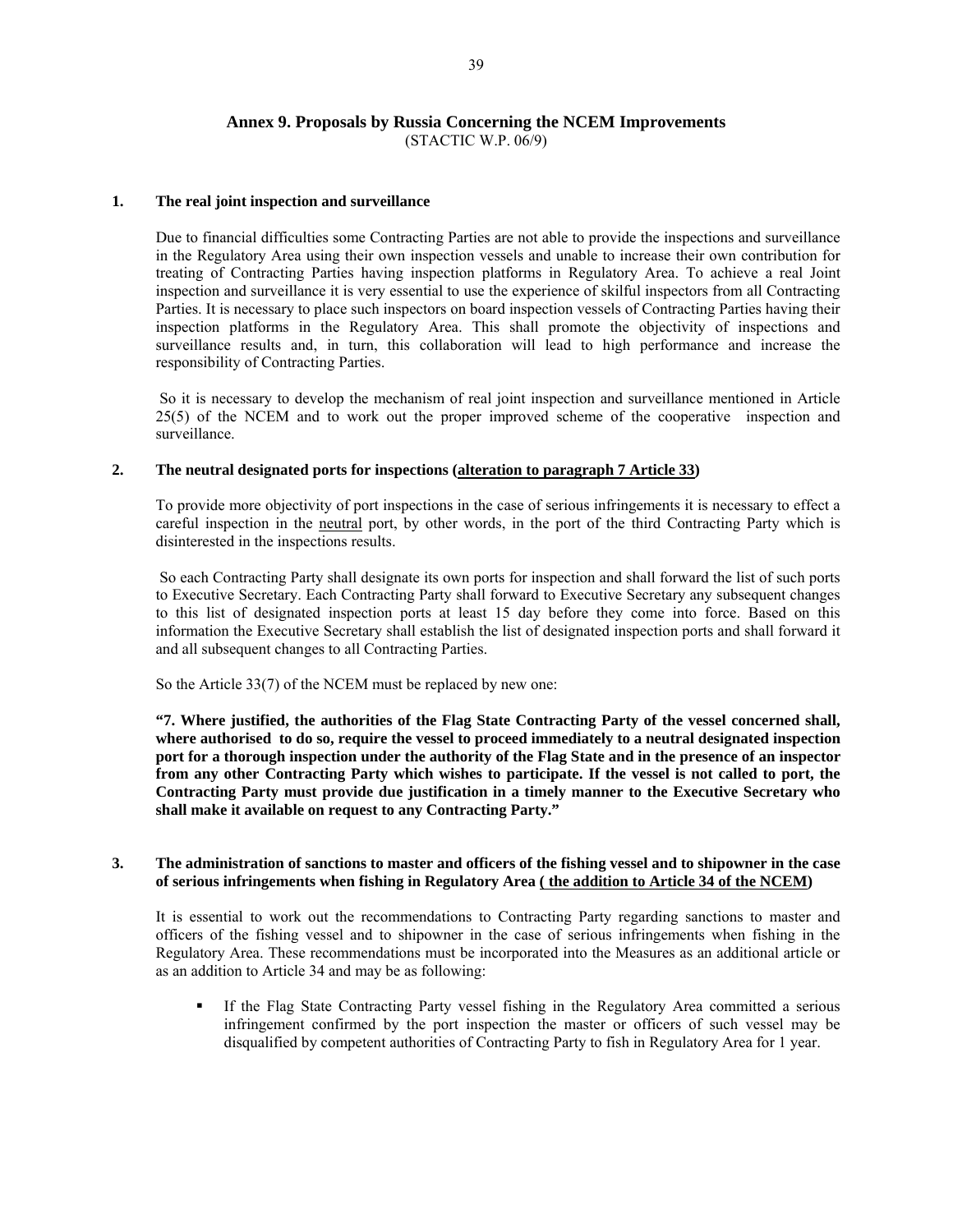- If the Flag State Contracting Party vessel fishing in Regulatory Area was twice a year committed a serious infringement confirmed by port inspection the notification for such vessel may be recalled from NAFO Secretariat by competent authorities of Contracting Party.
- If two vessels of the same shipowner fishing in Regulatory Area committed a serious infringement confirmed by port inspection the notifications for all vessels of such shipowner may be recalled from NAFO Secretariat by competent authorities of Contracting Party disqualifying them to fish in the Regulatory Area for 1 year or more.

### **4. The addition of field OB (On Board) to "Catch on EXIT"(COX) report (the amendment to Annex X)**

The existing structure of COX report not allows to obtain the real total round weight of fish by species when the vessels departure the Regulatory Area. There is only round catch retained on board by species, either since commencement of fishing in the Regulatory Area or last "Catch" report (if such "Catch" report be set up in future). In the case of loss of any oncoming catch report sent by vessel neither NAFO Secretary nor inspectors and Contracting Parties cannot know the real total weight of fish on board of the vessel leaving the Regulatory Area. Would inaccuracy happen in any oncoming catch report sent by vessels the same problem will stay also. Moreover, it is very important for inspectors to know the "On Board" information concerning transshipment vessels intended to departure the Regulatory Area. So it is necessary to add the mandatory field OB (On Board) to "Catch on EXIT" (COX) report.

For implementation of this proposal it is necessary to add the next line to table Annex X point 3 ("Catch on EXIT" report):

| On Board | $\overline{OB}$ | М | Total round weight of fish by species (3-alfa code) on board upon |  |  |  |
|----------|-----------------|---|-------------------------------------------------------------------|--|--|--|
|          |                 |   | exit the Regulatory Area in kilograms rounded to the nearest 100  |  |  |  |
|          |                 |   | kilograms. Allow several pairs of fields? Consisting of           |  |  |  |
|          |                 |   | species+weight, with each field separated by a space.             |  |  |  |

### **5. The implementation of the new "CANCEL"(CAN) report the amendment to AnnexX)**

The reasons for implementation of the Cancel report are the following:

 a). All types of reports established by Conservation and Enforcement Measures are manually composed either by captain of the vessel (MAN, COE, TRA, COX, POR, CAX reports) or by Contracting Party ( NOT report) or by observer (OBR report). Because of human factor the mistakes and inaccuracies are possible in these reports. If the incorrect report was sent to NAFO Secretariat the tool to correct or cancel such report is absent now. The implementation of the "Cancel" report will give the opportunity to captain of the vessel, to Contracting Party or observer to withdrawal the incorrect report so that to send the right report after.

b). The next possible vital situations are following:

- The captain have sent the COE report in advance intending to fish in Regulatory Area. However the conditions were changed (the bad weather, another planes, etc.) and captain intends not to enter to the Regulatory Area. What to do to cancel the COE report?
- The captain have sent the COX report in advance intending to exit the Regulatory Area. However the conditions were changed (the bad weather, another planes, etc.) and captain wants not to exit the Regulatory Area and continue the fishing. What to do to cancel the COX report?
- The captain of the vessel have sent the TRA report in advance planning to off-load some species. However the conditions were changed (the bad weather, another planes, etc.) and captain decides not to off-load the species. What to do to cancel the TRA report?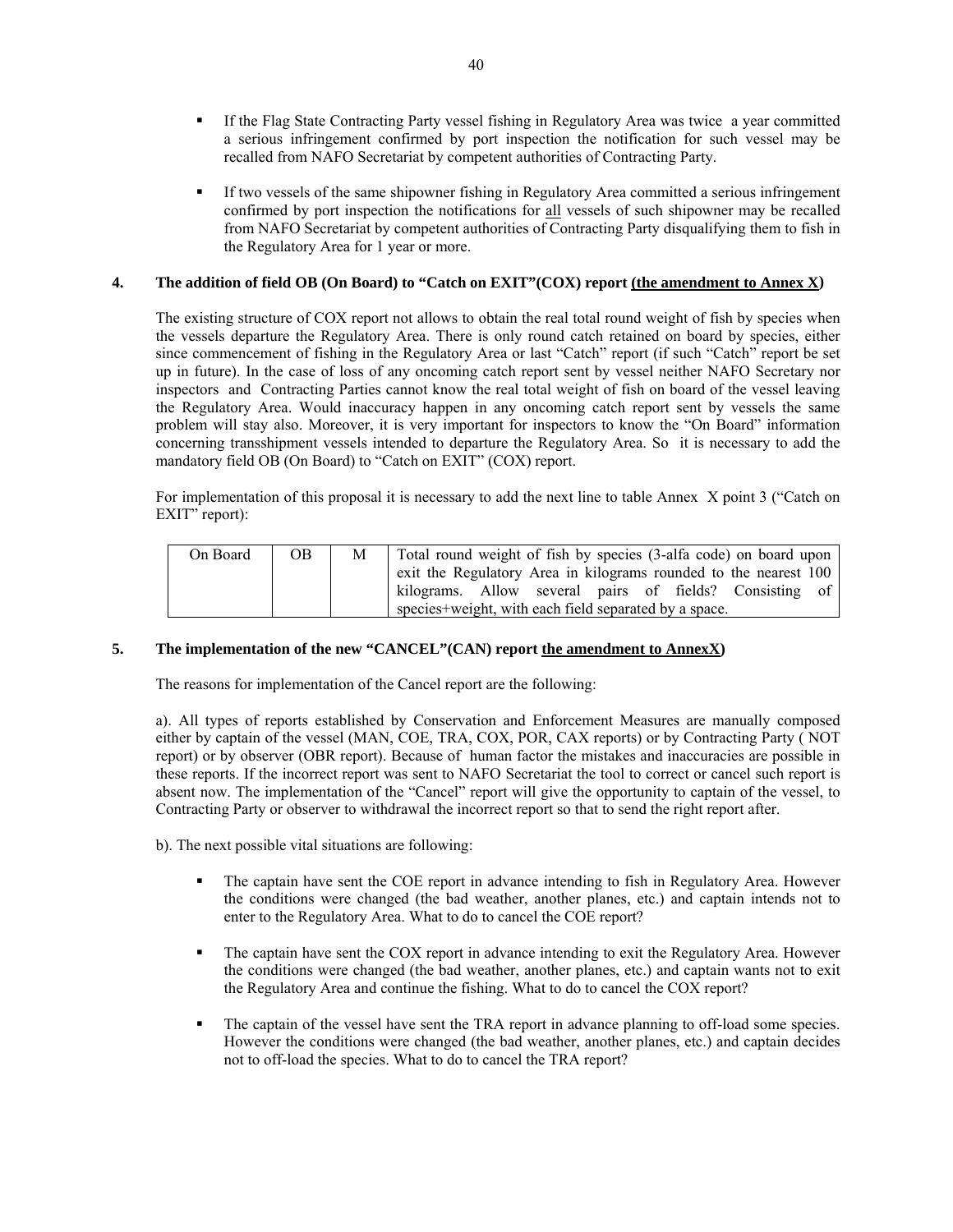The captain of the transshipment vessel have sent the POR report in advance planning to unload some species. However the conditions were changed (the bad weather, another planes, etc.) and captain decides not to unload the species. What to do to cancel the TRA report?

The new "Cancel" report gives the opportunity to withdraw the above mentioned reports.

c). If any mandatory element of the authorized vessel have changed and Contracting Party wishes to inform the NAFO Secretary about new one there is no opportunity to make it now. It is possible to send the "Cancel" report to cancel the old notification of the vessel and then to send the new "Notification" report consisting of the new right elements.

The "Cancel" report may be necessary if Contracting Party intends to deprive the vessel to fish due to serious infringements.

| Data Element          | Field     | Mandatory/     | <b>Remarks</b>                                               |
|-----------------------|-----------|----------------|--------------------------------------------------------------|
|                       | Code      | Optional       |                                                              |
| Start record          | SR.       | M              | System detail; indicates start record                        |
| <b>From</b>           | FR.       | M              | Name of transmitting Party                                   |
| Address               | AD        | M              | Message detail; destination, "XNW" for NAFO                  |
| Sequence Number       | <b>SQ</b> | М              | Message detail; serial number in current year                |
| Type of Message       | TM        | М              | Message detail; message type, "CAN" as Cancel report         |
| Radio call sign       | <b>RC</b> | M              | Vessel registration detail; international radio call sign of |
|                       |           |                | the vessel                                                   |
| Trip Number           | TN        | $\Omega$       | Activity detail; fishing trip serial number in current year  |
| Vessel name           | NA        | $\Omega$       | Vessel registration detail; name of the vessel               |
| Master name           | MA        | M              | Name of the master of vessel                                 |
| External Registration | XR.       | $\Omega$       | Vessel registration detail; the side number of the vessel    |
| Number                |           |                |                                                              |
| Cancelled report      | <b>CR</b> | M              | Message detail; the number of report to be cancelled         |
| Latitude              | LA        | M <sup>1</sup> | Activity detail; position at time of transmission            |
| Longitude             | LO        | M              | Activity detail; position at time of transmission            |
| Date                  | DA        | M              | Message detail; date of transmission                         |
| Time                  | TI        | M              | Message detail; time of transmission                         |
| End of record         | ER        | М              | System detail; indicates end of the record                   |

The format for "Cancel" report by Fishing Vessels may be the following:

<sup>1</sup> Optional if a vessel is subject to satellite tracking

The format for "Cancel" report by Contracting Party to withdrawal the authorized vessel may be either the same as established in NEAFC or the following:

| Data Element     | <b>Field</b> | Mandatory/ | <b>Remarks</b>                                        |
|------------------|--------------|------------|-------------------------------------------------------|
|                  | Code         | Optional   |                                                       |
| Start record     | SR.          | М          | System detail; indicates start record                 |
| From             | FR           | М          | Name of transmitting Party                            |
| Address          | AD.          | M          | Message detail; destination, "XNW" for NAFO           |
| Type of Message  | TM           | М          | Message detail; message type, "CAN" as Cancel report  |
| Record Number    | <b>RN</b>    | М          | Message detail; message serial number in current year |
| Cancelled report | CR.          | М          | Message detail; the number of message to be cancelled |
| Record date      | RD.          | M          | Message detail; date of transmission                  |
| Record time      | <b>RT</b>    | М          | Message detail; time of transmission                  |
| End of record    | ER           | M          | System detail; indicates end of the record            |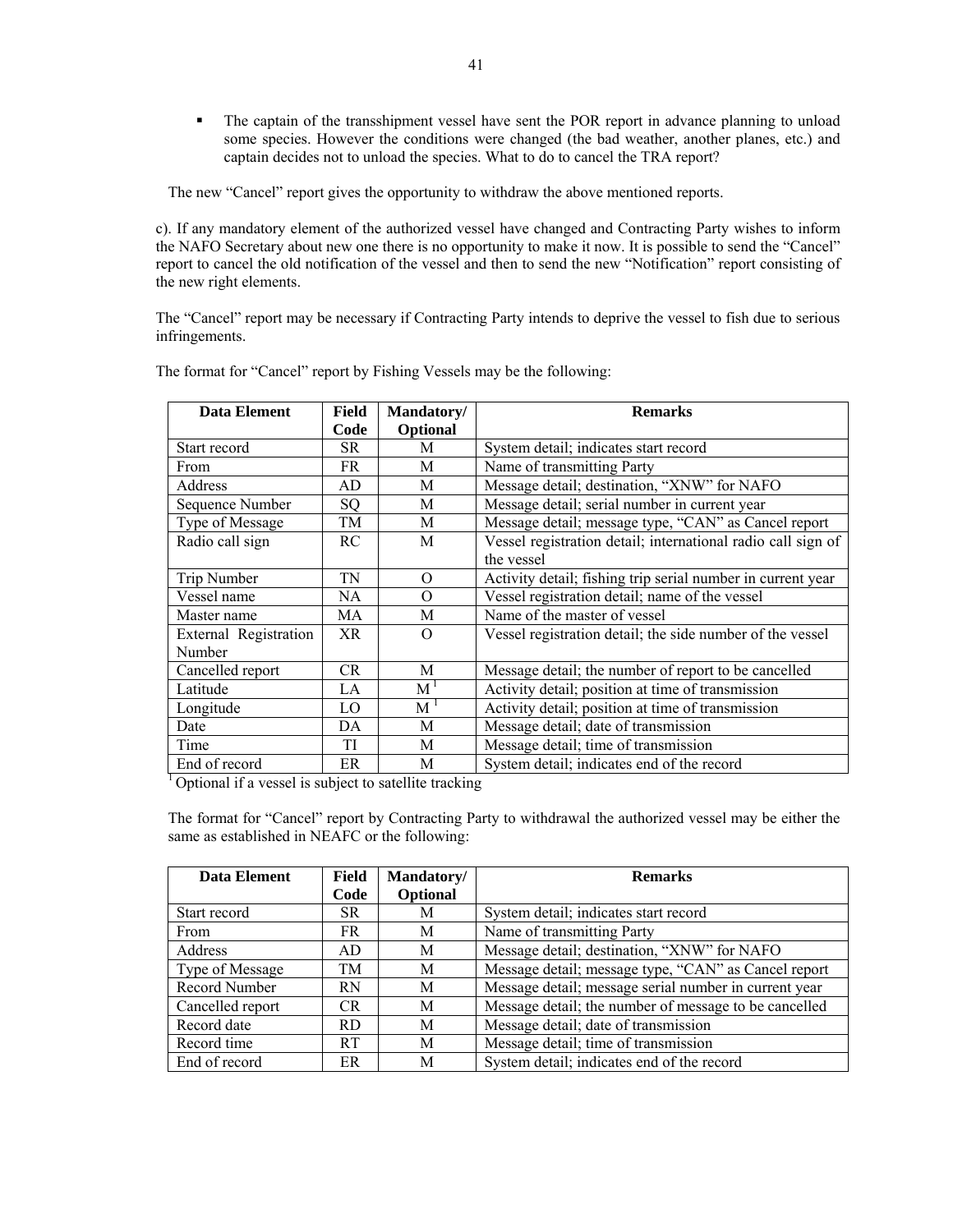# **Annex 10. Proposed Amendment of CEM, Article 24 (submitted by Ukraine)**

(STACTIC W.P. 06/3)

We continue our work towards the transition to the system of scientific observation, since according to our opinion, the transition to the system of Scientific Observation will result in changes of the institute of observers as it is. Therefore, we propose to amend the name of **Article 24** to *Observer (Scientific Observer) Program* and the text as follow:

"1. In order to improve and maintain compliance with the Conservation and Enforcement Measures for their vessels fishing in the Regulatory Area All fishing vessels shall carry at least one observer or scientific observer at all times while fishing in the Regulatory Area. Contracting Parties shall have the primary responsibility to obtain independent and impartial observers and shall take all necessary measures to ensure that observers are able to carry out their duties. Observers are not to perform duties, other than those described in paragraphs 4, 5 and 6 below. Subject to any other arrangements between the relevant Contracting Parties, the salary of an observer shall be covered by the sending Contracting Party.

2. The main objective of Scientific Observation Program is collecting of statistical and biological data necessary for effective monitoring of the state of commercial species stocks, assessment of by-catch quality and quantity, colleting information on effectiveness of catch effort, waste control and collecting relevant information on the environmental state in the Regulatory Area.

3. The Register of scientific observers is established in the Scientific Council. The status of scientific observers shall be corroborated each 3 years. The candidates of scientific observers are put up by each Contracting Party.

4. 2

5. 3

6. 4

7. Scientific Observers shall:

a) monitor a vessel's compliance with the relevant Conservation and Enforcement Measures. In particular they shall: (i) observe and estimate catches with a view to identifying catch composition and monitoring discards, by-

catches and the taking of undersized fish;

(ii) record the gear type, mesh size and attachments employed by the master; and

(iii) verify entries made to the logbooks (species composition and quantities, live and processed weight, hail and VMS reports).

b) collect catch and effort data for each haul. This data shall include location (latitude/longitude), depth, time of net on the bottom, catch composition and discards; in particular the observer shall collect the data on discards and retained undersized fish as outlined in the protocol developed by the Scientific Council;

c) collect statistical and biological data (length distribution of fish in catch, data for defining the age of fish, data on sex correlation, etc.) necessary for monitoring of the state of commercial objects as requested by the Fisheries Commission based on the advice of the Scientific Council; and

d) monitor the functioning of and report upon any interference with the satellite tracking system. In order to better distinguish fishing operations from steaming and to contribute to an a posteriori calibration of the signals registered by the receiving station, the observer shall maintain detailed reports on the daily activity of the vessel.

8. 5 9. 6 10. 7

11. 8

"

Besides, we would like to note that the activity of observers should be standardized using well-known methods to avoid lack of consensus of data obtained from different observers. So in our opinion, it would be very useful for the Scientific Council to develop detailed instructions for data collection aboard fishing vessel, for example, as it was done in CCAMLR.

As an addition to "Observers' Manual", the regional finder of animal species of the Regulatory Area developed by the Scientific Council would be of great help. It would facilitate the work of scientific observers considerably.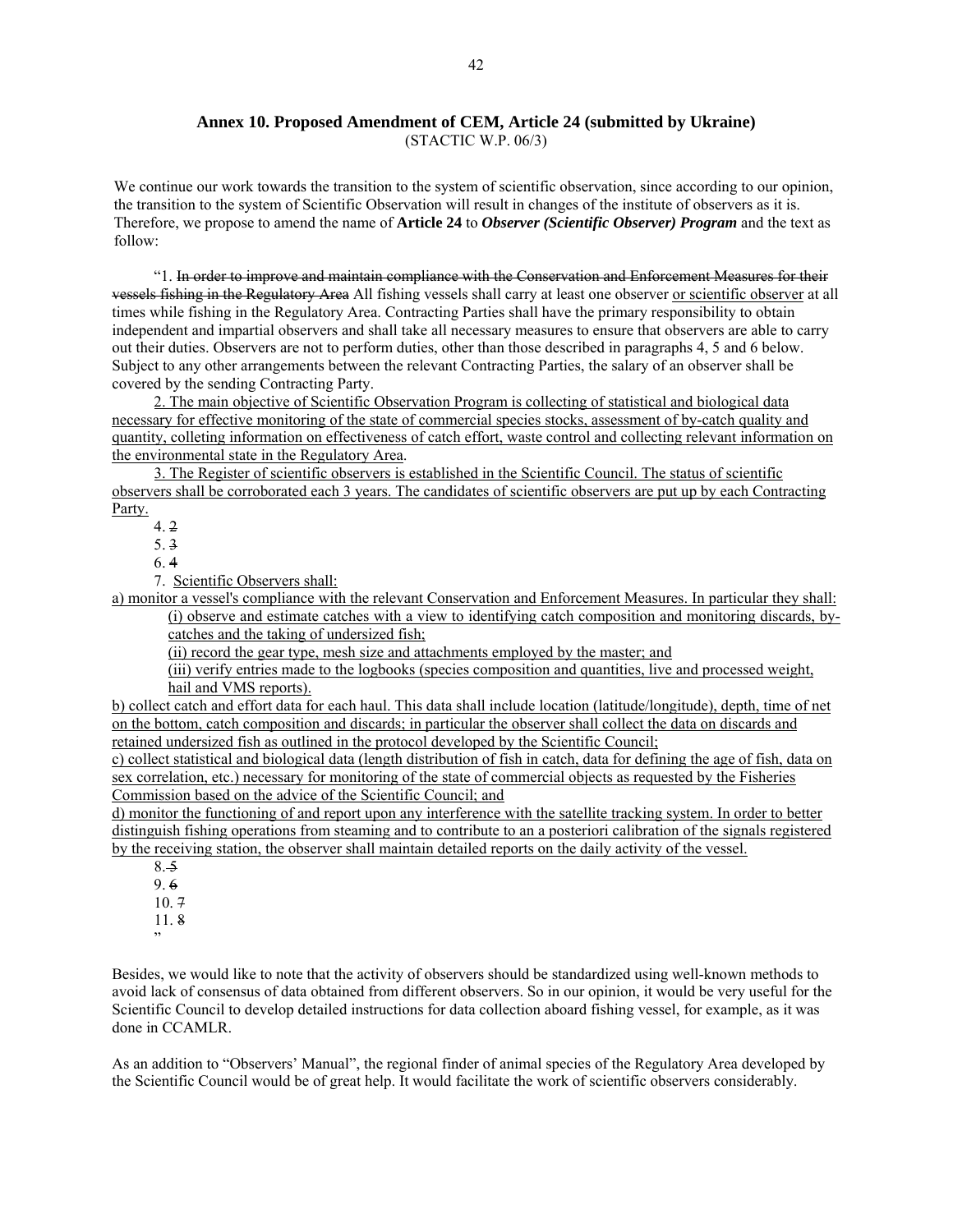### **Annex 11. Proposal by Canada to amend Chapter IV, NCEM Improved Follow-up to Infringements under Joint Inspection and Surveillance Scheme** (STACTIC W.P. 06/10)

#### **Background**

Immediate and appropriate follow up to serious infringements is essential to secure evidence for further investigation and for effective control.

This proposal identifies several serious infringements under Article 33 that may require more effective follow-up to ensure that evidence related to certain serious infringements is not compromised. In particular, infringements related to the catching of moratoria species and misreporting require additional measures to ensure that masters cannot alter records/catch history or composition of product in the hold during (or after the completion of ) inspections.

Once a vessel has been cited for a serious infringement, the Contracting Party flag state as well as the initial inspectors, if from another Contracting Party will review the evidence, seal the holds or otherwise secure evidence and remain with the vessel until a more detailed inspection could occur in a neutral port. This detailed inspection would verify product onboard a vessel and provide the Contracting Party flag state with evidence for follow-up, as appropriate.

Other Contracting Party Inspectors wishing to participate may attend the detailed port inspection as observing inspectors.

The following sub-articles under Article 33 – Serious Infringements, Article 34 – follow up to infringements, and Article 36 would be modified by this proposal:

Article 33 (1) – Redefining serious infringements

Article 33 (4) – Taking measures to ensure security and continuity of evidence

- Article 33 (5) Inspector remaining aboard inspected vessel
- Article 33(6) No fishing unless inspector satisfied that infringement has ceased
- Article 33(7) Proceed to port for thorough inspection
- Article 34(1) CP required to take prompt action once notified of serious infringement.

Article 36(1) – Report on infringements

### **Serious Infringements under Article 33 which require enhanced follow-up to ensure security of evidence related to validation of catch**:

a) directed fishing for a stock which is subject to a moratorium or for which fishing is prohibited (Article 9);

b) fishing in a closed area or with gear prohibited in a specific area (Article 12);

- c) mesh size violations (Article 10);
- d) failing to record or mis-recording of catches (Article 20);
- e) fishing without a valid authorisation issued by the flag Contracting Party (Article 14);

Other infringements listed under Article 33 would follow current infringement process - inspection, contact with the Contracting Party flag state, marking/sealing of illegal gear (where appropriate), departure from vessel, and followup by flag state upon vessel's return to port. However, enhancements to the collection of evidence through the use of video or affidavits could be considered.

#### **Expeditious Port Inspection Process:**

Once a vessel has arrived in port as part of the serious infringement process, all efforts should be taken to conduct the inspection as expeditiously as possible in a manner that ensures Inspectors can verify catch on board.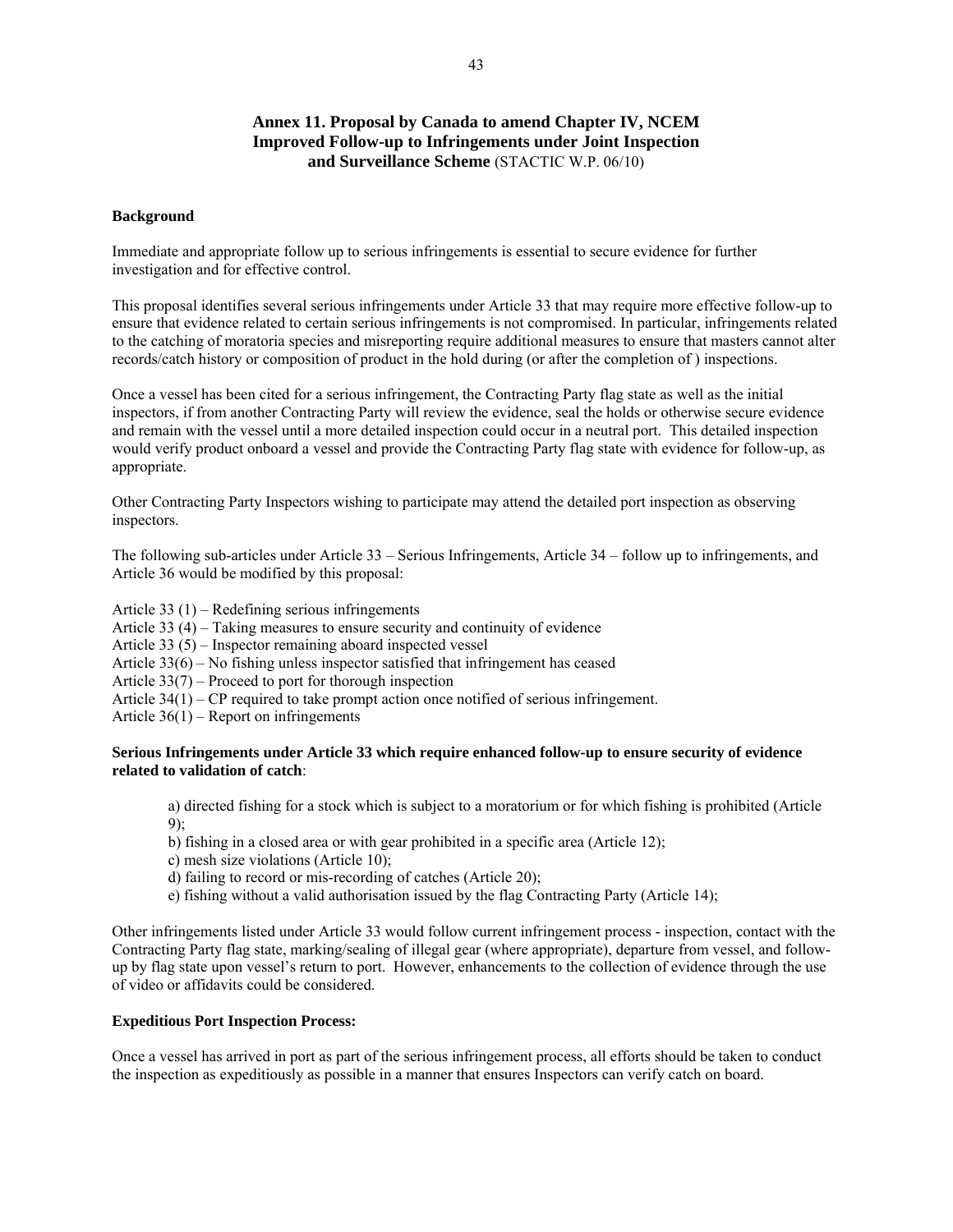### **Timely follow up by flag state and updated reports.**

Follow up reports should be detailed, prescriptive, and made available publicly. Contracting Parties must ensure that status reports are provided to the Executive Secretariat every 4 months indicating whether the investigation is active, completed or no action required and reasons therefore, appeal process, or penalty imposed and forfeitures if applicable.

### **Follow up accountability in situation of vessel not ordered to port.**

When a vessel has been cited for a serious infringement but does not proceed to a neutral port, the Contracting Party must provide written justification for this decision.

### **Use of photography/video evidence for other serious infringements**

Photography and video evidence from the Inspecting Party should be included as part of the evidence/ investigation by the Contracting Party flag state for other serious infringements. As well, affidavits from Inspectors involved in at sea infringements should also be considered.

| <b>Actual NCEM Text</b>                                                                                                                                                                                                                                                        | <b>Proposed NCEM Text</b>                                                                                                                                                                                                                                                   |
|--------------------------------------------------------------------------------------------------------------------------------------------------------------------------------------------------------------------------------------------------------------------------------|-----------------------------------------------------------------------------------------------------------------------------------------------------------------------------------------------------------------------------------------------------------------------------|
| <b>Article 33 - Serious Infringements</b>                                                                                                                                                                                                                                      | <b>Article 33 - Serious Infringements</b>                                                                                                                                                                                                                                   |
| 1. The following infringements shall be considered<br>serious:                                                                                                                                                                                                                 | 1. The following infringements shall be considered<br>serious:                                                                                                                                                                                                              |
| a) fishing on an "Others" quota without prior notification<br>to the Executive Secretary, or more than seven working<br>days after the<br>notification by the Executive Secretary that fishing under<br>an "Others" quota for that stock or species was closed<br>(Article 3). | a) fishing on an "Others" quota without prior<br>notification to the Executive Secretary, or more than<br>seven working days after the notification by the<br>Executive Secretary that fishing under an "Others"<br>quota for that stock or species was closed (Article 3). |
| b) directed fishing for a stock which is subject to a<br>moratorium or for which fishing is prohibited (Article 9);                                                                                                                                                            | b) directed fishing for a stock which is subject to a<br>moratorium or for which fishing is prohibited (Article<br>9);                                                                                                                                                      |
| c) directed fishing for stocks or species after the date on<br>which the Contracting Party for the inspected vessel has<br>notified the<br>Executive Secretary that vessels of that party will cease a<br>directed fishery for those stocks or species (Article 3);            | c) directed fishing for stocks or species after the date<br>on which the Contracting Party for the inspected<br>vessel has notified the Executive Secretary that<br>vessels of that party will cease a directed fishery for<br>those stocks or species (Article 3);         |
| d) fishing in a closed area or with gear prohibited in a<br>specific area (Article 12);                                                                                                                                                                                        | d) fishing in a closed area or with gear prohibited in a<br>specific area (Article 12);                                                                                                                                                                                     |
| e) mesh size violations (Article 10);                                                                                                                                                                                                                                          | e) mesh size violations (Article 10);                                                                                                                                                                                                                                       |
| f) fishing without a valid authorisation issued by the flag<br>Contracting Party (Article 14);                                                                                                                                                                                 | f) fishing without a valid authorisation issued by the<br>flag Contracting Party (Article 14);                                                                                                                                                                              |
| g) mis-recording of catches (Article 20);                                                                                                                                                                                                                                      | g) failing to record or mis-recording of catches<br>(Article 20) including mislabelling of product (Article<br>19);                                                                                                                                                         |
| h) interference with the satellite monitoring system<br>(Article 22);                                                                                                                                                                                                          | h) interference with the satellite monitoring system<br>(Article 22);                                                                                                                                                                                                       |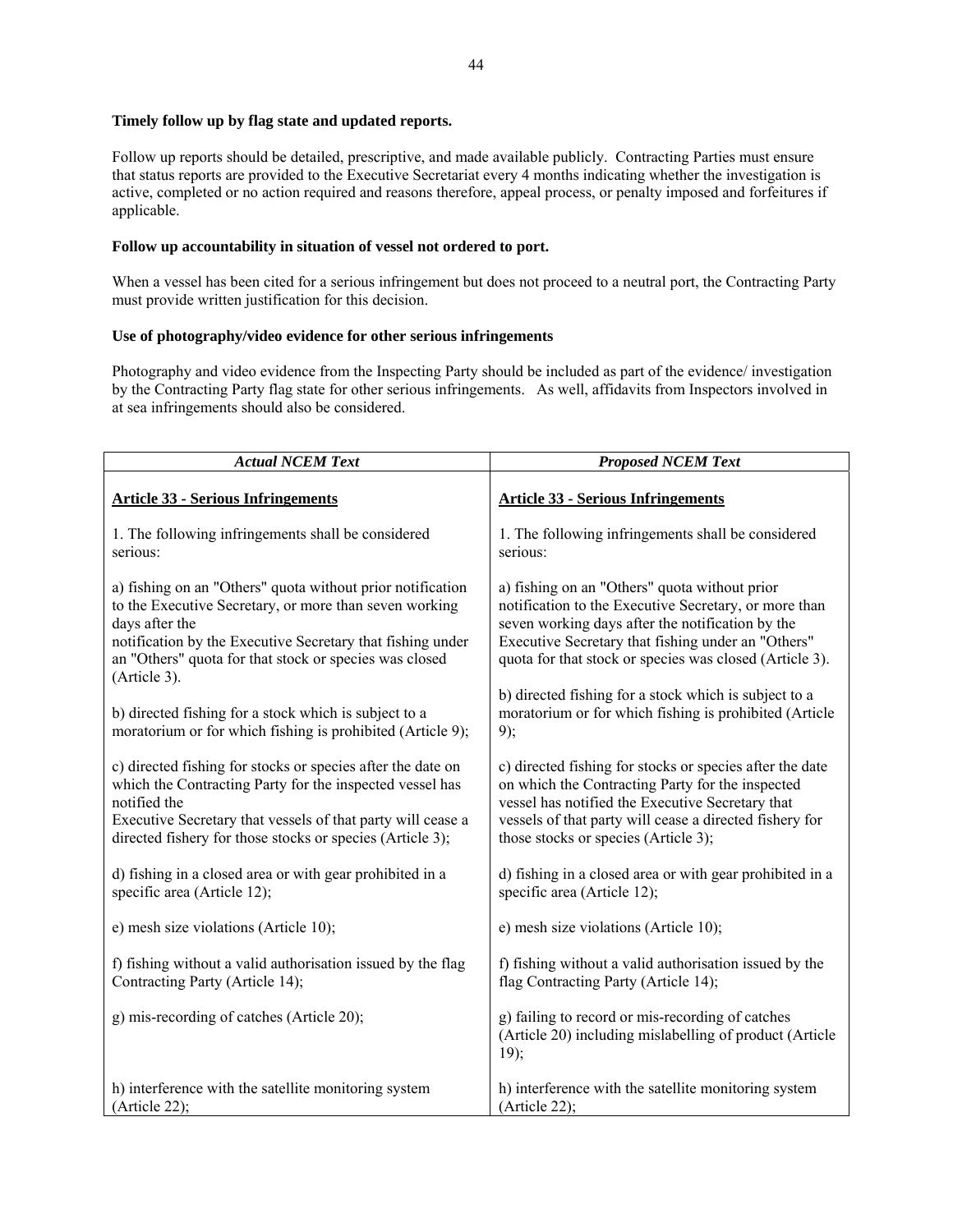| i) catch communication violations (Article 23);                                                                                                                                                                                                                                                                                                                                                                                                                                   | i) catch communication violations (Article 23);                                                                                                                                                                                                                                                                                                                                                                                                                                                                 |
|-----------------------------------------------------------------------------------------------------------------------------------------------------------------------------------------------------------------------------------------------------------------------------------------------------------------------------------------------------------------------------------------------------------------------------------------------------------------------------------|-----------------------------------------------------------------------------------------------------------------------------------------------------------------------------------------------------------------------------------------------------------------------------------------------------------------------------------------------------------------------------------------------------------------------------------------------------------------------------------------------------------------|
| j) preventing inspectors or observers from carrying out<br>their duties (Articles 24 and 30);                                                                                                                                                                                                                                                                                                                                                                                     | j) preventing inspectors or observers from carrying out<br>their duties (Articles 24 and 30);                                                                                                                                                                                                                                                                                                                                                                                                                   |
|                                                                                                                                                                                                                                                                                                                                                                                                                                                                                   | k) falsifying or concealing the markings, identity or<br>registration of the fishing vessel (Article 17)                                                                                                                                                                                                                                                                                                                                                                                                        |
|                                                                                                                                                                                                                                                                                                                                                                                                                                                                                   | l) concealing, tampering with or destroying anything<br>that may afford evidence of an infringement of any<br>measure including a measure not listed in this<br>paragraph;                                                                                                                                                                                                                                                                                                                                      |
|                                                                                                                                                                                                                                                                                                                                                                                                                                                                                   | m) committing multiple infringements, including<br>infringements of measures not listed in this<br>paragraph, that taken together constitute a serious<br>infringement.                                                                                                                                                                                                                                                                                                                                         |
|                                                                                                                                                                                                                                                                                                                                                                                                                                                                                   | n) tampering with or interfering with evidence<br>secured pursuant to paragraph 32.2.                                                                                                                                                                                                                                                                                                                                                                                                                           |
|                                                                                                                                                                                                                                                                                                                                                                                                                                                                                   | 1.1 The following serious infringements may require<br>additional action as outlined in paragraph 3 to<br>ensure validation of catch composition on board a<br>vessel:                                                                                                                                                                                                                                                                                                                                          |
|                                                                                                                                                                                                                                                                                                                                                                                                                                                                                   | a) directed fishing for a stock which is subject to a<br>moratorium or for which fishing is prohibited<br>(Ariticle 9);<br>b) fishing in a closed area or with gear prohibited in<br>a specific area (Article 12);<br>c) mesh size violations (Article 10);<br>d) failing to record or mis-recording of catches<br>(Article 20) and mislabelling of product (Article 19);<br>e) fishing without a valid authorisation issued by the<br>flag Contracting Party (Article 14);                                     |
| 2. If an inspector cites a vessel for having committed a<br>serious infringement as listed in paragraph 1, he shall<br>attempt to notify an inspector of the Contracting Party for<br>the inspected vessel or the authority designated in<br>accordance with Article 25, paragraph 7. The master of the<br>inspected vessel shall if needed provide the use of the<br>vessel's communication equipment and operator for<br>messages to be sent out and received for this purpose. | 2. If an inspector cites a vessel for having committed a<br>serious infringement as listed in paragraph 1, he shall<br>attempt to notify an inspector of the flag State<br>Contracting Party or the authority designated in<br>accordance with Article 25, paragraph 7 as soon as<br><i>possible</i> . The master of the inspected vessel shall,<br><i>upon request</i> , provide the use of the vessel's<br>communication equipment and operator for messages<br>to be sent out and received for this purpose. |
| 3. The Contracting Party of the vessel shall respond<br>without delay and shall ensure that the vessel concerned is<br>inspected within 72 hours by an inspector authorised by<br>that Contracting Party.                                                                                                                                                                                                                                                                         | 3. The flag State Contracting Party shall respond<br>without delay and shall ensure that the infringement<br>is fully investigated within 72 hours by an inspector<br>authorised by that Contracting Party. The<br>Contracting Party may authorise an inspector<br>identified by any Contracting Party pursuant to<br>Paragraph 26.1, to investigate fully on its behalf.                                                                                                                                       |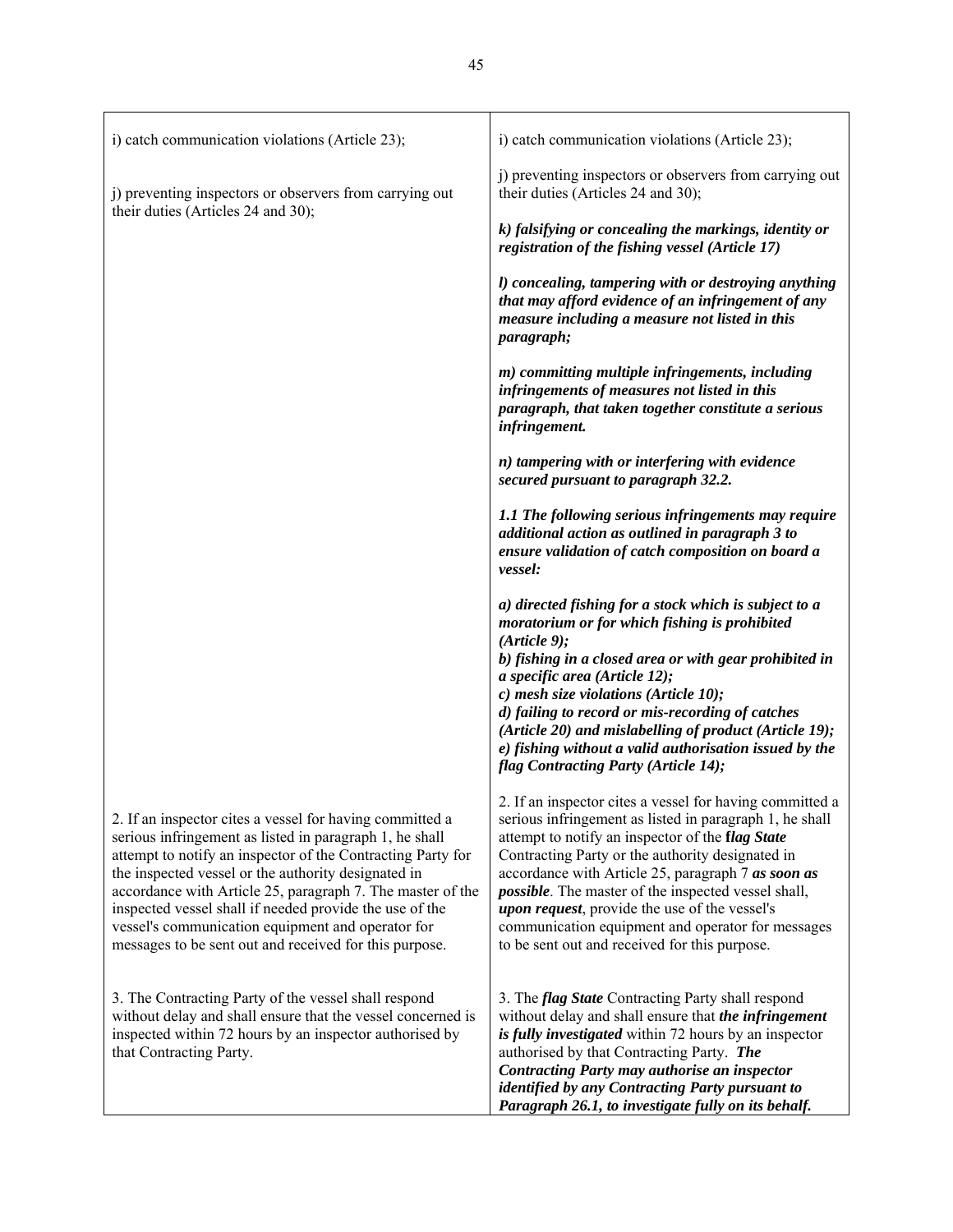|                                                                                                                                                                                                                                                                                                                                                                                                                                                                                                                                                                                                                                                                                                                                               | Where the flag State Contracting Party fails to<br>respond or no such inspector is available within 72<br>hours the inspecting State inspectors shall<br>investigate fully and in the case of infringements<br>listed in paragraph 1.1, and if the evidence warrants,<br>the inspecting state, when authorized by the flag<br>state, may seal the holds and direct the vessel to a<br>neutral port designated by the flag state.                                                                                                                                                                                                                                                                                                                                                         |
|-----------------------------------------------------------------------------------------------------------------------------------------------------------------------------------------------------------------------------------------------------------------------------------------------------------------------------------------------------------------------------------------------------------------------------------------------------------------------------------------------------------------------------------------------------------------------------------------------------------------------------------------------------------------------------------------------------------------------------------------------|------------------------------------------------------------------------------------------------------------------------------------------------------------------------------------------------------------------------------------------------------------------------------------------------------------------------------------------------------------------------------------------------------------------------------------------------------------------------------------------------------------------------------------------------------------------------------------------------------------------------------------------------------------------------------------------------------------------------------------------------------------------------------------------|
|                                                                                                                                                                                                                                                                                                                                                                                                                                                                                                                                                                                                                                                                                                                                               | 3.1. Where the flag State does not authorise the<br>inspector to fully investigate on its behalf and is<br>unable to fully investigate the infringement itself at-<br>sea, the master shall promptly bring the vessel to a<br>port designated by the flag state for a full<br>investigation.                                                                                                                                                                                                                                                                                                                                                                                                                                                                                             |
|                                                                                                                                                                                                                                                                                                                                                                                                                                                                                                                                                                                                                                                                                                                                               | 3.2. Where the flag State Contracting Party does not<br>re-direct the vessel to a port for a full investigation,<br>the flag state shall immediately provide to the<br><b>Executive Secretary and all other Contracting</b><br>Parties with an explanation for not taking this<br>action. This explanation shall specify, in exact<br>terms, why the vessel was not re-directed to port.                                                                                                                                                                                                                                                                                                                                                                                                 |
| 4. The inspector shall take all necessary measures to ensure<br>security and continuity of the evidence, including, as<br>appropriate, sealing the vessel's hold for eventual port<br>inspection. At the request of the inspector, a master shall<br>cease all fishing which appears to the inspector to<br>contravene the measures referred to in paragraph 1.                                                                                                                                                                                                                                                                                                                                                                               | 4. The inspector shall take all necessary measures to<br>ensure security and continuity of the evidence,<br>including, as appropriate, sealing the vessel's hold for<br>eventual port inspection. Security and full and<br>complete documentation of the evidence may require<br>the use of video-photography or making copies of<br><i>fishing documents.</i> At the request of the inspector, a<br>master shall cease all fishing which appears to the<br>inspector to contravene the measures listed in<br>paragraph 1.                                                                                                                                                                                                                                                               |
| 5. The inspector is entitled to remain on board the vessel<br>for the period necessary to provide information to the<br>authorised inspector concerning the infringement. During<br>this time, the inspector shall complete the inspection and,<br>within a reasonable period of time, communicate with an<br>inspector or competent authority of the Contracting Party<br>of the inspected vessel. Following the arrival of the<br>Contracting Party inspector, the inspector may remain<br>aboard the inspected vessel while the Contracting Party<br>inspector conducts an inspection, provided that the<br>competent authority of the Contracting Party of the<br>inspected vessel does not require the inspector to leave the<br>vessel. | 5. For infringements not listed in paragraph 1.1, the<br>inspector is entitled to remain on board the vessel for<br>the period necessary to provide information to the<br>authorised inspector concerning the infringement.<br>During this time, the inspector shall complete the<br>inspection and, within a reasonable period of time,<br>communicate with an inspector or competent authority<br>of the <i>flag State</i> Contracting Party. Following the<br>arrival of the <i>flag State</i> Contracting Party inspector,<br>the inspector may remain on board the inspected<br>vessel while the <i>flag State</i> Contracting Party inspector<br><i>investigates</i> , provided that the <i>flag State</i> Contracting<br>Party does not require the inspector to leave the vessel |
| 6. As long as the inspector remains aboard, the master may<br>not resume fishing until the inspector is reasonably<br>satisfied, as a result of either the action taken by the<br>vessel's master or the inspector's communication with an<br>inspector or competent authority of the Contracting Party<br>of the inspected vessel, that the infringement will not be                                                                                                                                                                                                                                                                                                                                                                         | 6. As long as the inspector remains on board, the<br>master may not resume fishing until the inspector is<br>reasonably satisfied, as a result of either the action<br>taken by the vessel's master or the inspector's<br>communication with an inspector or competent<br>authority of the <i>flag State</i> Contracting Party, that the                                                                                                                                                                                                                                                                                                                                                                                                                                                 |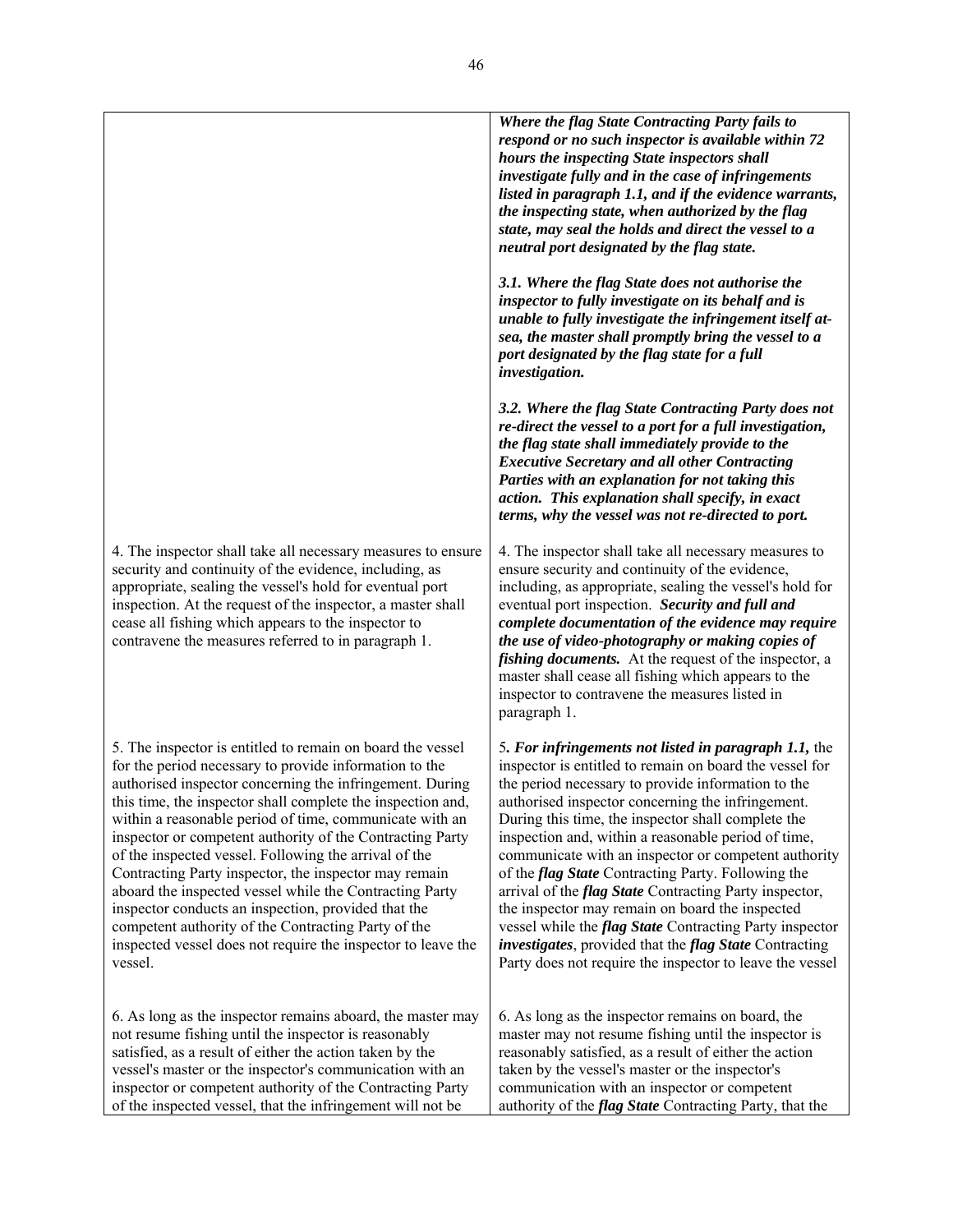repeated. However, in cases where the inspector is unable to communicate with the authority of the Contracting Party of the inspected vessel, the master may resume fishing as soon as the inspector has completed the inspection and secured evidence according to paragraph 4. 7. Where justified, the authorities of the Flag State Contracting Party of the vessel concerned shall, where authorised to do so, require the vessel to proceed immediately to a port for a thorough inspection under the authority of the Flag State and in the presence of an inspector from any other Contracting Party which wishes to participate. The master should direct the vessel either to St. John's or Halifax, Canada, Saint-Pierre, France, or its home port, unless another port is designated by the Flag State. If the vessel is not called to port, the Contracting Party must provide due justification in a timely manner to the Executive Secretary who shall make it available on request to any Contracting Party. 8. When a vessel is required to proceed to port pursuant to paragraph 7, an inspector from another Contracting Party may board and/or remain on board the vessel as it is proceeding to port, provided that the competent authority of the Contracting Party for the inspected vessel does not require the inspector to leave the vessel. 9. When an inspector cites a vessel for having committed a serious infringement as listed in paragraph 1, the inspector shall immediately report this to the Executive Secretary, who shall in turn immediately inform other Contracting Parties with an inspection vessel in the Convention Area. **Article 34 - Follow up to Infringements** 1. The competent authorities of a Contracting Party notified of an infringement committed by one of its vessels shall take prompt action to conduct the investigations necessary to obtain the evidence required and, whenever infringement will not be repeated. However, in cases where the inspector is unable to communicate with the authority of the *flag State* Contracting Party, the master may resume fishing as soon as the inspector provided for in paragraph 4. *the vessel* to a port for a thorough investigation and in the presence of inspectors from any other Contracting Party which wishes to participate. The master shall bring the vessel either to St. John's or Halifax, Canada, Saint-Pierre, France, or its home port, unless another port is designated by the Flag State. Contracting Party for the inspected vessel. 9. When an inspector cites a vessel for having committed a serious infringement listed in paragraph 1, the inspector shall immediately report this to the Executive Secretary, who shall in turn immediately inform other Contracting Parties with an inspection vessel in the Convention Area.

possible, inspect the vessel involved. The authorities shall take immediate judicial or administrative action in the same manner as would have been the case when dealing with infringements of fisheries regulations in national

waters.

47

**Article 34 - Follow up to Infringements**

1. The competent authorities of a Contracting Party notified of an infringement committed by one of its vessels shall take prompt action to conduct the investigations necessary to obtain the evidence required and, whenever possible, inspect the vessel involved. *The flag state authorities shall review the evidence collected and secured by all inspectors*. The authorities shall take immediate judicial or administrative action in the same manner as would have been the case when dealing with infringements of fisheries regulations in national waters.

2. The competent authorities of the Contracting Party for the vessel concerned shall co-operate fully with those of the Contracting Party which carried out an inspection to ensure that all evidence of the infringement is prepared and 2. The competent authorities of the Flag State Contracting Party shall co-operate fully with those of the Contracting Party which carried out an inspection to ensure that all evidence of the infringement is

8. Where a vessel is required to proceed to port pursuant to paragraph 7, the inspector may remain on board or another inspector may board and/or remain on board the vessel as it is proceeding to port, provided that the competent authority of the vessel does not require the inspector to leave the

has completed the inspection and secured evidence as

7*. Where a Flag State Contracting Party inspector considers that a full investigation of any infringement listed in paragraph 1 cannot be completed at sea, the master shall immediately bring*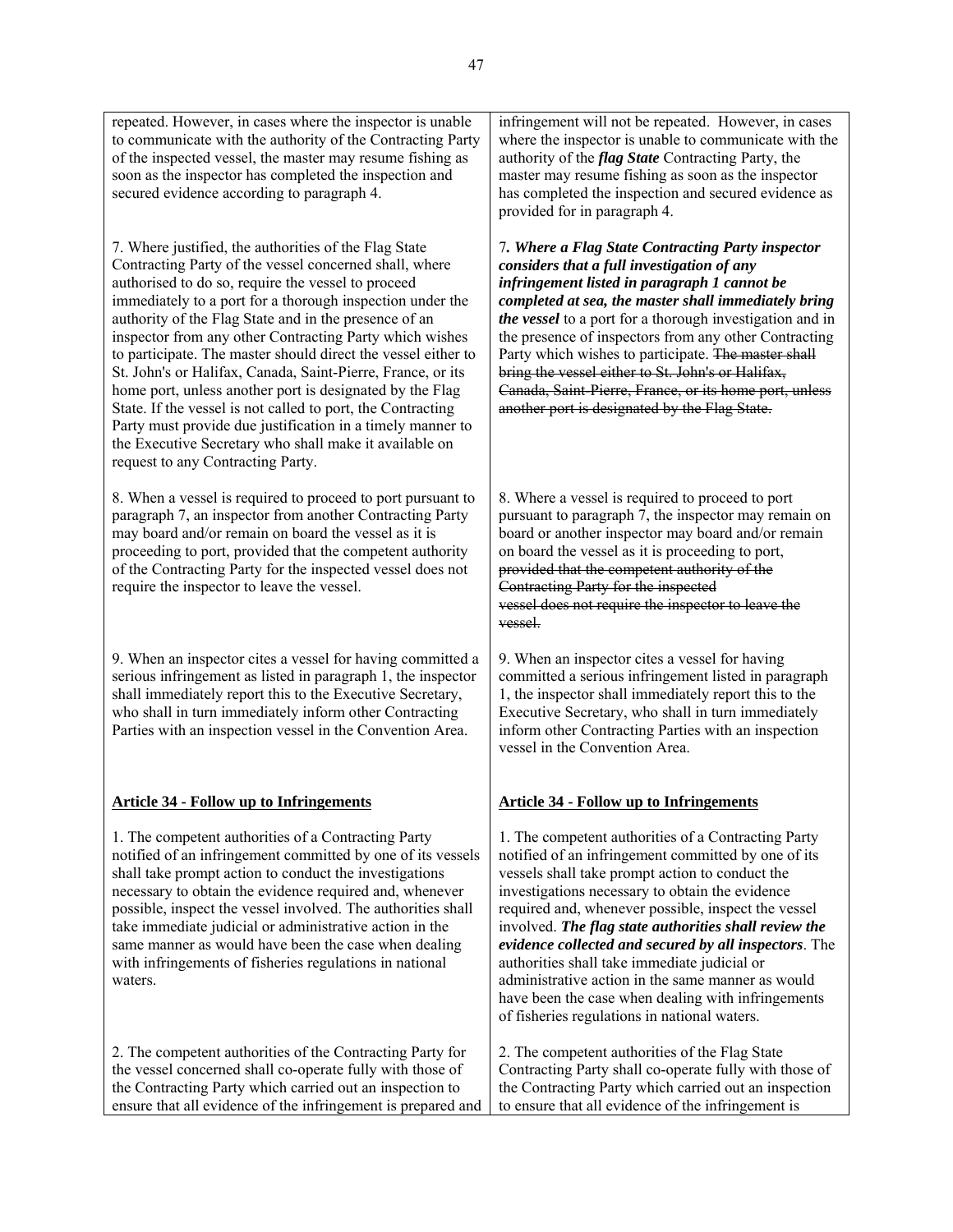| preserved in a form which facilitates judicial action.                                                                                                                                                                                                                                                                                                                                                                                                                                                         | prepared and preserved in a form which facilitates<br>judicial action.                                                                                                                                                                                                                                                                                                                                                                                                                                                                                                                                                                        |
|----------------------------------------------------------------------------------------------------------------------------------------------------------------------------------------------------------------------------------------------------------------------------------------------------------------------------------------------------------------------------------------------------------------------------------------------------------------------------------------------------------------|-----------------------------------------------------------------------------------------------------------------------------------------------------------------------------------------------------------------------------------------------------------------------------------------------------------------------------------------------------------------------------------------------------------------------------------------------------------------------------------------------------------------------------------------------------------------------------------------------------------------------------------------------|
| 3. The provisions in this Chapter shall not impose any<br>obligation on the competent authorities of a Contracting<br>Party to give the report from a foreign inspector a higher<br>evidentiary value than it would possess in the inspector's<br>own country.                                                                                                                                                                                                                                                 | 3. The provisions in this Chapter shall not impose any<br>obligation on the competent authorities of a<br>Contracting Party to give the report from a foreign<br>inspector a higher evidentiary value than it would<br>possess in the inspector's own country.                                                                                                                                                                                                                                                                                                                                                                                |
| 4. Resistance to an inspector or failure to comply with his<br>directions shall be treated by the Flag State of the vessel as<br>if the inspector were an inspector of that State.                                                                                                                                                                                                                                                                                                                             | 4. Resistance to an inspector or failure to comply with<br>his directions shall be treated by the Flag State of the<br>vessel as if the inspector were an inspector of that<br>State.                                                                                                                                                                                                                                                                                                                                                                                                                                                         |
| 5. In initiating the action referred to in paragraph 1, second<br>sentence, in respect of vessels notified of an infringement,<br>the competent authorities of the Contracting Party<br>concerned shall seek, in accordance with relevant<br>provisions of national law, measures that effectively<br>deprive those responsible of the economic benefit of the<br>infringement, or sanctions proportionate to the seriousness<br>of such infringements, thus effectively discouraging future<br>infringements. | 5. All investigations and judicial proceedings shall be<br>carried out expeditiously however the decision to<br>prosecute rests with the flag state. In proceedings<br>related to an infringement, the competent authorities<br>of the flag State Contracting Party concerned shall<br>seek, in accordance with relevant provisions of<br>national law, punishment adequate in severity that<br>effectively secures compliance and deprives those<br>responsible of the economic benefit of the<br>infringement. Penalties should be proportionate to<br>the seriousness of infringements so as to effectively<br>deter future infringements. |
|                                                                                                                                                                                                                                                                                                                                                                                                                                                                                                                | Guidelines for this purpose are included as<br>$Annex. \dots$                                                                                                                                                                                                                                                                                                                                                                                                                                                                                                                                                                                 |
| <b>Article 35 - Treatment of Reports from Inspectors</b>                                                                                                                                                                                                                                                                                                                                                                                                                                                       | <b>Article 35 - Treatment of Reports from Inspectors</b>                                                                                                                                                                                                                                                                                                                                                                                                                                                                                                                                                                                      |
| 1. Contracting Parties shall consider and act on reports<br>from inspectors of other Contracting Parties under this<br>Scheme on the same basis as reports from its own<br>inspectors. Contracting Parties shall collaborate in order to<br>facilitate judicial or other proceedings arising from a report<br>submitted by the inspector under the scheme, subject to the<br>rules governing the admissibility of evidence in domestic<br>courts.                                                              | 1. Contracting Parties shall consider and act on reports<br>from inspectors of other Contracting Parties made<br>under this Scheme on the same basis as reports from<br>their own inspectors. Contracting Parties shall<br>cooperate in order to facilitate judicial or other<br>proceedings arising from a report submitted by an<br>inspector under this scheme, subject to the rules<br>governing the admissibility of evidence in domestic<br>proceedings.                                                                                                                                                                                |
| <b>Article 36 - Report on Infringements</b>                                                                                                                                                                                                                                                                                                                                                                                                                                                                    | <b>Article 36 - Report on Infringements</b>                                                                                                                                                                                                                                                                                                                                                                                                                                                                                                                                                                                                   |
| 1. Contracting Parties shall report to the Executive<br>Secretary by 1 February (for the period 1 July $-31$<br>December of the previous year) and 1 September (for the<br>period 1 January $-30$ June of the current year) each year:                                                                                                                                                                                                                                                                         | 1. Contracting Parties shall report to the Executive<br>Secretary by 1 February (for the period 1 July $-31$<br>December of the previous year) and 1 September (for<br>the period 1 January $-30$ June of the current year)<br>each year:                                                                                                                                                                                                                                                                                                                                                                                                     |
| a) action taken concerning infringements notified to it by a<br>Contracting Party. The infringements shall continue to be<br>listed on each subsequent report until the action is<br>concluded under the laws of the Flag State; and                                                                                                                                                                                                                                                                           | a) action taken concerning infringements notified to it<br>by other Contracting Parties. The infringements shall<br>continue to be listed on each subsequent report until<br>the action is concluded under the laws of the Flag<br>State; and                                                                                                                                                                                                                                                                                                                                                                                                 |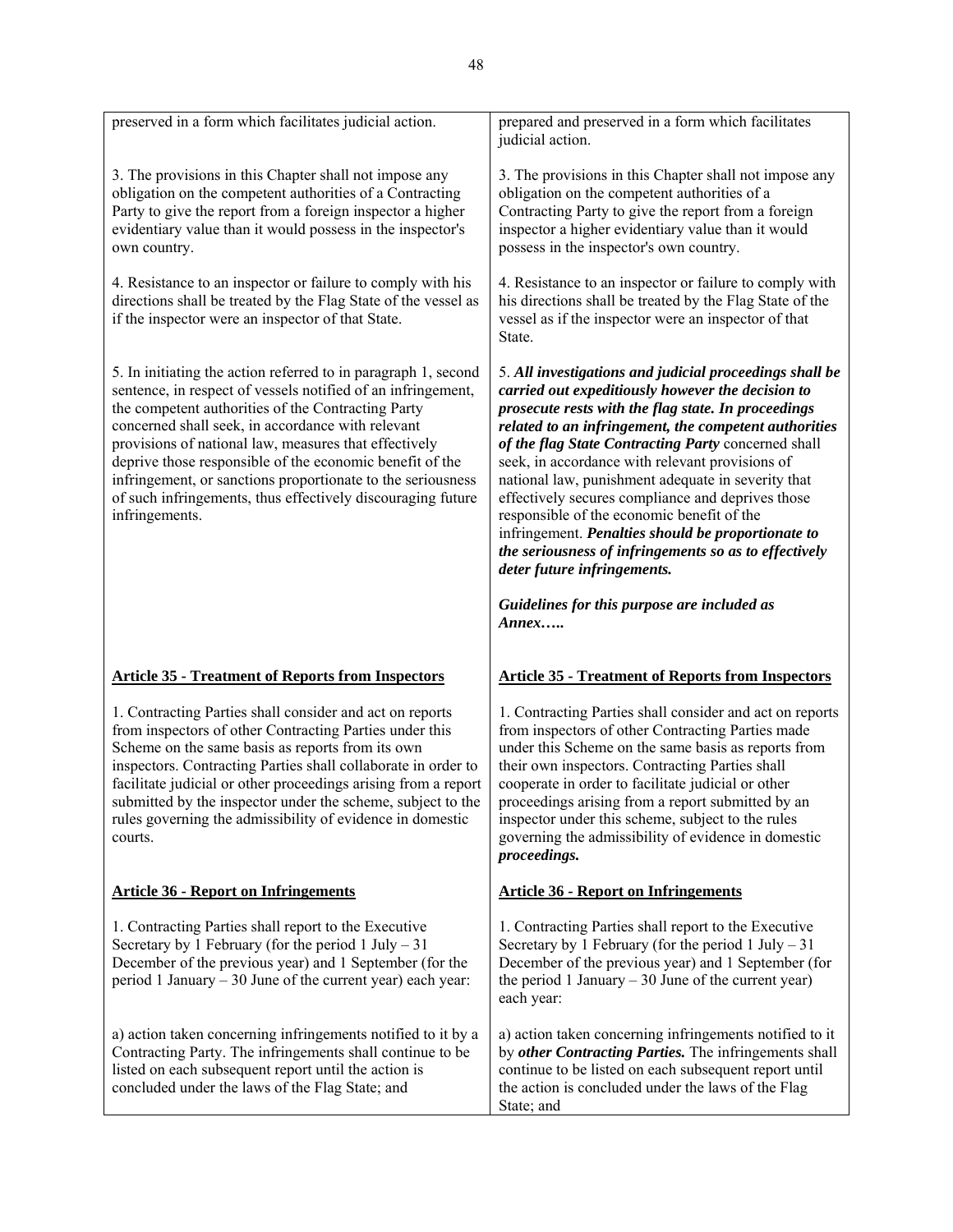| b) differences that they consider significant between         | b) differences that they consider significant between                                                                                                                                                                                                                                             |
|---------------------------------------------------------------|---------------------------------------------------------------------------------------------------------------------------------------------------------------------------------------------------------------------------------------------------------------------------------------------------|
| records of catches in the logbooks of vessels of the          | records of catches in the logbooks of vessels of the                                                                                                                                                                                                                                              |
| Contracting Party and inspectors' estimates of catches on     | Contracting Party and inspectors' estimates of catches                                                                                                                                                                                                                                            |
| board the vessels.                                            | on board the vessels.                                                                                                                                                                                                                                                                             |
|                                                               | c) action taken concerning infringements referred to<br>in Article $33(1)(m)$ ;                                                                                                                                                                                                                   |
|                                                               | d) for the infringements listed in Article 33 $(1.1)$ ,<br><b>Contracting Parties shall report every 4 months to</b><br>the Executive Secretary the status of the action taken<br>on these infringements including, the date, results or<br>status of the investigation and associated penalties. |
| 2. The report referred to in paragraph 1 shall indicate the   | 2. The reports referred to in paragraph 1 shall indicate                                                                                                                                                                                                                                          |
| current status of the case (e.g. case pending, under appeal,  | the current status of the case (e.g. case pending, under                                                                                                                                                                                                                                          |
| still under investigation) and describe in specific terms any | appeal, still under investigation) and describe in                                                                                                                                                                                                                                                |
| penalties imposed (e.g. level of fines, value of forfeited    | specific terms any penalties imposed (e.g. <i>amount</i> of                                                                                                                                                                                                                                       |
| fish and/or gear, written warning given). The report shall    | fines, value of forfeited fish and/or gear, written                                                                                                                                                                                                                                               |
| include an explanation if no action has been taken.           | warning given).                                                                                                                                                                                                                                                                                   |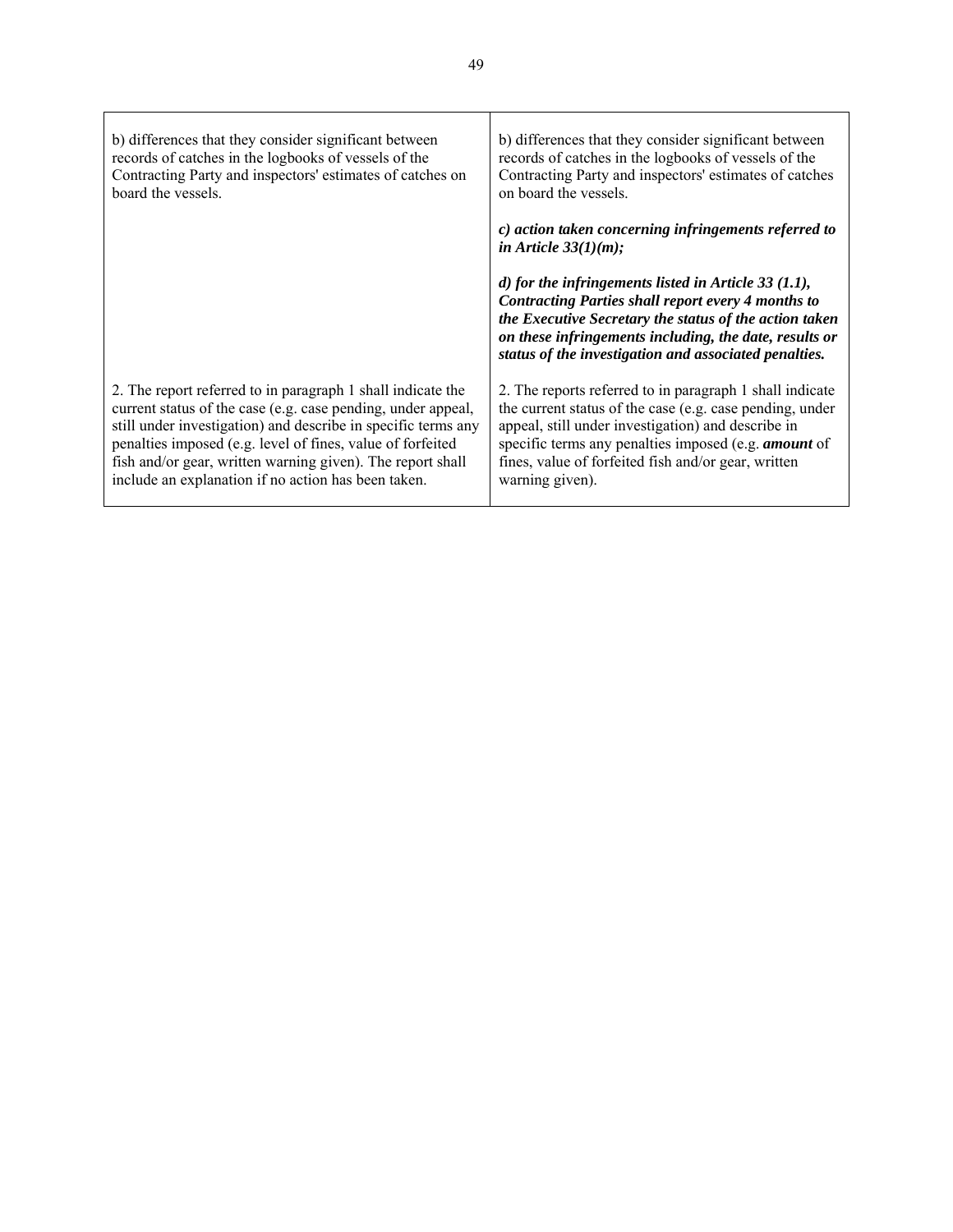### **Annex 12. Discussion Paper from Iceland, USA, and Canada - STACTIC Discussion Paper on Suggested Definition on fishing activity and/or fishing**  (STACTIC W.P. 06/13)

The meeting of STACTIC on  $12 - 15$  June 2006 agreed that the current definition of 'fishing activity' in the NCEM may not be adequate for its purposes. It was suggested that the definition of the term ´fishing´ and an amendment to the term ´fishing activities´ could alleviate potential misinterpretations elsewhere in the NAFO Convention or CEM.

The meeting suggested that the following amended definitions (as described below) be considered. However there is not a preference to one solution over the other or indeed whether both definitions should be taken up. While STACTIC is putting these suggestions forward for its own purposes, they may be helpful in the context of the terms used in the future work on reforming the NAFO Convention.

'Fishing' means:

- (i) the actual or attempted searching for, catching, taking, or harvesting of fishery resources;
- (ii) engaging in any activity which can reasonably be expected to result in the locating, catching, taking, or harvesting of fishery resources for any purpose including scientific research;
- (iii) any operation at sea in support of, or in preparation for, any activity described in this definition, except for any operation in emergencies involving the health and safety of crew members or the safety of the vessel.

(modeled after SEAFO, 2001 and SIOFA, 2006)

'Fishing activities' means harvesting fishery resources, processing operations of fishery resources, the transhipment of fishery resources or fishery resource products, and any other activity in preparation for or related to the harvesting of fishery resources in the Regulatory Area, including:

- (i) the actual or attempted searching for, catching, taking, or harvesting of fishery resources;
- (ii) engaging in any activity which can reasonably be expected to result in the locating, catching, taking, or harvesting of fishery resources for any purpose including scientific research;
- (iii) any operation at sea in support of, or in preparation for, any activity described in this definition, except for any operation in emergencies involving the health and safety of crew members or the safety of the vessel.

 (adapted CEM definition of ´fishing activities´ by use of 'fishery resources' rather than 'fish' and use of ´harvesting fishery resources´ rather than ´fishing´)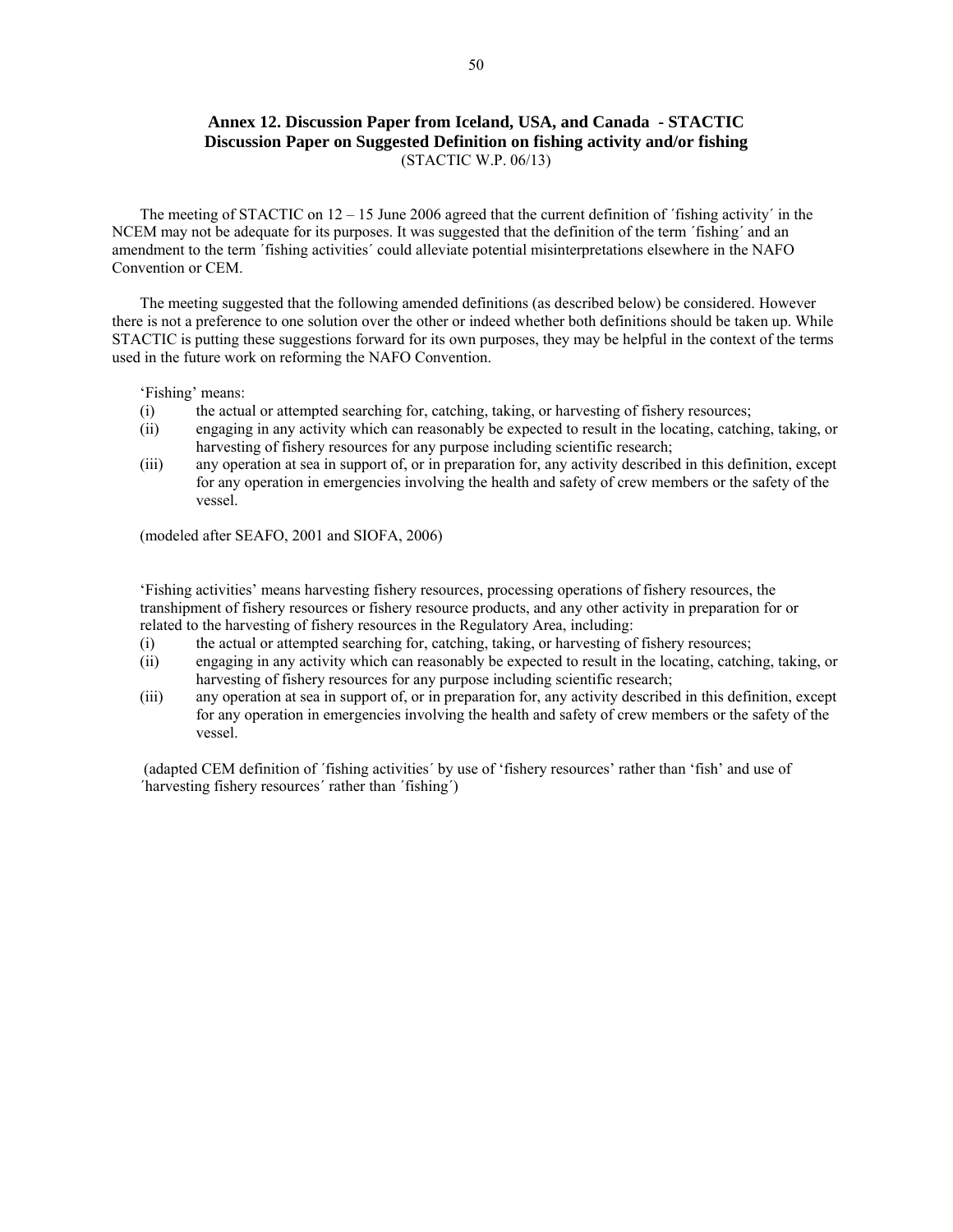#### **Annex 13. Electronic Observer Reports (presented by NAFO Secretariat)**  (STACTIC W.P. 06/11)

At the NAFO Annual Meeting in 2004, the Fisheries Commission adopted the STACTIC recommendation that Contracting Parties make available detailed observer data (catch and effort for each haul, location (longitude and latitude), depth, time of net on bottom, catch composition and discards) to the Scientific Council by submitting them in an electronic format to the NAFO Secretariat (FC Doc. 04/17, item 11, point 8).

At the STACTIC meeting in April 2005, the Secretariat proposed a multilingual electronic form for observer reports based on the above instructions (STACTIC WP 05/5). It was agreed that a standardized bilingual format would enhance transparency and help the work of inspectors. It was concluded that further review of the format was required with possible input from Scientific Council on the required data elements. In June 2005 the Scientific Council was asked to review the forms. The Scientific Council noted that NAFO FC Doc. 03/18 contained detailed instructions of the Scientific Council regarding the scientific information to be collected by observers and that the Scientific Council had nothing to add to that. Furthermore, the Scientific Council recommended in September 2005 that the Secretariat should receive a budget to digitize the detailed information of current and past NAFO observer reports.

At the STACTIC Annual Meeting the Secretariat introduced Working Paper 05/23 (Electronic Observer Reports) that included the CCAMLR "Scientific Observer Logbook" and Scientific Observer Cruise Report" as had been requested by STACTIC at the April Meeting. To allow the secure transmission of electronic reports via email the Secretariat proposed PGP as a voluntary encryption protocol. STACTIC decided to postpone the item while awaiting information on the future of the Observer Program scheme.

At the STACFAD meeting in 2005 the requirement for electronic observer reports was discussed in conjunction with the high costs for digitization of reports in a non-tabular or paper format. STACFAD recommended that (a) Contracting Parties be urged to submit their reports in English; (b) that the electronic form be developed quickly; and (c) that the Secretariat receive the necessary funds to translate and digitize the current and past fishery reports submitted by Contracting Parties.

In view of these recommendations and adopted decisions, the Secretariat asks STACTIC to reconsider the matter. To help with the discussion, the Secretariat has revised the forms it presented to STACTIC in 2005 (see Annex 1). They now fully incorporate the stipulations by the Scientific Council adopted by Fisheries Commission in 2003 as well as the duties of observers detailed in the NAFO Conservation and Enforcement Measures (Article 24). Also, the Secretariat maintains its offer to make available a PGP encryption protocol to those Contracting Parties or flag states that require a secure transmission of electronic observer reports.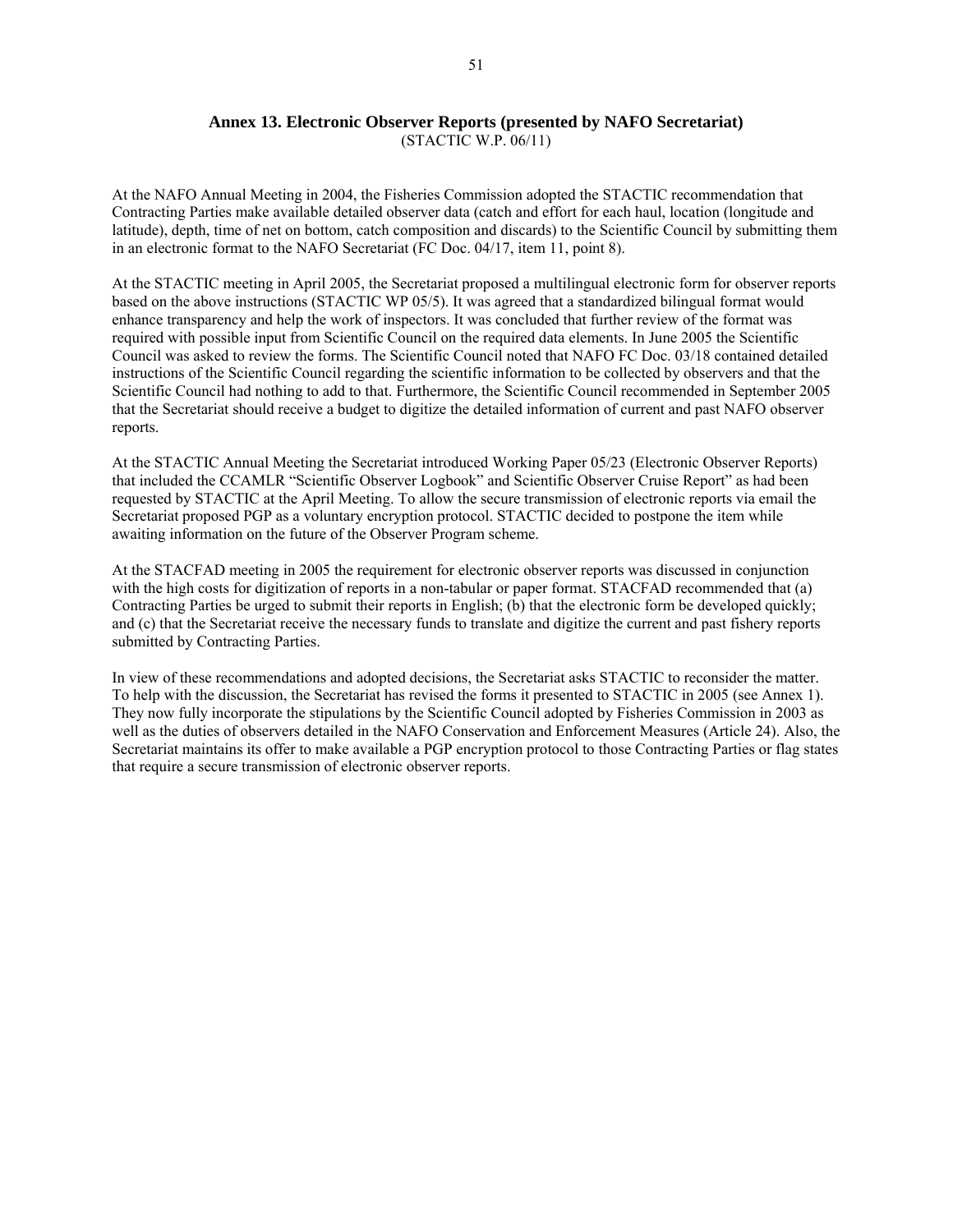#### **Part 1. Vessel and Gear Information and Catch and Effort Summary Table** *Informacion del barco y captura y esfuerzo*

| 1.A              |                  |                              |                                       |                        |                        |  |  |  |  |
|------------------|------------------|------------------------------|---------------------------------------|------------------------|------------------------|--|--|--|--|
| Vessel Name:     | Type of Vessel*: | Call Sign:                   | Country or Flag State: Observer Name: |                        | Period of Observation: |  |  |  |  |
| Nombre del Barco | Tipo de barco:   | Distintivo de llamada: Pais: |                                       | Nombre del Observador: |                        |  |  |  |  |

\* See CEM Annex V for fishing vessel type codes.

| 1.B                                                 |                |                                     |                        |               |                  |                        |               |                   |                        |               |                  |                 |               |       |         |  |  |
|-----------------------------------------------------|----------------|-------------------------------------|------------------------|---------------|------------------|------------------------|---------------|-------------------|------------------------|---------------|------------------|-----------------|---------------|-------|---------|--|--|
| Gear<br>Type*<br>Gear#<br>Tipo de<br>Arte #<br>Arte |                | Mesh Size (mm) Tamano de Redes (mm) |                        |               |                  |                        |               |                   | Attach-                | Grate         | Straps           |                 |               |       |         |  |  |
|                                                     | Make<br>Modelo |                                     | Wings Alas             |               |                  | Body Cuerpo            |               | Lengthening Piece |                        | Antecopo      |                  | Codend Copo     |               | ments | Spacing |  |  |
|                                                     |                | High<br>Superior                    | Low<br><b>Inferior</b> | Ave.<br>Media | High<br>Superior | Low<br><b>Inferior</b> | Ave.<br>Media | High<br>Superior  | Low<br><b>Inferior</b> | Ave.<br>Media | High<br>Superior | Low<br>Inferior | Ave.<br>Media |       |         |  |  |
|                                                     |                |                                     |                        |               |                  |                        |               |                   |                        |               |                  |                 |               |       |         |  |  |
|                                                     |                |                                     |                        |               |                  |                        |               |                   |                        |               |                  |                 |               |       |         |  |  |
|                                                     |                |                                     |                        |               |                  |                        |               |                   |                        |               |                  |                 |               |       |         |  |  |
|                                                     |                |                                     |                        |               |                  |                        |               |                   |                        |               |                  |                 |               |       |         |  |  |

\* See CEM Annex VI for Gear Codes.

**1.C**

#### **Catch and Effort Summary Table** *Capturas y Esfuerzo*

| <b>NAFO</b>                 |               |                                        |                               |                                   |                                | Average Depth (m) | Profundidad<br>media (m) | Fishing                  |
|-----------------------------|---------------|----------------------------------------|-------------------------------|-----------------------------------|--------------------------------|-------------------|--------------------------|--------------------------|
| Area<br>Zona<br><b>NAFO</b> | Date<br>Fecha | Directed Species*<br>Especies objetivo | Gears Used**<br>Arte<br>usada | # of sets or hauls<br># de redada | Hours fished Horas<br>de pesca | start<br>comienzo | end<br>fin               | Days<br>Dias de<br>pesca |
|                             |               |                                        |                               |                                   |                                |                   |                          |                          |
|                             |               |                                        |                               |                                   |                                |                   |                          |                          |
|                             |               |                                        |                               |                                   |                                |                   |                          |                          |
|                             |               |                                        |                               |                                   |                                |                   |                          |                          |
|                             |               |                                        |                               |                                   |                                |                   |                          |                          |

\*See CEM Annex II ofor the 3-Alpha Species Code. \*\* Refer toGear # in Cloumn 1 , Table above.

#### **1.D**

#### **Catch in kg** *Capturas (kg)*

| NAFO Subarea |              |                |              |                |              |                |              |                |              |                |              |                |              |                |              |                |
|--------------|--------------|----------------|--------------|----------------|--------------|----------------|--------------|----------------|--------------|----------------|--------------|----------------|--------------|----------------|--------------|----------------|
| Species      | ret.<br>cap. | disc.<br>desc. | ret.<br>cap. | disc.<br>desc. | ret.<br>cap. | disc.<br>desc. | ret.<br>cap. | disc.<br>desc. | ret.<br>cap. | disc.<br>desc. | ret.<br>cap. | disc.<br>desc. | ret.<br>cap. | disc.<br>desc. | ret.<br>cap. | disc.<br>desc. |
|              |              |                |              |                |              |                |              |                |              |                |              |                |              |                |              |                |
|              |              |                |              |                |              |                |              |                |              |                |              |                |              |                |              |                |
|              |              |                |              |                |              |                |              |                |              |                |              |                |              |                |              |                |
|              |              |                |              |                |              |                |              |                |              |                |              |                |              |                |              |                |
|              |              |                |              |                |              |                |              |                |              |                |              |                |              |                |              |                |
|              |              |                |              |                |              |                |              |                |              |                |              |                |              |                |              |                |
|              |              |                |              |                |              |                |              |                |              |                |              |                |              |                |              |                |
|              |              |                |              |                |              |                |              |                |              |                |              |                |              |                |              |                |
|              |              |                |              |                |              |                |              |                |              |                |              |                |              |                |              |                |
|              |              |                |              |                |              |                |              |                |              |                |              |                |              |                |              |                |
|              |              |                |              |                |              |                |              |                |              |                |              |                |              |                |              |                |
|              |              |                |              |                |              |                |              |                |              |                |              |                |              |                |              |                |
|              |              |                |              |                |              |                |              |                |              |                |              |                |              |                |              |                |
|              |              |                |              |                |              |                |              |                |              |                |              |                |              |                |              |                |
|              |              |                |              |                |              |                |              |                |              |                |              |                |              |                |              |                |
|              |              |                |              |                |              |                |              |                |              |                |              |                |              |                |              |                |
|              |              |                |              |                |              |                |              |                |              |                |              |                |              |                |              |                |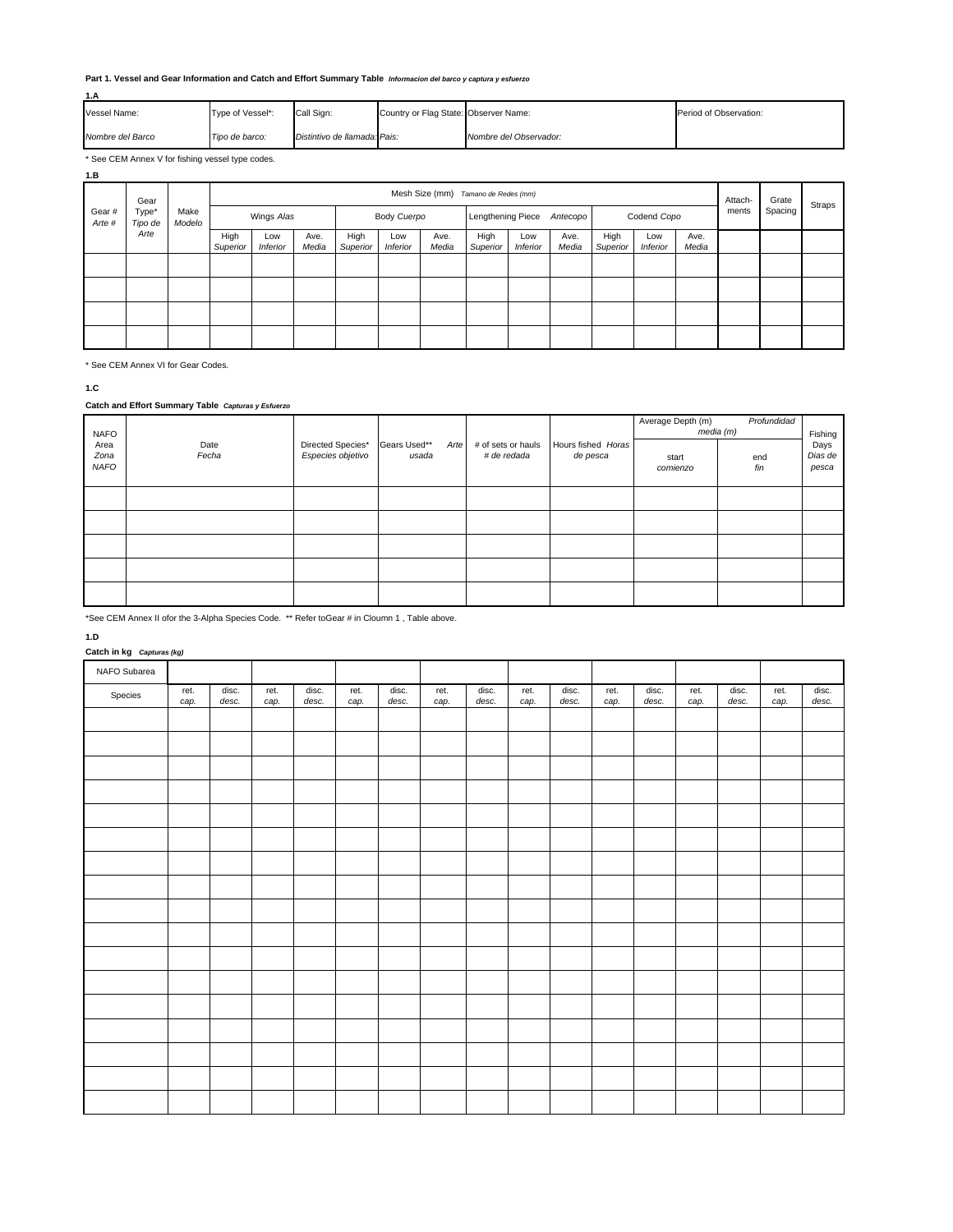| <b>Catch and Effort</b> |       | Obs. Or Log: |                      | Trip Number: |      |  |  |
|-------------------------|-------|--------------|----------------------|--------------|------|--|--|
| Set#                    | Gear# | Gear Type    | Method of Estimation |              | Date |  |  |

### **Part 2. Catch and Effort Information by Haul**

| <b>Effort Information</b> |            | <b>Start</b> | Finish |
|---------------------------|------------|--------------|--------|
| NAFO Div:                 | Lat.       |              |        |
| <b>Effort Units:</b>      | Long.      |              |        |
| Comments:                 | Depth (m)  |              |        |
|                           | Time (UTC) |              |        |

| Catch Information                          |      |                          | Total Catch (round in kg) |             |           |          |  |
|--------------------------------------------|------|--------------------------|---------------------------|-------------|-----------|----------|--|
| Species                                    | Code | Dir of by-catch          | Kept Wt.                  | Discard Wt. | Prod. Wt* | Product* |  |
|                                            |      |                          |                           |             |           |          |  |
|                                            |      |                          |                           |             |           |          |  |
|                                            |      |                          |                           |             |           |          |  |
|                                            |      |                          |                           |             |           |          |  |
|                                            |      |                          |                           |             |           |          |  |
|                                            |      |                          |                           |             |           |          |  |
|                                            |      |                          |                           |             |           |          |  |
|                                            |      |                          |                           |             |           |          |  |
|                                            |      |                          |                           |             |           |          |  |
|                                            |      |                          |                           |             |           |          |  |
|                                            |      |                          |                           |             |           |          |  |
|                                            |      |                          |                           |             |           |          |  |
|                                            |      |                          |                           |             |           |          |  |
|                                            |      |                          |                           |             |           |          |  |
|                                            |      |                          |                           |             |           |          |  |
|                                            |      |                          |                           |             |           |          |  |
|                                            |      |                          |                           |             |           |          |  |
|                                            |      |                          |                           |             |           |          |  |
|                                            |      |                          |                           |             |           |          |  |
|                                            |      |                          |                           |             |           |          |  |
|                                            |      |                          |                           |             |           |          |  |
|                                            |      |                          |                           |             |           |          |  |
|                                            |      |                          |                           |             |           |          |  |
|                                            |      |                          |                           |             |           |          |  |
|                                            |      |                          |                           |             |           |          |  |
|                                            |      |                          |                           |             |           |          |  |
|                                            |      |                          |                           |             |           |          |  |
|                                            |      |                          |                           |             |           |          |  |
| $\overline{a}$<br>$\overline{\phantom{a}}$ |      | $\overline{\phantom{a}}$ |                           |             |           |          |  |

\*Use Conversion Factors Nominal and Product Weights.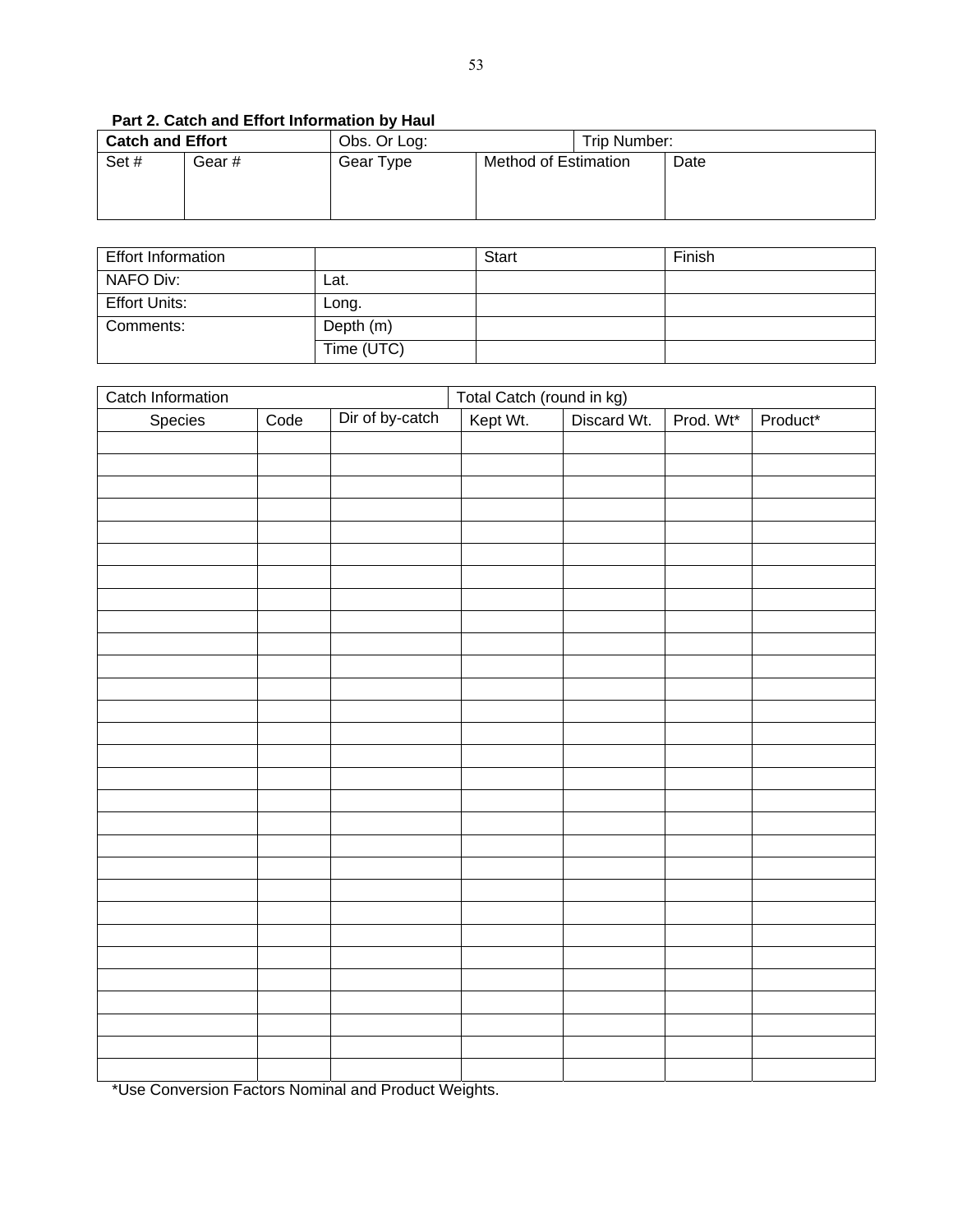# **Part 3. Length Frequency Data**

| Length Frequency | Trip Number:           |
|------------------|------------------------|
| Species Code:    | Set Number:            |
| Sample Type:     | Measure Type:          |
| Meas. Convention | <b>Total Measured:</b> |
| Sample Wt.:      | Catch Weight:          |
| Gear Type:       | Gear Number:           |
| sex:             | sex:                   |

| <b>Tally</b>                                                                                | $\frac{1}{2}$ | Tally                                                   | $\frac{1}{2}$ |
|---------------------------------------------------------------------------------------------|---------------|---------------------------------------------------------|---------------|
| $\overline{0}$                                                                              |               |                                                         |               |
| $\overline{1}$                                                                              |               | $\frac{0}{1}$                                           |               |
|                                                                                             |               |                                                         |               |
|                                                                                             |               |                                                         |               |
| $\frac{2}{3}$ $\frac{3}{4}$ $\frac{4}{5}$ $\frac{6}{7}$                                     |               | $\frac{2}{3}$ $\frac{3}{4}$ $\frac{4}{5}$ $\frac{6}{7}$ |               |
|                                                                                             |               |                                                         |               |
|                                                                                             |               |                                                         |               |
|                                                                                             |               |                                                         |               |
| $\frac{8}{9}$                                                                               |               | $\overline{8}$                                          |               |
|                                                                                             |               | $\overline{9}$                                          |               |
| $\overline{0}$                                                                              |               | $\frac{0}{1}$                                           |               |
| $\overline{\mathbf{1}}$                                                                     |               |                                                         |               |
|                                                                                             |               |                                                         |               |
|                                                                                             |               | $\frac{2}{3}$                                           |               |
|                                                                                             |               |                                                         |               |
| $\frac{2}{3}$ $\frac{3}{4}$ $\frac{4}{5}$ $\frac{6}{7}$                                     |               | $\frac{4}{5}$ $\frac{6}{7}$                             |               |
|                                                                                             |               |                                                         |               |
|                                                                                             |               |                                                         |               |
|                                                                                             |               |                                                         |               |
|                                                                                             |               |                                                         |               |
| $\frac{8}{9}$ $\frac{9}{0}$ $\frac{1}{2}$ $\frac{2}{3}$ $\frac{4}{4}$ $\frac{5}{5}$ $6$ $7$ |               | $\frac{8}{9}$ $\frac{9}{1}$                             |               |
|                                                                                             |               |                                                         |               |
|                                                                                             |               |                                                         |               |
|                                                                                             |               |                                                         |               |
|                                                                                             |               |                                                         |               |
|                                                                                             |               | $\frac{2}{3}$ $\frac{3}{4}$ $\frac{4}{5}$ $\frac{5}{6}$ |               |
|                                                                                             |               |                                                         |               |
|                                                                                             |               | $\overline{7}$                                          |               |
|                                                                                             |               | $\overline{8}$                                          |               |
| $\frac{8}{9}$                                                                               |               | $\overline{9}$                                          |               |
| $\overline{0}$                                                                              |               | $\frac{0}{1}$                                           |               |
| $\overline{\mathbf{1}}$                                                                     |               |                                                         |               |
| $\frac{2}{3}$                                                                               |               | $\frac{2}{3}$                                           |               |
|                                                                                             |               |                                                         |               |
|                                                                                             |               |                                                         |               |